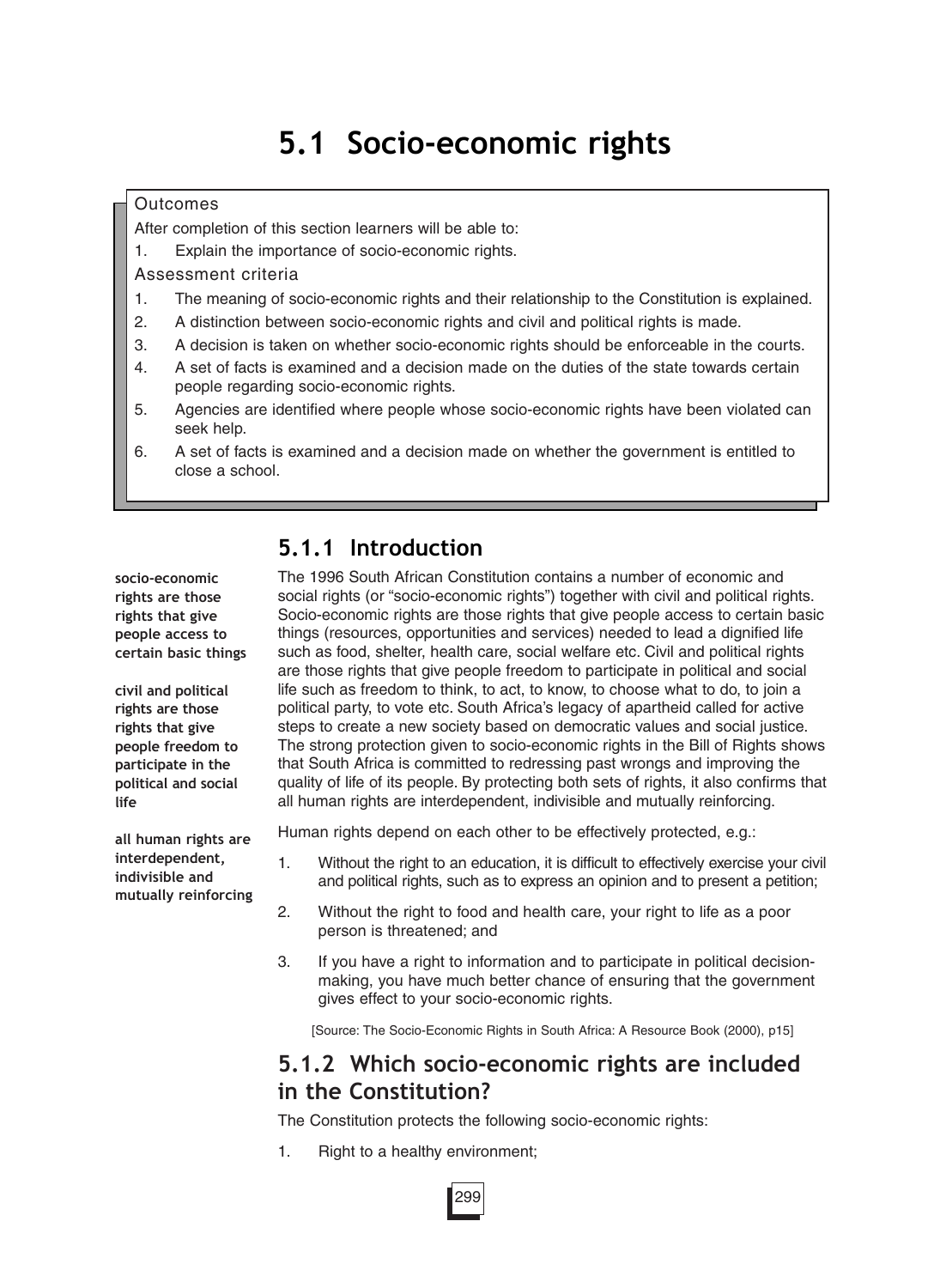- 2. Rights of access to land and to security of tenure;
- 3. Right to adequate housing and protection against evictions and demolitions;
- 4. Rights of access to health care services, sufficient food and water, social security, including social assistance, as well as the right not to be refused emergency medical treatment;
- 5. Children's rights to basic nutrition, shelter, basic health care services and social services;
- 6. Right to education; and
- 7. Prisoners' rights to adequate accommodation, nutrition, reading materials and medical treatment.

### **Problem 1 Some questions on socio-economic rights**

- 1. Do you think that socio-economic rights should be made enforceable in courts just like civil and political rights? Why or why not? **Questions**
	- 2. List some practical examples which show the interdependence of all human rights (civil and political as well as social and economic rights).

### **Problem 2 Should there be a right to clothing?**

1. Given the great poverty levels and that many people cannot afford to protect and cover their bodies, do you think that the Constitution should have included the right to clothing which is recognised at the international level? Why or why not? **Questions**

## **5.1.3 What are the government's duties in respect of socio-economic rights?**

According to the Constitution, the government has a duty to respect, protect, promote and fulfil all the rights in the Bill of Rights.

First, the "duty to respect" means that the government should not take away socio-economic rights or make it difficult for people to exercise to these rights. The government does not respect socio-economic rights if, for example: **"duty to respect"**

- 1. It demolishes homes or property without a good reason and without a proper order of court.
- 2. It stops paying a social grant to a person who is eligible for such a grant.

Second, the "duty to protect" means that the government must pass laws that prevent powerful people or organisations from interfering with people's socioeconomic rights. The government is not protecting socio-economic rights if, for example: **"duty to protect"**

- 1. It does not take action to stop a big oil company from polluting the community's water.
- 2. It does not make police and welfare authorities respond to cases of child abuse and neglect.

300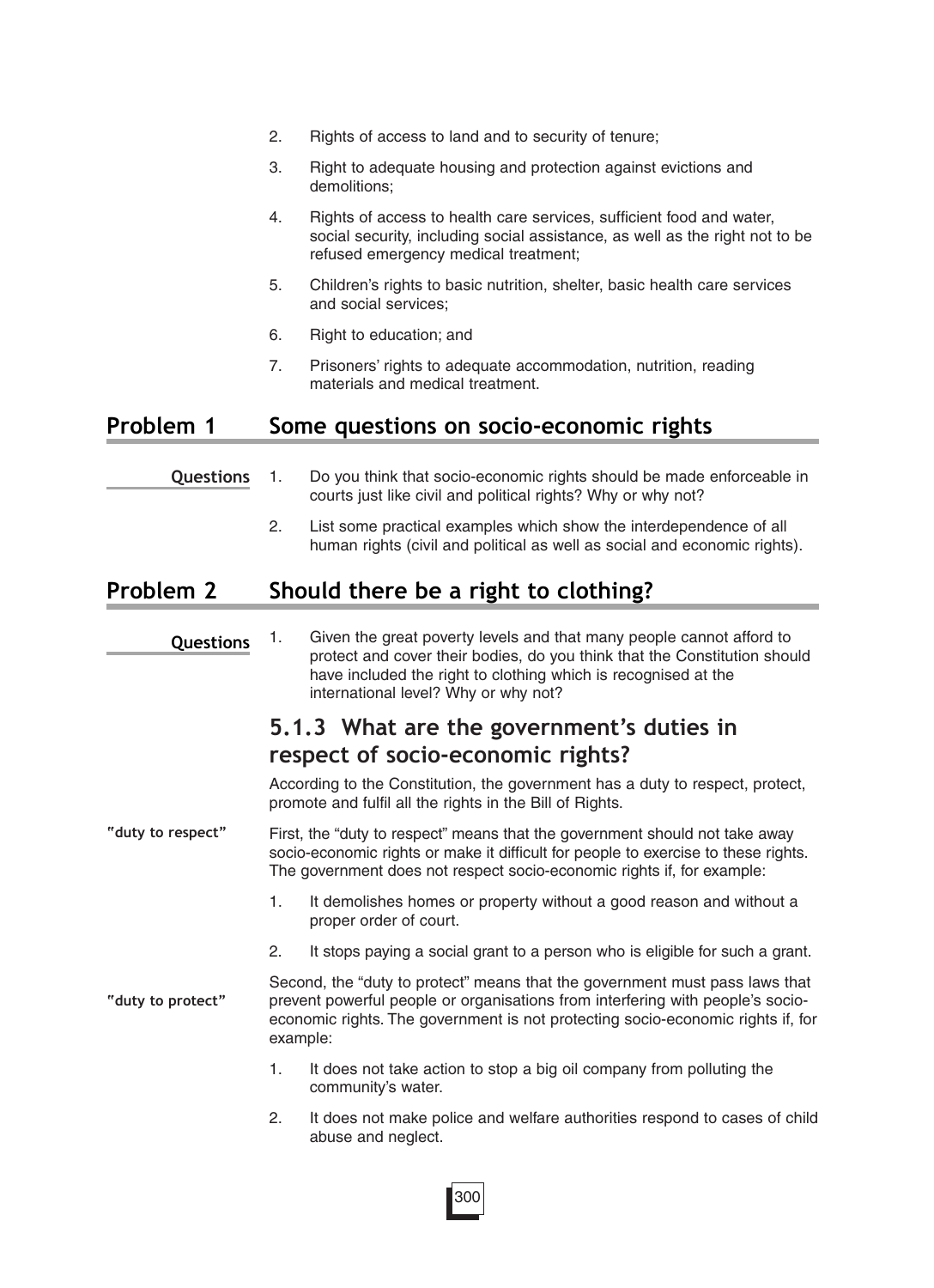| "duty to promote"                                    | Third, the "duty to promote" means that the government must take active<br>measures aimed at increasing public awareness and respect for socio-<br>economic rights. It can do so by implementing educational programmes, use<br>of the media, and encouraging and supporting the work of civil society<br>organisations.                                                                                                                                                                                                                                                                                                                                                                                                                                                                   |
|------------------------------------------------------|--------------------------------------------------------------------------------------------------------------------------------------------------------------------------------------------------------------------------------------------------------------------------------------------------------------------------------------------------------------------------------------------------------------------------------------------------------------------------------------------------------------------------------------------------------------------------------------------------------------------------------------------------------------------------------------------------------------------------------------------------------------------------------------------|
| "duty to fulfil"                                     | Fourth, the "duty to fulfil" means that the government must take positive steps<br>to assist poor people to exercise their socio-economic rights. Largely because<br>of apartheid, not everyone has equal access to resources and opportunities.<br>Many people lack such basic amenities as shelter, sufficient food, clean water,<br>access to good health care services and education.                                                                                                                                                                                                                                                                                                                                                                                                  |
| take reasonable<br>legislative and other<br>measures | According to the Constitution, in order for the government to fulfil these rights,<br>it must "take reasonable legislative and other measures, within its available<br>resources, to achieve the progressive realisation of each of these rights".<br>"Reasonable measures" means that the government must pass laws, and<br>adopt and implement policies and programmes that will give effect to people's<br>gain access to socio-economic rights.                                                                                                                                                                                                                                                                                                                                        |
| "progressive<br>realisation"                         | "Progressive realisation" means that the government must move forward and<br>ensure that the rights are realised over time. It may do so through adopting a<br>comprehensive and co-ordinated programme with time-frames, goals and<br>targets, and must be able to monitor its own progress. For example, the<br>government will not move forward if it takes away, without good reason, land<br>which people use to produce food, and does not provide alternative means for<br>people to obtain food by themselves.                                                                                                                                                                                                                                                                     |
| within available<br>resources                        | The government must use the resources that it has to ensure that poor people<br>gain access to socio-economic services. The government may try to defend<br>itself against the accusation that it has made little progress on the basis that it<br>does not have sufficient resources. However, it cannot use this argument to<br>divest itself of the duty to assist poor people. The Constitutional Court in the<br>Government of the Republic of South Africa v Grootboom said that the<br>government must adopt measures that would provide for "the urgent needs of<br>people in desperate circumstances" e.g. without a roof over their head, a daily<br>meal, access to health care services, etc. This means that it must prioritise<br>the provision of services to these people. |

# **Problem 3: Testimony of Emily Mphanya at the Poverty Hearings in the North West Province**

"Since my husband died I am suffering. I have four girls and one boy. All the girls are married. I was working as a domestic worker. Then I went to work in the field. Now I stay at home. My son was ill. I moved in with him. He passed away. I am left with a handicapped grandson. There is no money at home. My house has no plaster and no windows. The water is closed. I am dying of hunger and thirst. I ask the government to help me. I have no family. I have no reference book and so no pension. I applied for an identity book, went to fetch it, but it was not there. I went again. They said again that it was not available. I have no more money to go back again. I will ask for money from the neighbours. Now they give me porridge. At present I go out and pick morogo. I eat that."

[Source: National 'Speak Out on Poverty' Hearings, March – June 1998, The People's Voices, 75]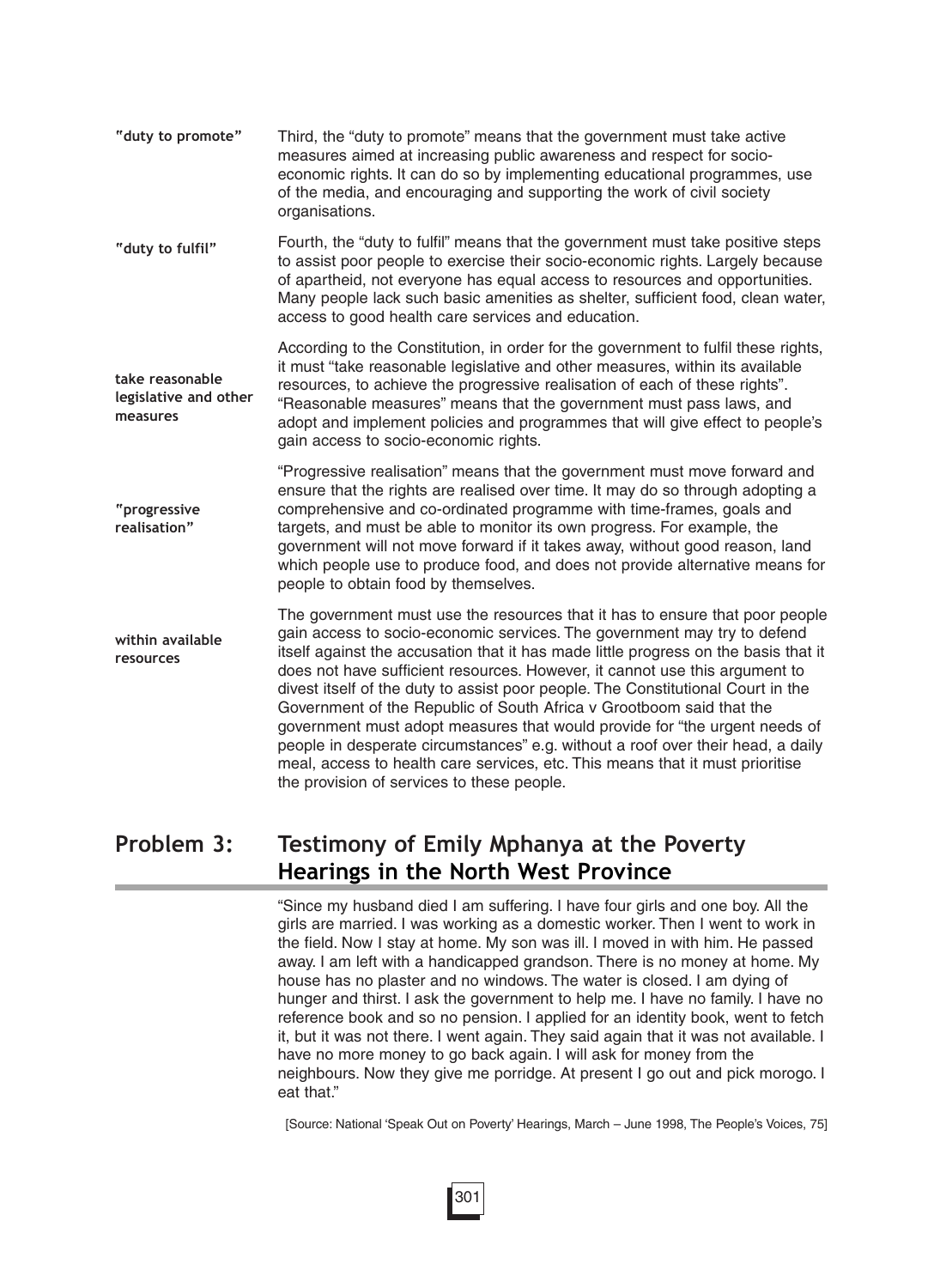**Questions**

**socio-economic rights are**

**courts interpret rights, laws and**

**policies**

1. What socio-economic rights are involved in this case study?

2. Describe the duty of the government towards Emily.

### **5.1.4 How to enforce socio-economic rights**

Socio-economic rights can be enforced in South African courts. This is not common in the legal systems of many other countries. What is common is that socio-economic rights would be regarded as mere guidelines for the government programmes and not enforceable in courts. **enforceable in courts**

> The Constitutional Court is the highest court in South Africa that deals with cases about the Constitution. It interprets and decides whether a law or policy violates the Constitution. Anyone claiming a violation of socio-economic rights may bring the matter to the High Court first and, if need be, later to the Constitutional Court.

The Constitutional Court has heard three major cases involving socioeconomic rights.

- 1. Soobramoney v Minister of Health, KwaZulu Natal 1997 (the right not to be refused emergency medical services)
- 2. Government of the Republic of South Africa and Others v Grootboom and Others 2000 (right of access to adequate housing)
- 3. Minister of Health and Others v Treatment Action Campaign and Others 2002 (right of access to health care services)

# **5.1.5 Where can people go for legal assistance if their socio-economic rights are threatened or violated?**

Anyone or any group of people who believes that their socio-economic rights are threatened or have been violated may consult the nearest office of the South African Human Rights Commission (SAHRC) and lodge a complaint. The SAHRC will then investigate the matter and may decide to act on the complainant's behalf by negotiating with the infringing party. It may also take the matter to Court on the complainant's behalf if the matter is not settled. It deals with the complaint at no cost to the complainant. As private lawyers are often expensive, it is advisable that people with complaints relating to human rights, including socio-economic rights, should consult the SAHRC.

People can also approach their nearest Legal Resource Centre or Legal Aaid Clinic for free legal assistance. They can also seek advice from paralegal advice offices in their area. However the latter cannot take the case as far the Court whereas the former can.

People can also contact non-government organisations (NGOs) and community based organisations (CBOs) in the area who may assist in investigating the matter and in getting legal assistance for the community or person.

### 5.1.6 Can socio-economic rights be limited?

Socio-economic rights can be limited just like any other rights in the Bill of Rights. The Constitution says that a right can be limited on two grounds:

**SAHRC promotes respect for human rights**

**the SAHRC was one of the parties that intervened as** *amicus* **in the** *Grootboom* **case, but withdrew as a party in the** *TAC* **case**

**free legal assistance**

**limitation must be "reasonable and justifiable"**

302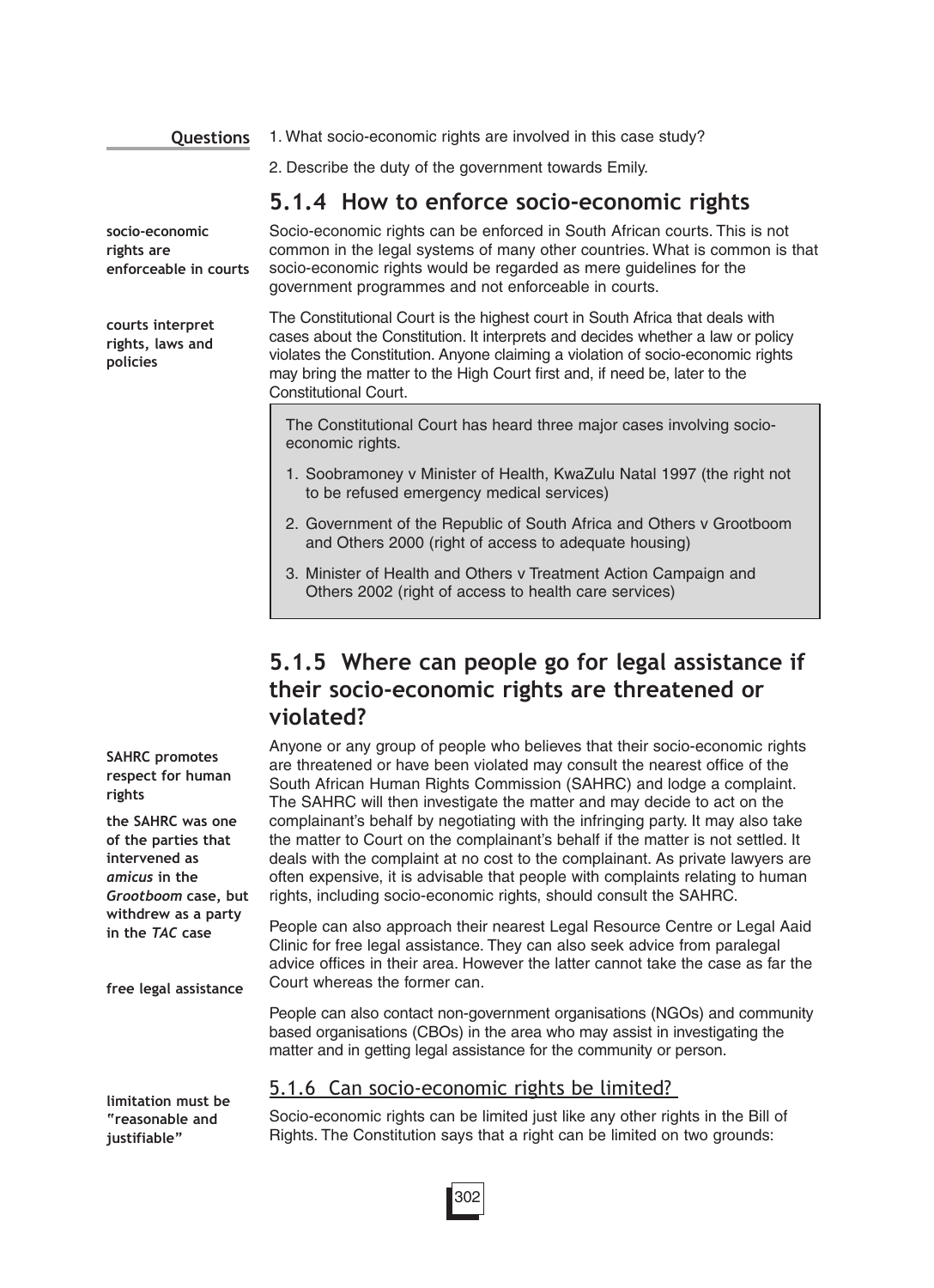- 1. The limitation must be made under a law of general application. It is not a valid limitation if the law applies only to identifiable groups of people or individuals (e.g. it applies to all Zulus in the country).
- 2. The limitation must be "reasonable and justifiable in an open and democratic society based on human dignity, equality and freedom".

The Court will look at the following factors to determine if the limitation is reasonable and justifiable:

- 1. The reason why the right is being limited.
- 2. The degree to which the right is limited (e.g. how much of the right is limited).
- 3. If there are any other ways to achieve the purpose of limitation other than actually limiting the right.

### **Problem 4 Socio-economic rights and limited resources**

The Bill of Rights states that people may not be discriminated against on the grounds of nationality.

- 1. Would the government succeed in an argument that it does not provide social assistance grants to non-nationals on the grounds of resource constraints? Roleplay a discussion between groups (a) representing non-nationals and (b) the Department of Social Development. **Questions**
	- 2. The South African government decided to prioritise the strengthening of the defence system and bought expensive arms in 2001. This decision led to an increase in 2001 – 2002 of the budget of the Department of Defence and the cutting of social spending in the areas of education, amongst others. As a result of this cut, a number of public schools were forced to close. In Blikkiesdorp, the closure of the only public school providing primary education in the area has serious consequences for pupils. Their only option is to board at the school in the closest town, 50kms from Blikkiesdorp. No subsidised transport is provided. Most parents in Blikkiesdorp are poor and cannot afford the costs of transport and boarding their children at this school. The parents believe that this situation violates their children's rights under the Constitution and want to challenge the government in court.

In Court, the government raises the defence of resource constraints and that it has prioritised the need for strengthening the defence system over other needs.

- 1. Divide into small groups to prepare arguments for and against the government's decision to close Blikkiesdorp school.
- 2. As judges, decide whether you would find in favour of the parents in Blikkiesdorp or the government.

303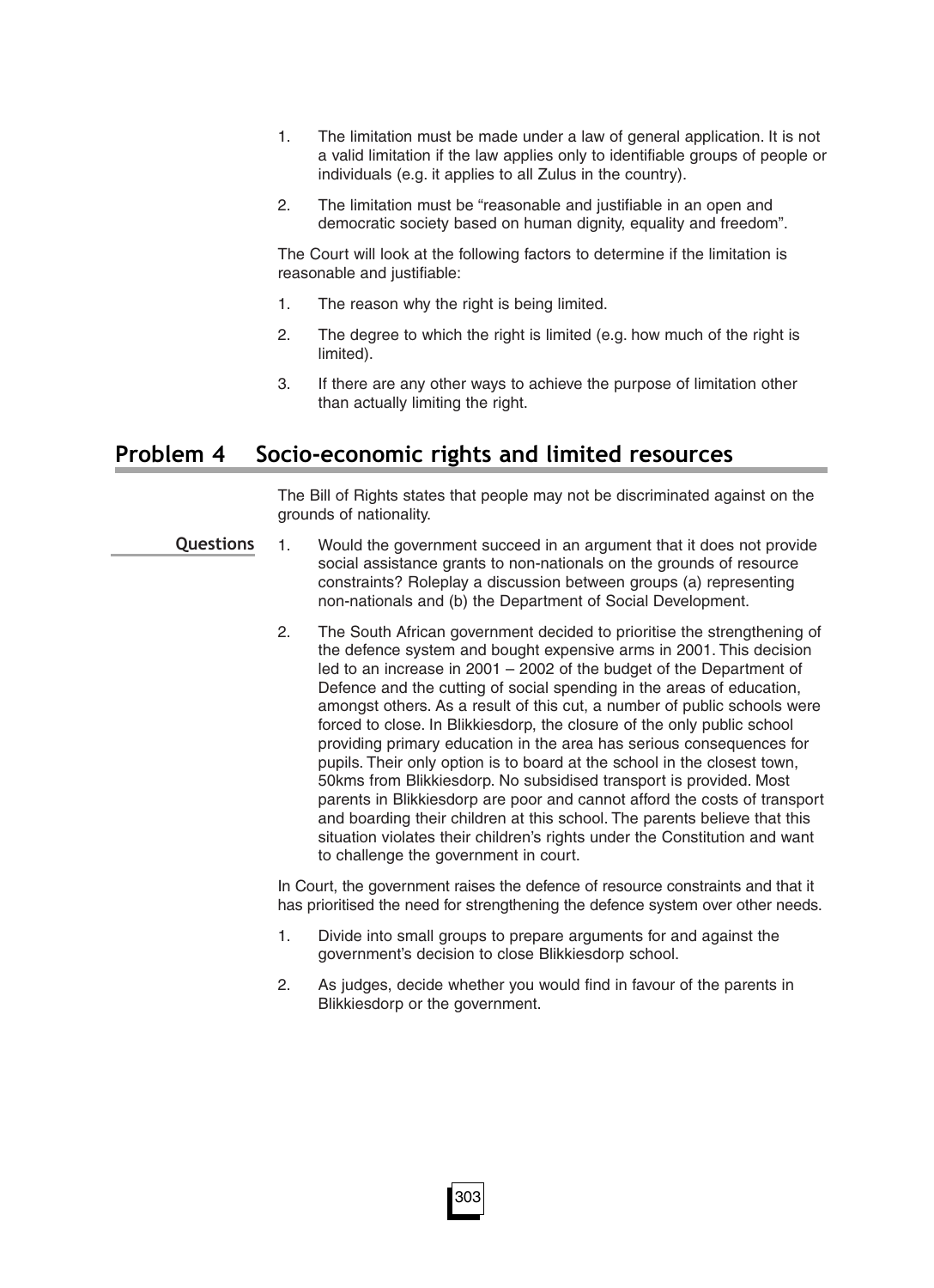# **5.2 Education rights**

#### **Outcomes**

After completion of this section learners will be able to:

1. Explain the meaning of education rights and the duties of the state in respect of them.

Assessment criteria

- 1. Different elements of education rights are identified.
- 2. A set of facts is given and a decision taken on whether certain learners may be turned away from school.
- 3. The procedure for applying for exemption from paying school fees is explained.
- 4. A set of facts is examined and a decision made on whether learners may be taught in the language of their choice.

### **5.2.1 What are education rights?**

The Constitution sets out education rights as follows:

1. Everyone has the right to a basic education.

**components of education rights**

- 2. Everyone has the right to further education which the state must realize progressively, taking into account available resources.
- 3. Everyone has the right to receive an education in the official language or language of their choice in public education institutions where, this is reasonably practicable.
- 4. Everyone has the right to establish and maintain, at their own expense, independent educational institutions.

### **Problem 1 Case study: Phumelela High School**

It is Wednesday afternoon in Greytown, KwaZulu-Natal Province. Inside a filthy classroom, also used as a staffroom, a teacher is typing a document on an old typewriter.

Goats roam around the schoolyard while learners watch a passing cart through the broken windows of an overcrowded classroom. This is Phumelela High School in Umsinga village, near Greytown. Like most schools in the nearby villages, at first glance, Phumelela suggests chaos: shattered windows, a roof falling apart, reeking toilets and flattened school fences.

In 2001, not one of the 50 learners at Phumelela who wrote the matric examinations passed. In 2000, the school achieved a 16% pass rate. They are not expected to improve this percentage greatly in 2003.

Phumelela officials attribute the poor performance to a lack of facilities, which affects most schools in the province. Phumelela has no electricity, telephones, water or proper sanitation. Learners are forced to travel more than 5kms to the nearest water source. **poor performance due to lack of facilities**

> The school's situation is further aggravated by a severe shortage of textbooks, with a ratio of one textbook to five pupils. There are only two buildings with six classrooms for 301 pupils.

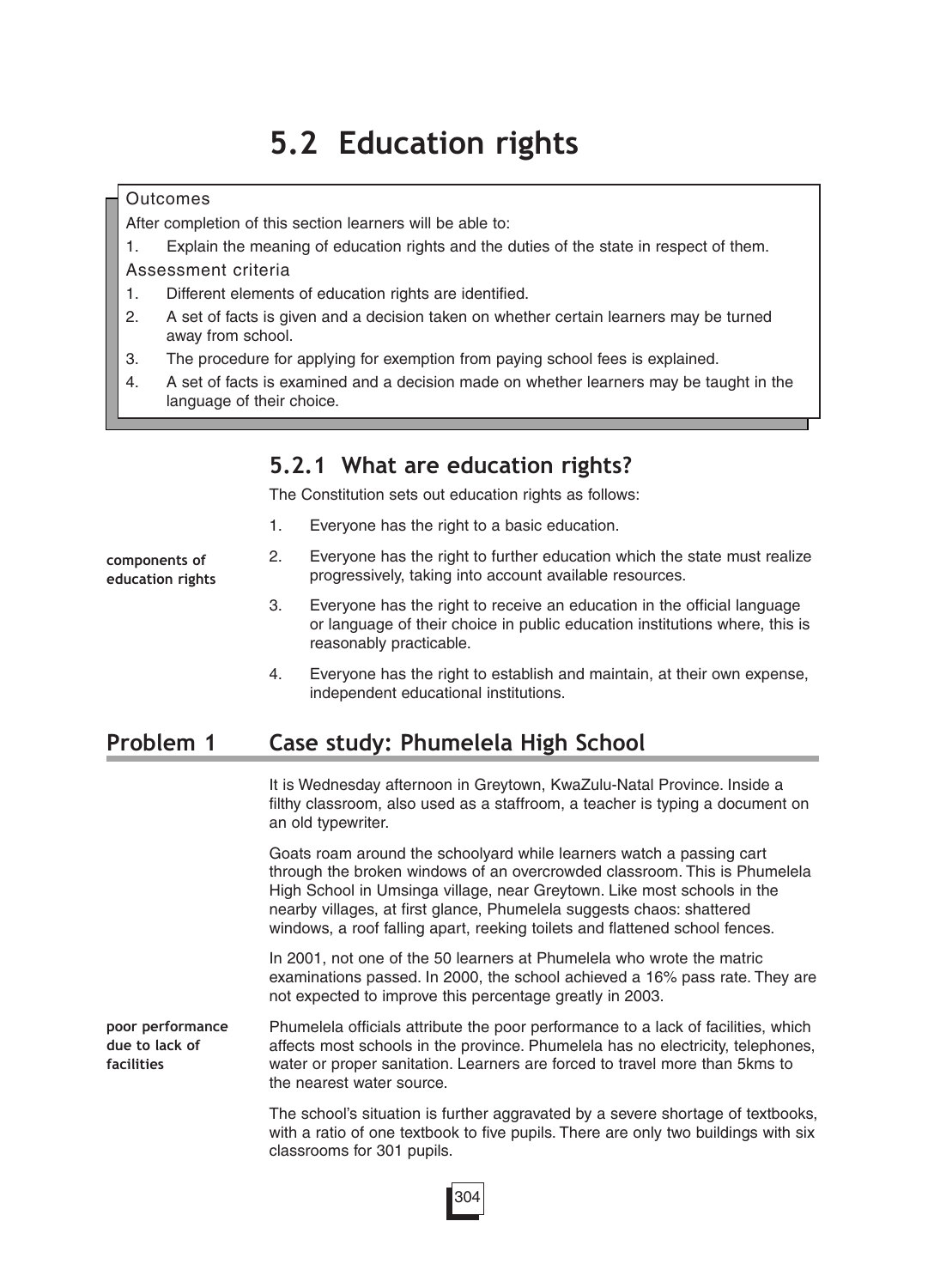**a severe shortage of textbooks and desks aggravates the school situation**

There are 3 teachers for these learners. Each class has about 50 pupils. Of the six classrooms in the school, one is used as a mathematics classroom, staff-room, library and storeroom. Inside, textbooks and old equipment lie on broken shelves. The only teaching equipment is an artificial skeleton hanging from a broken shelf. Most of the school's blackboards are broken and there are not enough desks for the pupils. One of the buildings has no windows. This makes it very hard for the learners when there is rain or wind, especially during the winter months.

A teacher at Phumelela says that the problem at the school is a lack of teaching material and facilities: "Even if you bring any teacher from a school that got has a 100% pass rate, he will fail here because there are no facilities."

[Source: Evidence Wa Ka Ngobeni, "Rural Schools in Shambles" The Mail and Guardian 26 October 1999, in The Socio-Economic Rights: A Resource Book, (2002)]

#### **Questions**

**education**

- 1. Does your school experience one or more of the problems that Phumelela High School is facing?
- 2. Who has a duty to fix the problems experienced in schools like Phumelela?
- 3. Does South Africa need more schools and better facilities for schools?
- 4. Does your school have enough resources and facilities to enable you to learn?
- 5. What is the impact on the right to education if government does not deliver the textbook and facilities on time at the start of the year?
- 6. Does your community protect your school against vandalism and theft?

#### 5.2.2 What does it mean to have a right to education?

#### 5.2.2.1 The right to basic education, including adult basic education

**education develops people's potential children should not be turned away apartheid ensured that black people had low standard of** Education becomes more important as time goes by. It is important because it develops people's potential, lays a good foundation for people to be responsible citizens, and gives people skills to be able to compete in the workplace. Society benefits from educating people. For example, society needs doctors, scientists, teachers, engineers, lawyers, judges, politicians, academics, social workers, and so on. These people are assets that enable society to function properly. Without education, people are less able to take part in social and political activities. In South Africa, the right to basic education means that every child between 7 and 15 years or in grades 1 to 9 must receive compulsory education in public schools. Basic education only covers grades 1 to 9 while other grades are regarded as further education. The right to basic education means that children of 7 to 15 years or in grades 1 to 9 cannot be turned away from school on grounds that may be considered unfair. It also means that parents have a duty to send their children to school. If they cannot afford to pay school fees, for example, their children should not be turned away. The right to adult basic education is aimed at giving opportunities to adults who wish to be educated and skilled. The legacy of apartheid has made this right very important. Apartheid laws ensured that the majority of the black population had little education or a low standard of education.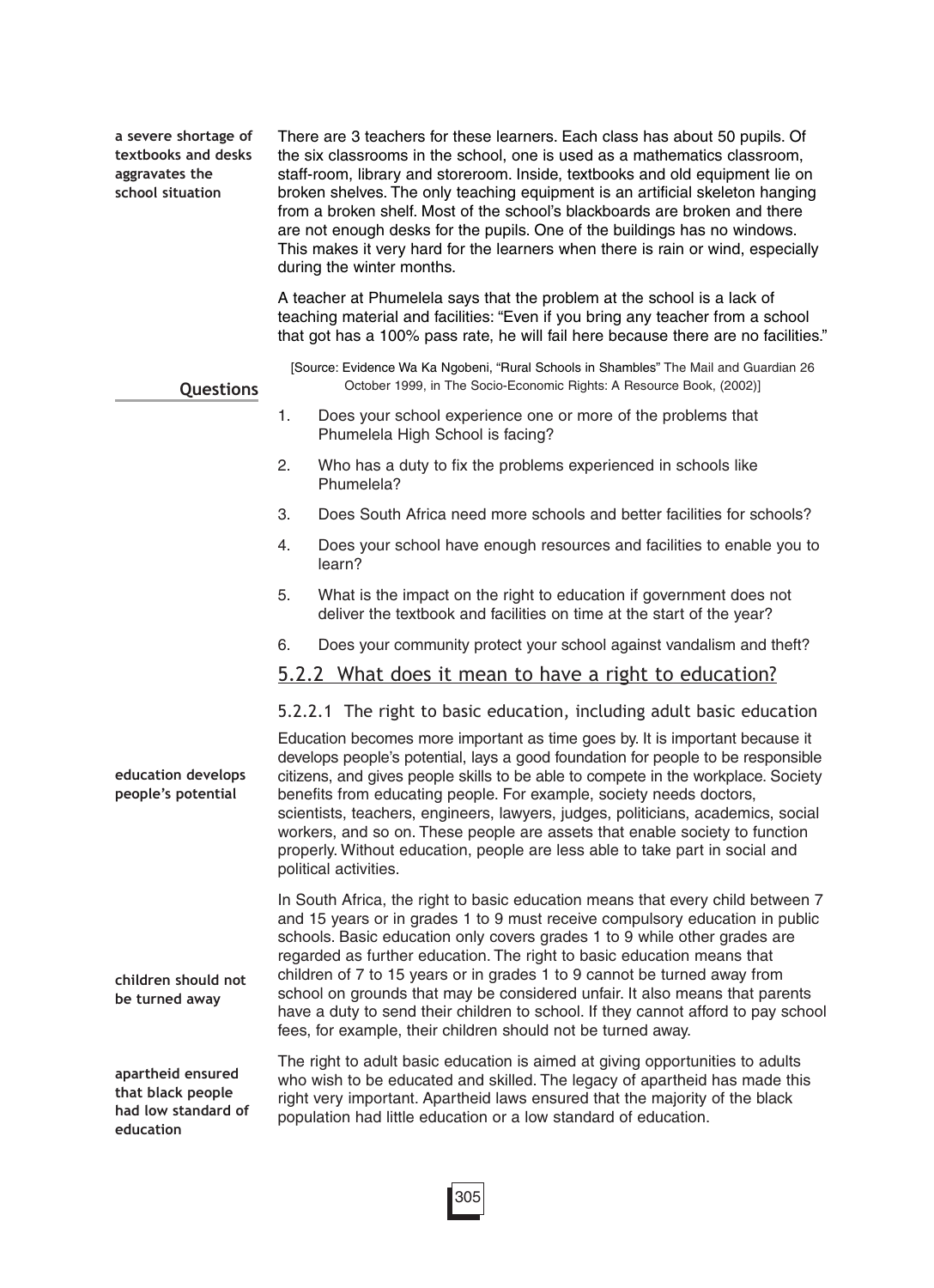The result is that there is a high rate of illiteracy among the black adult population. The right to adult education is therefore intended to give disadvantaged people the opportunity to be educated or improve their education. These adults cannot be turned away because they cannot afford to pay for their education.

The right to a basic education, including adult education, means that the government must build schools, set up facilities, and provide the necessary materials and equipment for people to have a good education. **government must ensure that people are educated.**

### **Problem 2 Can the learners be turned away from school?**

Can the persons in the following circumstances be turned away from school? Why or why not? What is the government's duty if these people cannot attend schools? **Questions**

- 1. A learner living with HIV/AIDS.
- 2. A pregnant learner and her boyfriend (the father of the child).
- 3. A learner whose parent cannot afford to pay school fees.
- 4. A learner who does not have a school uniform.
- 5. An African learner in a private white school.
- 6. A learner who is gay.
- 7. A learner who does not have compulsory school textbooks.
- 8. A learner who regularly arrives late at school because of the distance between the school and his home.
- 9. A learner who cannot attend the school because it is too far from her home (more than 30km) and the parent cannot afford the transport costs everyday.
- 10. A learner who is doing badly in school because she comes to school hungry most of the time and her family is too poor to provide her with lunch.

#### 5.2.2.2 School fees

**exemption from paying school fees** Certain categories of people can be exempted from paying school fees if they cannot afford them. If parents cannot afford to pay and they fall within the category of people who should be exempted, they should make use of the exemption system so that their children are not turned away from school. Children whose parents have been given an exemption should not be discriminated against.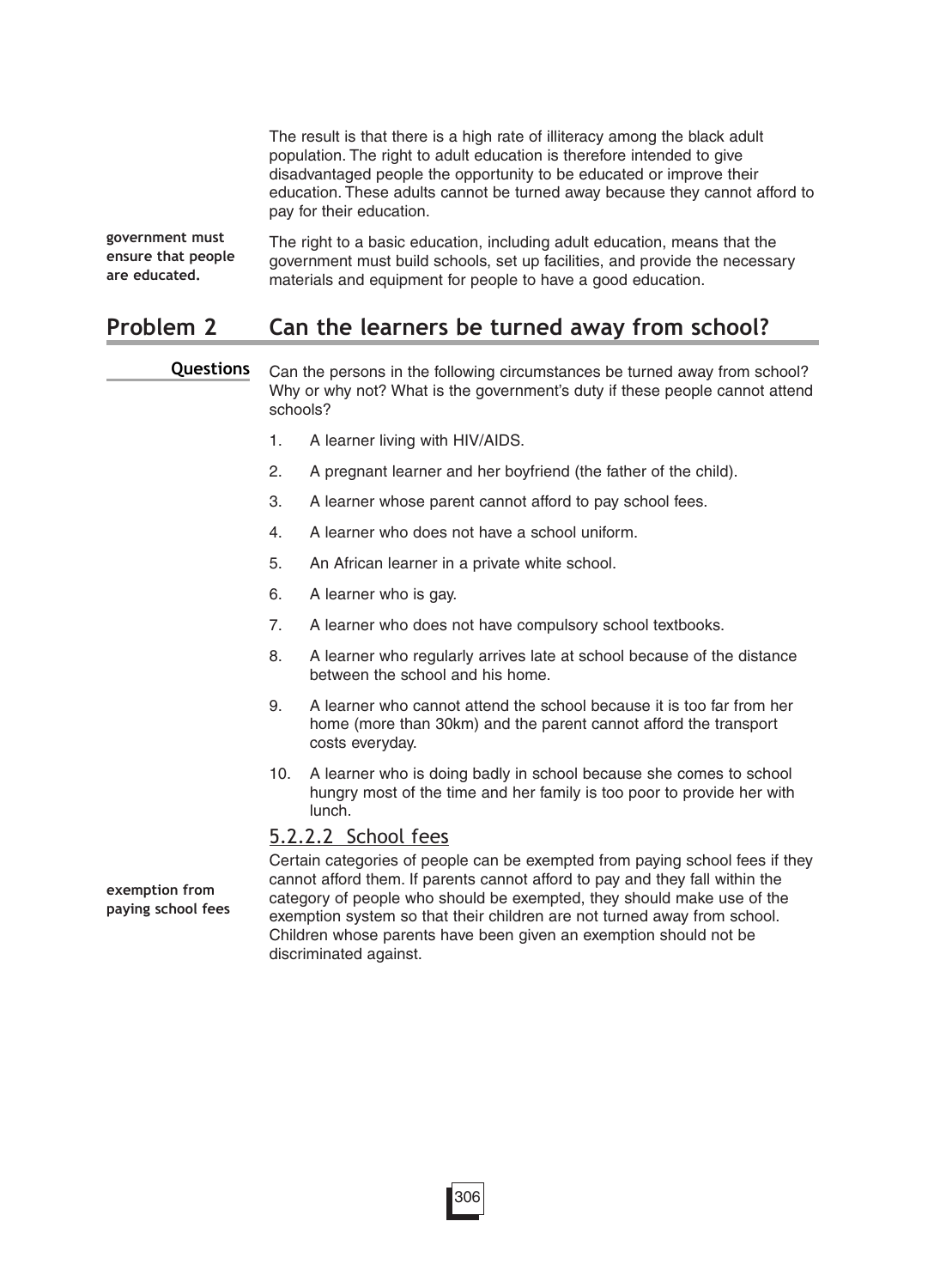#### 5.2.2.2.1 Guidelines on school fees

| Category              | Criteria                                                                                             | Example                                                                                                      |
|-----------------------|------------------------------------------------------------------------------------------------------|--------------------------------------------------------------------------------------------------------------|
| <b>Full exemption</b> | If school fees for a<br>learner are higher than<br>10% of the annual gross<br>household income.      | The household earns<br>R <sub>3</sub> 000 a year, and the<br>school fees are more<br>than R <sub>300</sub> . |
| Partial exemption     | If school fees for a<br>learner are between<br>$3,3 - 10\%$ of the annual<br>gross household income. | The household income<br>is R3 000 a month, and<br>the school fees are<br>between R33 and R300.               |
| Conditional exemption | Circumstances affecting<br>a parent's ability to pay.                                                | The parent has many<br>children to pay for, or<br>has lost his/her job.                                      |

5.2.2.2.2 Applying for exemptions

- 1. A parent wishing to apply to be exempted from paying school fees for her/his child, must send their application to the school governing body (SGB).
- 2. The SGB must consider the application using the above criteria and other rules of the school. It may either approve or reject the application.
- 3. The SGB may change its decision on whether or not a person should qualify for school fees if the person's financial position improves.
- 4. If the SGB turns down the application, the unsuccessful applicant has the right to appeal against the decision to the Head of Department of Education in the province.

# **Problem 3 Appealing against a decision not to grant an exemption from school fees**

#### **Questions**

Draft a letter to the Head of Department in your province in which you appeal against the decision of the SGB not to grant you exemption from school fees for your three children that attend the same school.

### 5.2.2.3 The right to further education

**higher education depends on the learner's ability to cope with it**

The right to further education refers to education from grades 10 to 12 and vocational (education for a particular skill or training) and tertiary education (universities and technikons). Higher education is often based on the learner's ability to cope with studying at universities or technikons or any other similar institutions. The state cannot force learners to go and study at these higher learning institutions. However, it has the duty to make it possible for learners, who wish, to access further education over time. For example, it must pass laws that will ensure that learners are able to attend a further education institution without discrimination. It can provide subsidies to universities and technikons. It can also provide bursaries and loans to learners from poor families so that they can further their studies.

**applying for exemptions**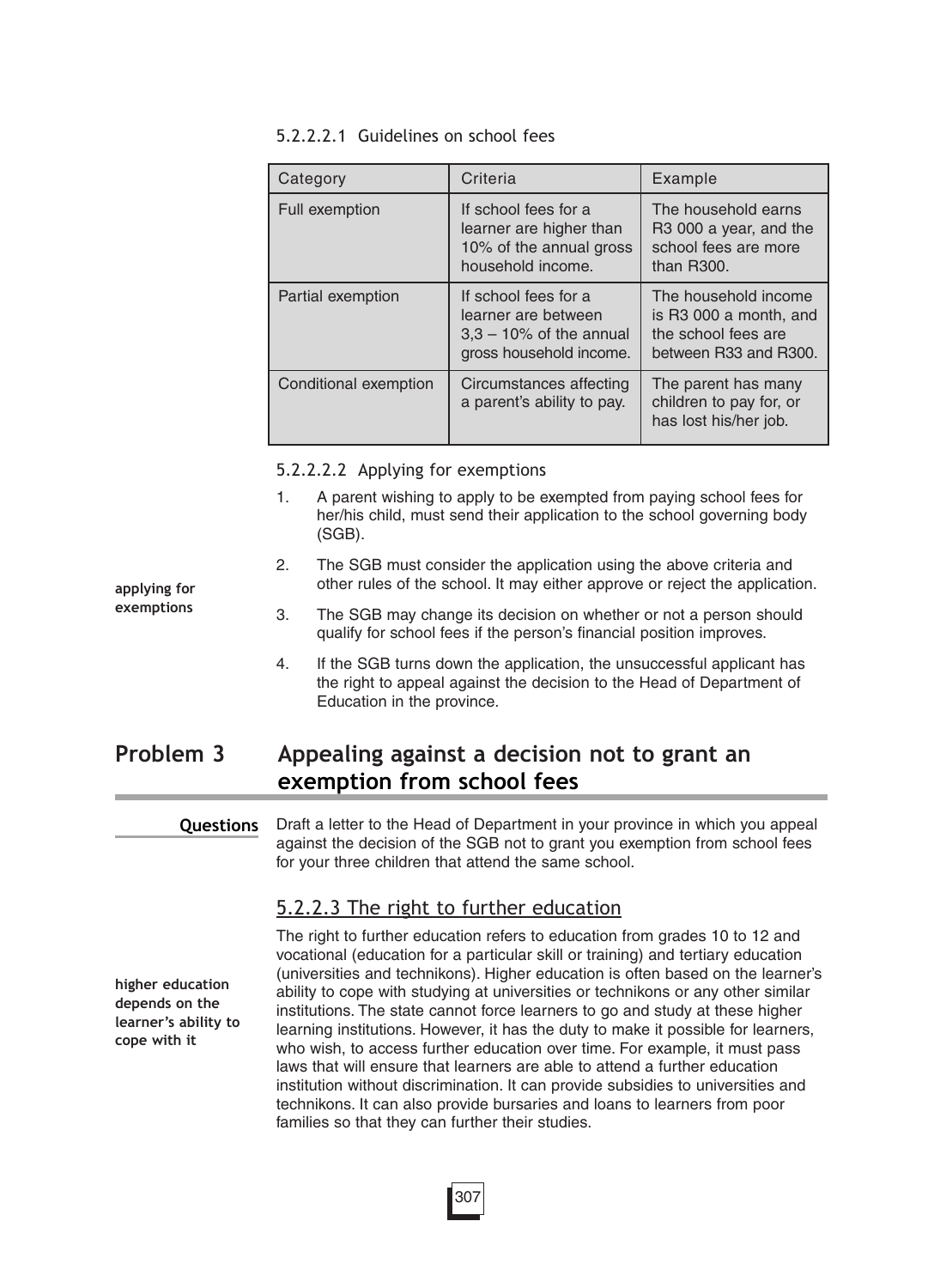Certain tertiary institutions make it possible for learners from disadvantaged backgrounds to receive education. For example in 2000, the University of the Western Cape adopted a policy that allowed learners to enrol without matriculation exemptions. Other universities have affirmative action programmes to encourage entry by less qualified learners who have the potential. **affirmative action programmes**

### **Case study: The case of the clever learner who was refused admission to the medical school**

#### **Questions**

In Motala and another v University of Natal 1995, the parents of a learner applying to university took the University of Natal to court to challenge her non-admission to the University's medical school.

The University had an admission policy that gave preference to previously disadvantaged groups. Even though Motala had very good matriculation results, she was refused admission into the medical school, because preference was given to African learners. Motala was an Indian learner. She argued that that the medical school's policy of favouring African learners over Indian learners was unfair discrimination, because Indians were disadvantaged under apartheid.

Motala did not succeed. The Court said:

- 1. Although the Indian group was disadvantaged by the apartheid system, African pupils and learners were at a far greater disadvantage under the four-tier system of education.
- 2. As Africans were more disadvantaged than Indians under apartheid, the medical school was allowed to have an admission programme that gave preference to African learners over Indian learners.

### 5.2.2.4 The right to education in a language of your choice

**"reasonably practicable"** Learners have a right to receive education in the official language or language of their choice at a public school to an extent that this is "reasonably practicable". To determine what is reasonably practicable in terms of personal choices, the state must consider the following factors:

- 1. Is it practically possible to implement?
- 2. Is it equitable? (Is it possible to do it fairly?)
- 3. What would be the purpose of implementing this (i.e. Is it meant to redress the results of past racially discriminatory laws and practices)?

No learner has the right to receive education in the language of their choice in a private school.

The National Education Act says:

1. The language of instruction should be an official language.

308

- 2. Learners should be taught in one language during the first two years of school.
- 3. From the third year of school, learners must learn two languages one of these must be the language of instruction.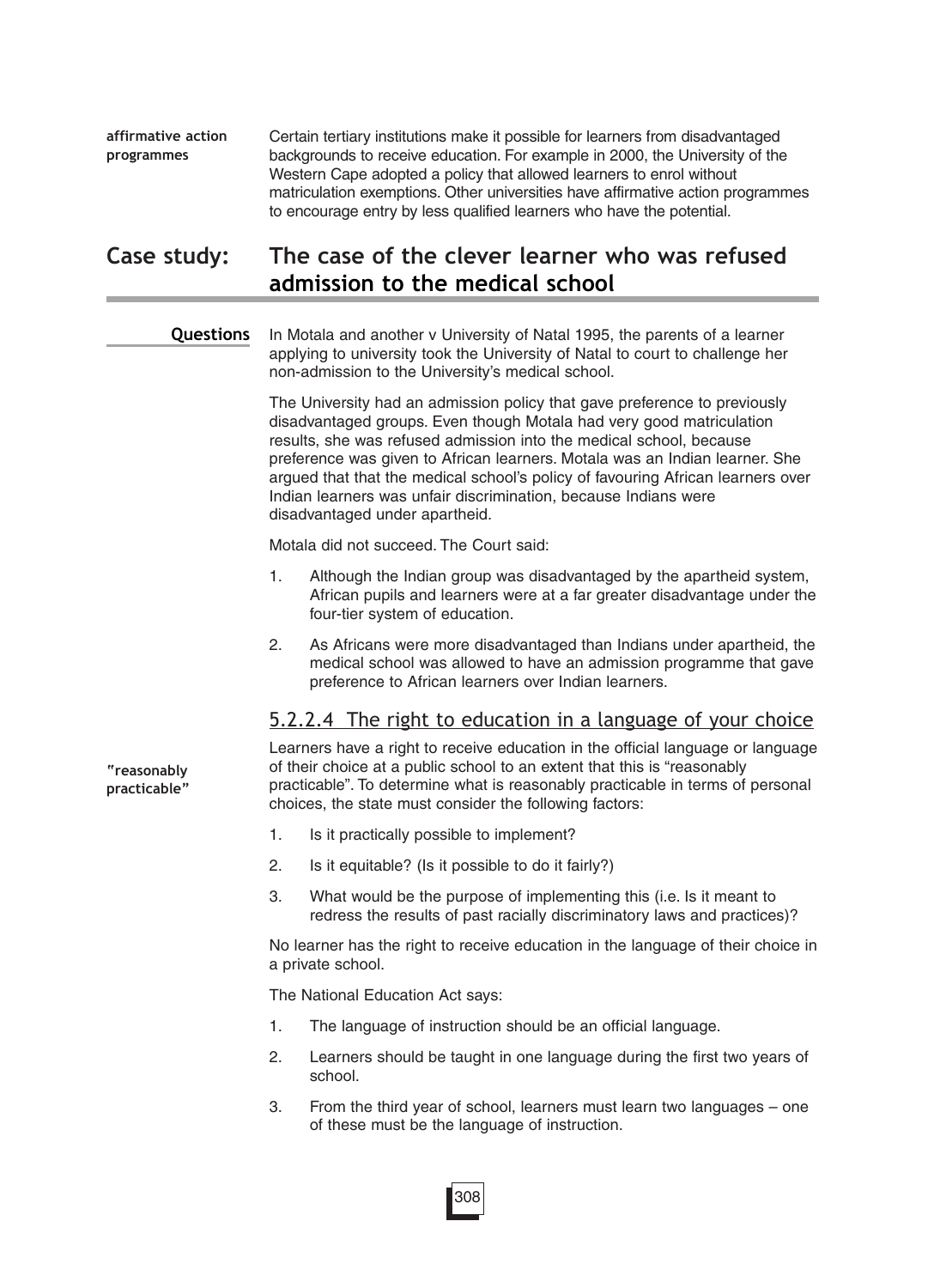4. Education language policy should aim at promoting multilingualism (being able to speak several languages).

# **Problem 4 Was the learner entitled to be taught in the language of her choice?**

1. Lebo, a Sotho-speaking girl, attends a public school which is dominated by Afrikaans-speaking learners. The school uses Afrikaans as a medium of instruction and most subjects are taught in Afrikaans. She and other Sotho-speaking learners argue that they also want to be taught in Sotho or English because they cannot understand Afrikaans very well. This results, they say, in them performing badly in their classes. **Questions**

> Roleplay a discussion between Sotho-speaking learners, Afrikaansspeaking learners and the school governing body on this matter.

2. Tumi, a Tswana-speaking girl, attends a public school in KwaMakhutha near Durban, in KwaZulu-Natal. The school conducts most of the classes in Zulu because the majority of the learners speak it. She can understand Zulu a bit but struggles to fully understand what is being taught in class. When she complained to the school teachers about this and asked for teachers to teach in English, she was told to go and find another school because the majority of the learners in the school are Zulu-speaking. Tumi has missed classes at times because she feels excluded. She does not feel like attending the school anymore, but does not have much of a choice because the other school is too far away, and her parents cannot afford to pay for transport costs.

Prepare a debate between the school principal and Tumi's. In the debate, both sides should consider if it is reasonably practicable for the state to implement an English medium option in the school so that Tumi can be accommodated. Can Tumi be turned away?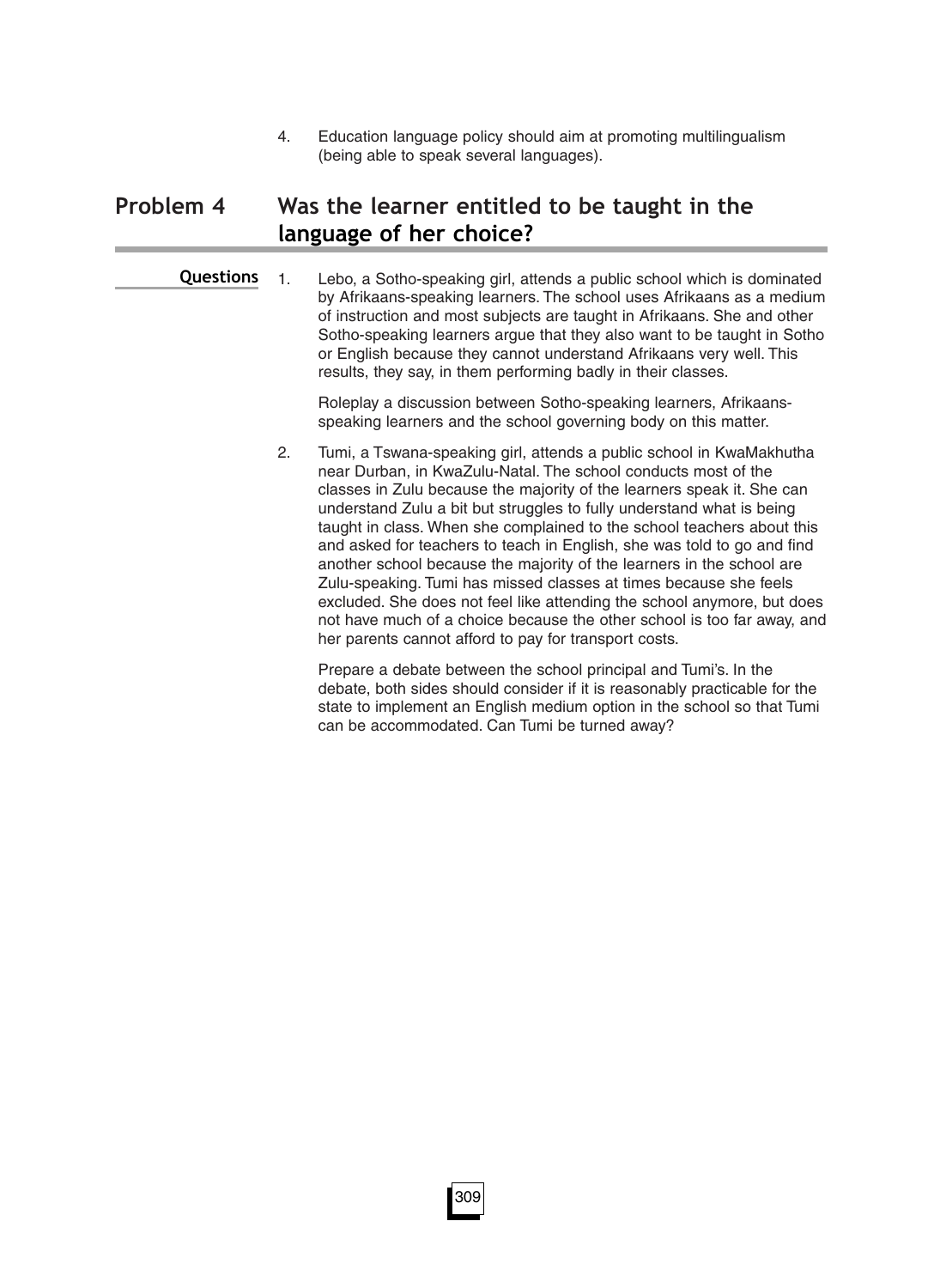# **5.3 Social welfare rights**

#### **Outcomes**

After completion of this section learners will be able to:

1. Explain the law concerning social security and assistance.

Assessment criteria

- 1. The law and regulations that govern social assistance are identified.
- 2. The requirements for applying and qualifying for different social grants are identified.
- 3. A set of facts is examined and a decision made on whether certain people qualify for social grants.
- 4. A set of facts is examined and a decision made on how certain people can access their social grants.
- 5. A set of facts is examined and a decision made on how to solve certain problems concerning social grants.

# **5.3.1 Introduction**

**social security, social assistance and social services**

The Constitution says that everyone has the right of access to social security, including, if they are unable to support themselves and their dependents, appropriate social assistance. It says that the government must "take reasonable legislative and other measures, within its available resources, to achieve the progressive realisation of this right". It also says that every child has "the right to social services". These rights are considered to be social welfare rights.

### **Examples of social services**

The government must take steps to:

- 1. Protect children from physical or mental violence, injury or abuse, neglect or negligent treatment.
- 2. Protect and assist children temporarily or permanently separated from their families.
- 3. Assist children with mental or physical disabilities.
- 4. Protect children against economic exploitation.

310

- 5. Protect children from drug abuse.
- 6. Protect children from all forms of sexual exploitation and abuse.
- 7. Promote the recovery and social acceptance of children suffering from any form of abuse.
- 8. Promote a variety of alternatives to institutional care of children accused or convicted of crimes.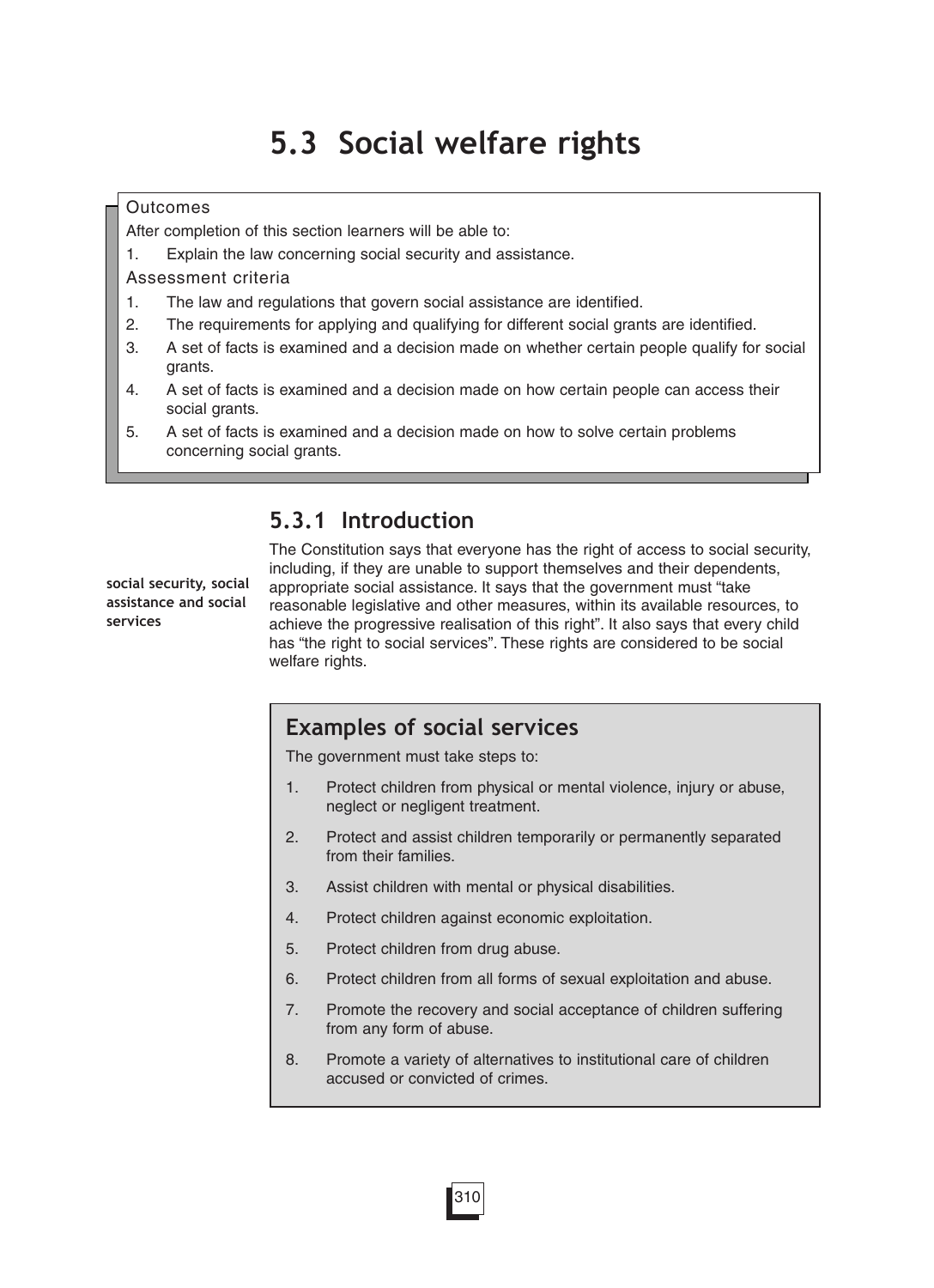**four types of social security** 

### **5.3.2 What is social security?**

Social security refers to a number of public and private schemes that give money or in-kind benefits or both, in the event of a person's earning power temporarily or permanently ceasing. There are four types of social security in South Africa.

- 1. Private savings which refers to the voluntarily saving of money by a person for unexpected events such as disability, retirement and chronic diseases.
- 2. Social insurance which refers to the contribution of both employers and employees to pension or provident funds, or social insurance covering other unexpected events. government may also contribute to social insurance funds. The most common form of insurance falling within this category is the Unemployment Insurance Fund (UIF) which is paid by the employer and the employee.
- 3. Social assistance which refers to non-contributory and means-tested benefits provided by the government to groups such as people living with disabilities, elderly people and unsupported parents and children, who are unable to provide their own minimum needs. In South Africa, social assistance is also called "social grants".
- 4. Social relief which refers to short-term steps to help people in crisis, for example, those affected by such natural disasters as droughts or floods. This is also non-contributory and means tested.

This section focuses on social assistance and social relief of distress.

### **5.3.3 What types of social grants are available?**

**different types of grants**

The Social Assistance Act is the main law which governs social grants. It is also supported by the welfare regulations that set out details of who qualifies for the different grants. The following different types of grants are available:

- 1. A grant for the aged.
- 2. A war veteran's grant.
- 3. A grant for the disabled.
- 4. A child support grant.
- 5. A foster child grant.
- 6. A care dependency grant.
- 7. A grant in aid.
- 8. A social relief of distress grant.

### **5.3.4 Where do people go to apply for a grant?**

All applications must be made to the applicant's nearest Social Welfare Office. Applicants must provide all the necessary documents for applying for a particular grant. If the applicant is too sick to go and apply, it is possible for a family member or friend to go and apply on their behalf. The application must be completed in the presence of a Social Welfare Officer. It does not cost money to apply for a grant. It is important to keep proof of the application.

311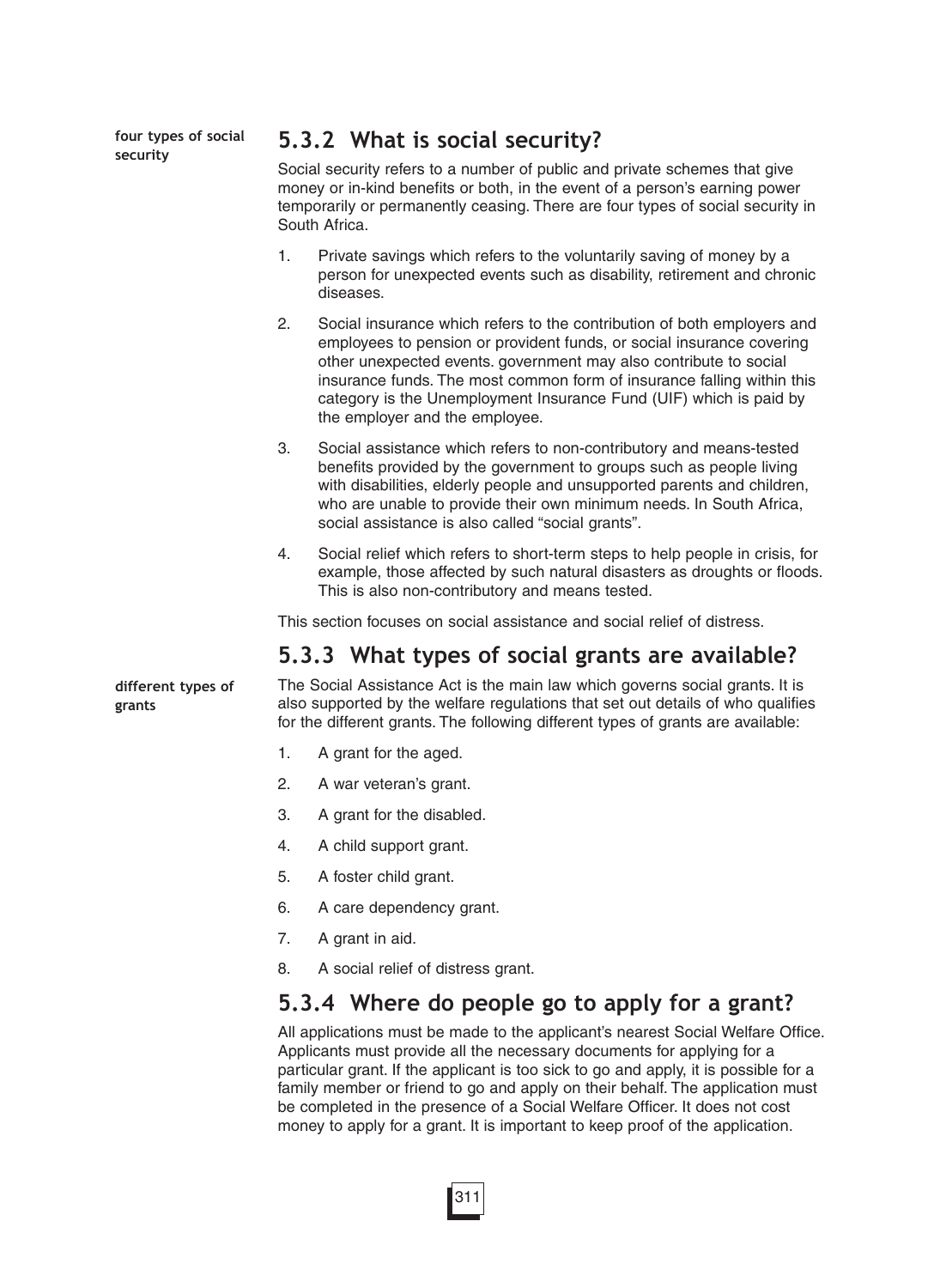After a person has applied, s/he should not wait for longer than three months before getting paid. If it takes longer, a person can contact the Social Welfare Office or Provincial Department of Social Development to find out the reason for the delay in payment and approach a Legal Resources Centre or legal aid clinic.

An applicant is entitled to payment from the date of application. The methods of payment differ according to the applicant's arrangement with the Social Welfare Officer. The grant can be paid: **payment from the date of application**

- 1. In cash at the grantee's local pay station.
- 2. Into a grantee's bank account.
- 3. Through a procurator (a person that receives the grant on behalf of another person).
- 4. Through a post office.

### **5.3.5 What do people need to apply and qualify for grants?**

Most social grants require the person applying for them to pass a "means test". According to the means test, applications for particular social grants will only be approved if the applicant's income and assets are below a certain level. Therefore, a person applying for social grants that are means-tested will have to provide certain information for evaluation. Assets refer to valuable belongings such as a house, land, money that is saved somewhere, or a pension from retirement or previous employment. A person's financial state is reviewed regularly to check if it is still the same. If a person's financial situation improves, his or her grant may be cancelled.

Note:

- 1. The "means test" is not applied to pensioners aged 100 years or more.
- 2. The grant will be reduced to 25% of the maximum amount if the person is admitted to a state institution which takes care of such person.

**Pensions are paid to elderly and disabled people who qualify in terms of a "means test"**

**a "means test"**

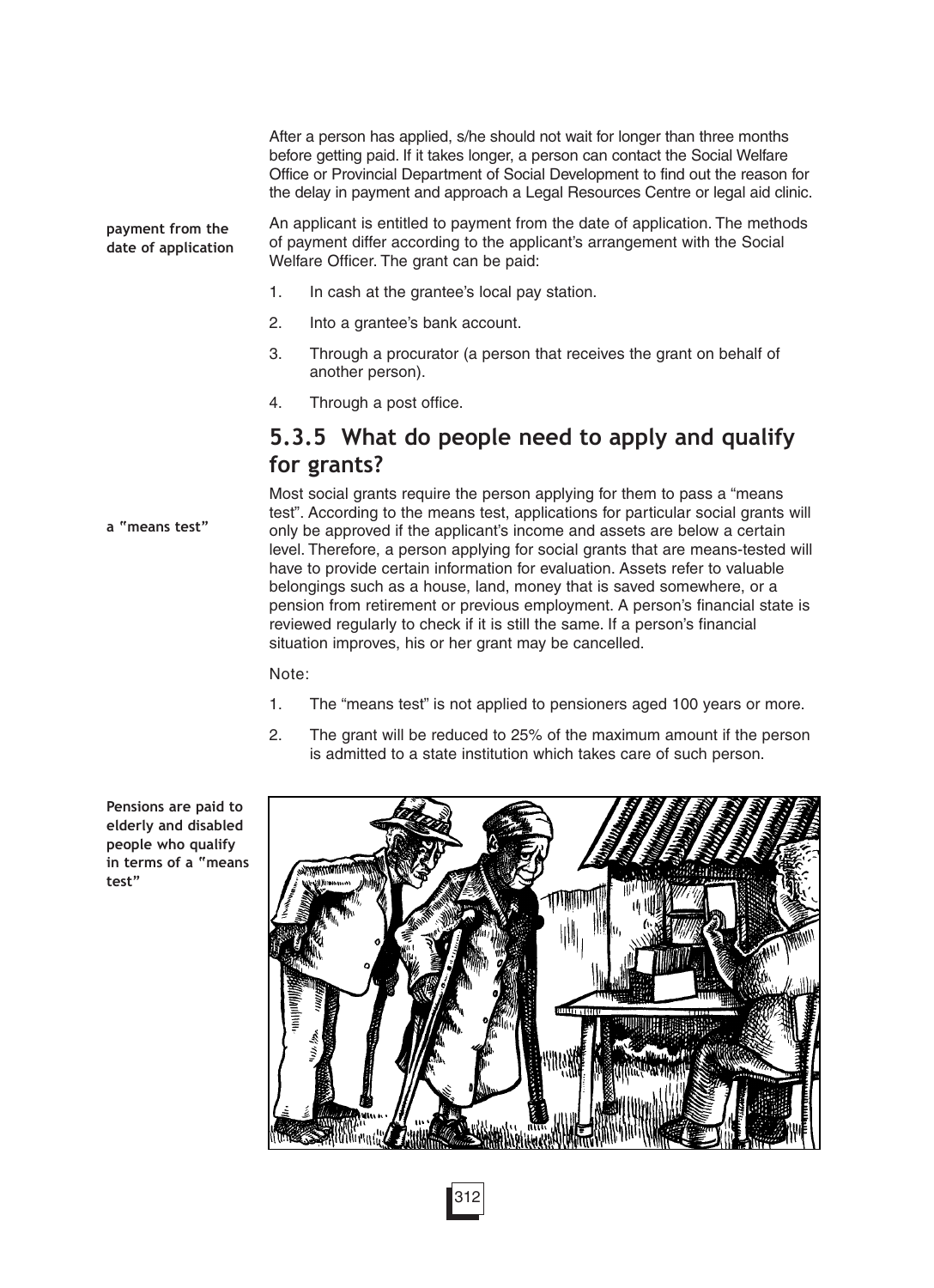# **5.4 Health rights**

### **Outcomes**

- After completion of this section learners will be able to:
- 1. Explain the law concerning the right of access to health care.
- Assessment criteria
- 1. An explanation of what people are entitled to in terms of health rights is given.
- 2. A set of facts is examined and a decision made on whether certain people are entitled to emergency medical treatment.
- 3. The law governing medical aid schemes is explained.
- 4. Some questions regarding medical aid schemes are raised and answered.
- 5. An explanation is given on how to complain against health workers.
- 6. A set of facts is examined and a decision made whether certain people quality for free medical treatment.

# **5.4.1 What health rights are protected in the Constitution?**

The Constitution protects a number of health rights:

- 1. Everyone has the right of access to health care services.
- 2. Everyone has the right to emergency medical treatment.
- 3. Every child has the right to basic health care services.
- 4. Every prisoner has a right to adequate medical treatment.
- 5. Everyone has the right to bodily and psychological integrity.

Health rights are also linked to a number of other constitutional rights, namely: the right to equality, life, privacy, human dignity, education, as well as the rights of access to adequate housing, a pollution free environment, and to sufficient food and water.

The right of access to health care services imposes a duty on the government to take reasonable legislative and other measures to realise the right progressively. (For the meaning of this duty, see above para 5.1.3.)

# **5.4.2 What do health rights mean?**

Health care services are provided by both private and government hospitals and clinics. Most of our discussion, however, will be about government hospitals and clinics as the majority of people cannot afford to attend private ones. People (particularly pregnant and lactating women, and children) who are very poor and unable to afford health care services of their own, are entitled to get them free from a public hospital or clinic.

People requiring financial assistance for medical equipment like crutches, artificial limbs (e.g. arms or legs), wheel chairs, leg irons or hearing aids may be able to get them from the hospital, if they cannot afford them. This will apply where the equipment is needed to improve the working of a damaged arm or leg, or where the patient's limbs are damaged. Poor people who need equipment must go to the health clinic or a doctor and get a letter before approaching the hospital.

**poor people can access health care services for free**

**components of health rights**

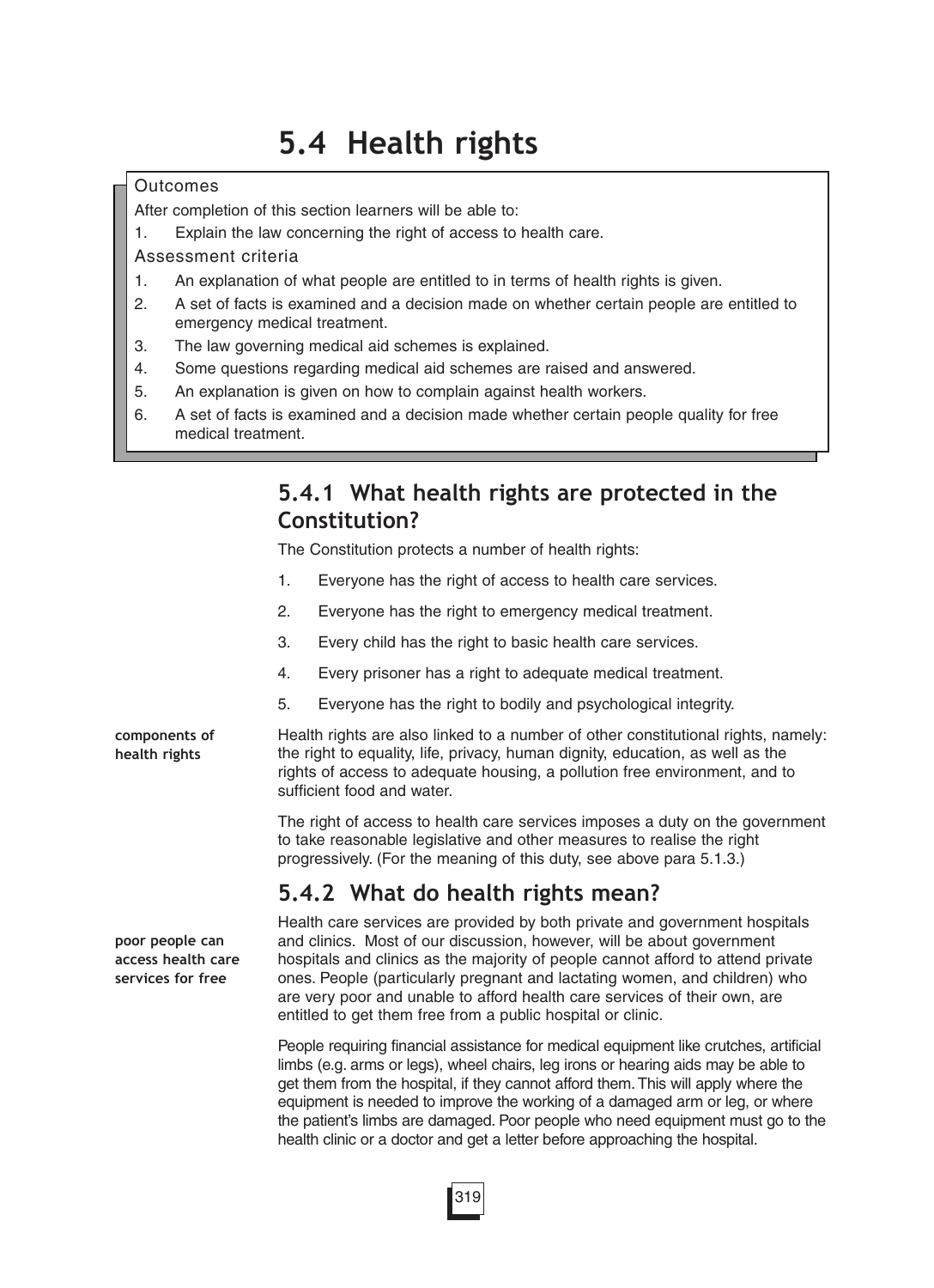**Patients at government hospitals may or may not have to pay the full medical fees depending on their income**



### 5.4.2.1 The rights to health care services, to emergency medical treatment, and children's rights to basic health care services

The Constitutional Court has given guidance on the meaning of the right of access to health care services in the Soobromoney and Treatment Action Campaign cases.

# **Case study 1: The case of the kidney patient who is refused dialysis**

Soobramoney v Minister of Health, KwaZulu-Natal (1997)

| Mr Soobramoney<br>needs kidney dialysis                                 | Mr Soobramoney suffers from a serious kidney disease which requires regular<br>kidney dialysis treatment for his survival. If he is not given treatment he will<br>die. Mr Soobramoney cannot afford treatment from private clinics and<br>approaches a state hospital for dialysis treatment. The hospital refuses to treat<br>him because dialysis treatment is very expensive and it has limited resources<br>to provide such treatment. The hospital says that he does not meet its criteria<br>for treatment. |
|-------------------------------------------------------------------------|--------------------------------------------------------------------------------------------------------------------------------------------------------------------------------------------------------------------------------------------------------------------------------------------------------------------------------------------------------------------------------------------------------------------------------------------------------------------------------------------------------------------|
| only good candidates<br>for kidney<br>transplants are given<br>dialysis | The hospital only has a limited number of kidney dialysis machines. The<br>hospital's policy states that patients suffering from irreversible chronic kidney<br>disease will only qualify for dialysis if the patient is a good candidate for a<br>kidney transplant. However, in order to be eligible for a transplant the patient<br>must not have other significant diseases. Unfortunately Mr Soobramoney                                                                                                      |
| Mr Soobramoney                                                          | suffers from other significant diseases.                                                                                                                                                                                                                                                                                                                                                                                                                                                                           |
| brings an urgent High<br>Court application                              | Mr Soobramoney brings an urgent application in the High Court for an order<br>directing the hospital to provide dialysis treatment for him.                                                                                                                                                                                                                                                                                                                                                                        |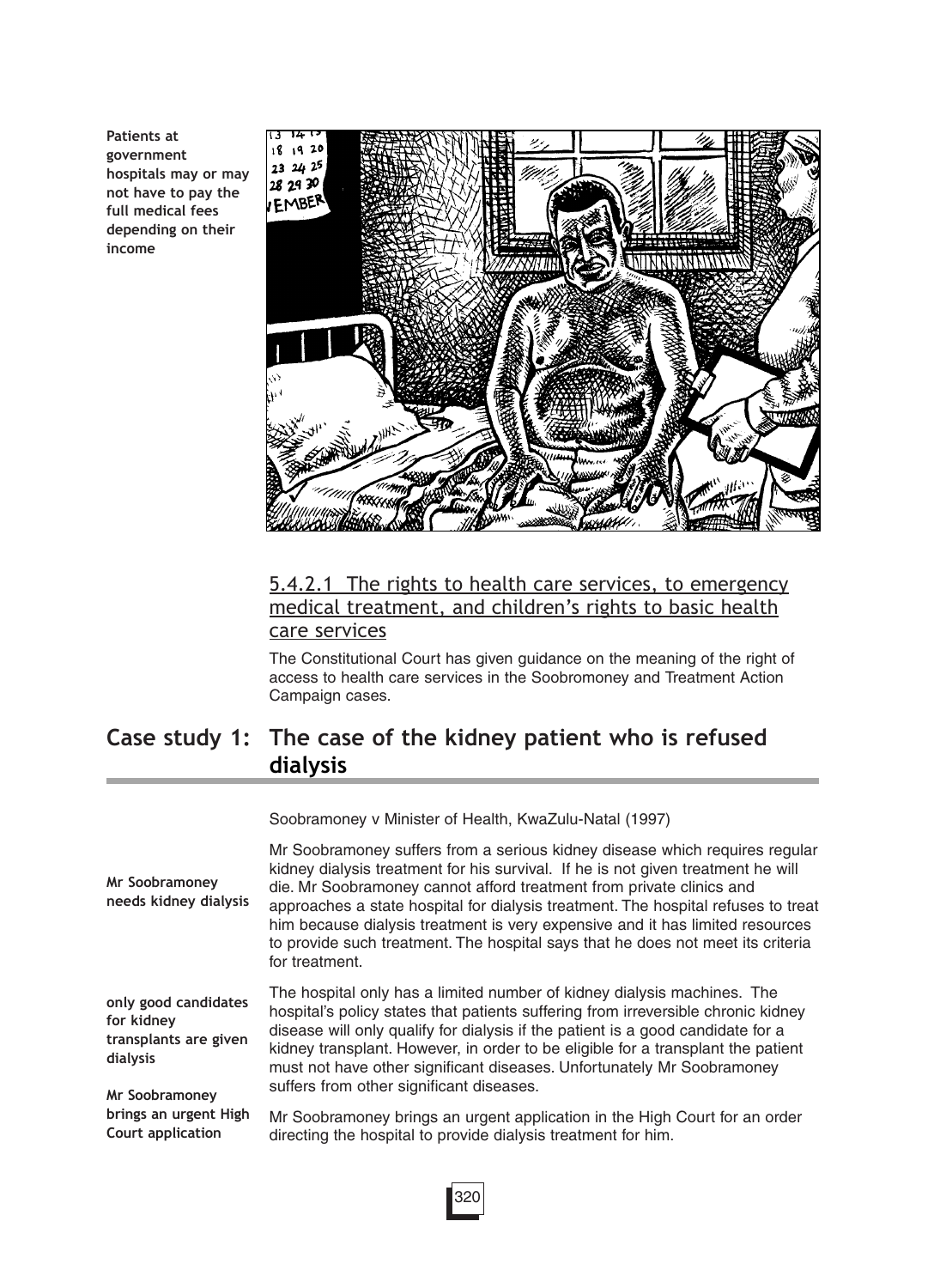He bases his application on two provisions of the Bill of Rights in the Constitution:

(a): Everyone has the right to health care services, within the available resources of the state.

(b): No one may be refused emergency medical treatment.

The hospital opposes Mr Soobramoney's application on the grounds of the above two provisions of the Bill of Rights in the limitation clause:

The hospital also argues that Mr Soobramoney's condition does not qualify as "emergency" medical treatment.

- 1. If you were the lawyers for Mr Soobramoney what arguments would you make? **Questions**
	- 2. If you were the lawyers for the hospital what arguments would you make?
	- 3. If you were the Judge what would your decision be?

### **Problem 1 Do the patients require "emergency medical treatment"?**

**Questions**

Would the following scenarios be considered to be emergency situations within the meaning of the right to "emergency medical treatment" as set out in the Soobramoney case?

- 1. Sipho is involved in a car accident and is bleeding heavily. He is rushed to a public hospital by a friend, Sabelo who was an eye-witness to the accident. On arrival at the hospital, the nurses tell Sabelo that there are no doctors to attend to Sipho and that they will only come the next day. As ordinary nurses, they cannot treat him in the state in which he was. Sipho later died as a result of heavy loss of blood. If he had been attended to immediately and the bleeding had been stopped in time, he could have survived.
- 2. Bonga is a patient suffering from an AIDS-related illness. He has fullblown AIDS and is at the critical stage of the disease. He argues that he is entitled to be provided with anti-retroviral drugs at state expense to save his life.

### **Case study 2: Anti-retroviral drugs to prevent mother-to-child transmission of HIV/AIDS**

Minister of Health v Treatment Action Campaign (2002)

**Nevirapine prevents mother-to-child transmission of HIV/AIDS**

**government policy challenged by the TAC**

In 2000, the Government adopted and implemented a policy in which it sought to pilot the anti-retroviral drug Nevirapine which is widely recommended in reducing mother-to-child transmission of HIV/AIDS. Access to Nevirapine was only given to HIV-infected pregnant women in 18 research and training pilot sites. In terms of the policy, doctors in public hospitals could not prescribe Nevirapine to pregnant mothers outside of the pilot sites. In 2001, the Treatment Action Campaign, an organization that advocates for the treatment of people living with HIV/AIDS, challenged the government's policy in the High Court arguing that:

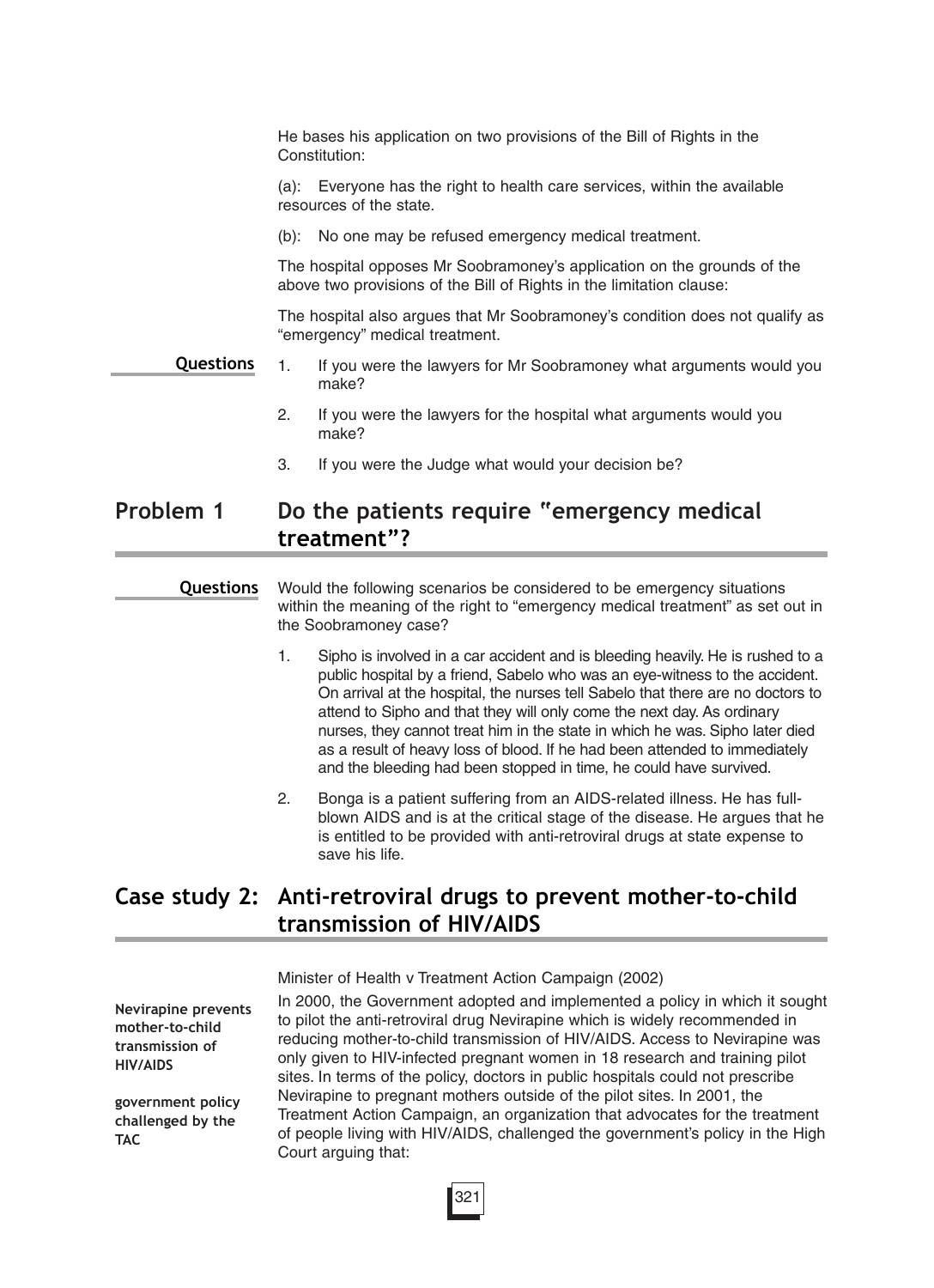- 1. It violated the rights of access to health care services of the pregnant women with HIV/AIDS, including reproductive health care services.
- 2. It failed to adopt a comprehensive response to the prevention of MTCT of HIV.
- 3. It violated the right of children to basic health care services.

Both the Pretoria High Court and the Constitutional Court decided in the favour of the TAC's arguments. The Constitutional Court ordered the government to allow Nevirapine to be given in hospitals other than those involved in the pilot sites.

**HIV-positive women and their new babies are entitled to access to Nevirapine at hospitals** 



# **5.4.3 The right to make decisions on reproduction**

See above para 4.3.4 in Part 4.

### **5.4.4 The right of prisoners to adequate medical treatment**

**prisoners have the same health rights as other patients in hospitals**

The meaning of the right of prisoners to adequate medical treatment was tested by the Cape High Court in B v Minister of Correctional Services, 1997. The applicants, a group of four convicted prisoners who were living with HIV, applied for anti-retroviral medication at state expense under the right to adequate medical treatment. The Department of Correctional Services refused to give them treatment arguing that prisoners did not have greater rights than other patients at state hospitals who were generally not receiving this treatment, and that the drug for HIV was too expensive.

The Court decided that:

1. The Constitution did not give prisoners a right to the best medical treatment, but that the treatment must be adequate.

322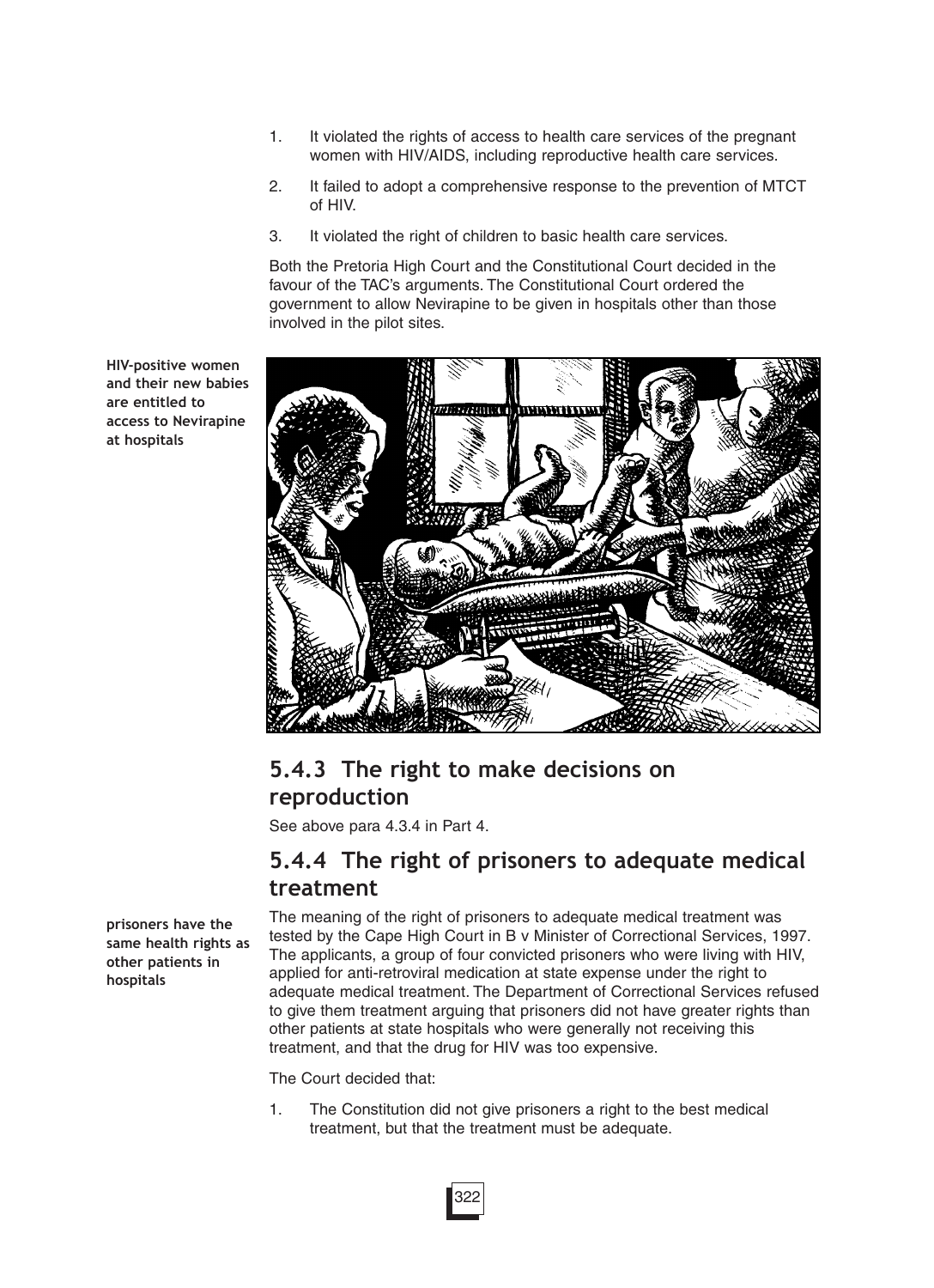- 2. The meaning of the right to adequate treatment has to be linked to what the state can afford.
- 3. The state had not proved that, due to budgetary constraints, it could not afford to provide the prisoners with the treatment they claimed.
- 4. Two of the prisoners living with HIV had a right to get the anti-retroviral treatment at state expense because their infection had developed to a stage where internationally accepted medical standards considered the therapy to be necessary, and this treatment had been prescribed for these prisoners on medical grounds.

### **5.4.5 Privacy and confidentiality**

As a general rule, a health care professional may not disclose to any other person information about a patient's health status, treatment or stay in a public or private hospital without the patient's consent.

# **Case study 3: Confidentiality and HIV status**

Jansen van Vuuren and Another v Kruger (1993)

The decision of the Appellate Division of the Supreme Court (now the Supreme Court of Appeal) in Jansen van Vuuren and Another v Kruger (1993) (the McGeary case) remains an important one on the doctor's duty to respect confidentiality about his/her patient's health status.

Mr McGeary wanted to apply for a life insurance policy. The insurance company required an HIV test first. Mr McGeary was tested and was later informed by his doctor (Dr Kruger) that he was HIV positive. The following day, Dr Kruger played golf with another doctor and dentist. During the game, Dr Kruger disclosed to his colleagues that Mr McGeary had tested positive. Within days, the news spread all over the community. Mr McGeary brought an action against Dr Kruger for breach of confidentiality or privacy.

The Appellate Division said that:

- 1. Dr Kruger had not respected Mr McGeary's right to privacy or confidentiality, especially the doctor-patient relationship.
- 2. Dr Kruger had no duty to give the information to his colleagues, who also had no right to receive such information.
- 3. Dr Kruger was order to pay a compensation of R5 000 to Mr McGeary's estate. (Note: Mr McGeary died during the time of the trial of HIV-related illnesses.)

### 5.4.5.1 Ethical guidelines on HIV/AIDS

According to the Ethical Guidelines on HIV/AIDS (1995), the doctor is only allowed to disclose HIV-related information when:

- 1. The patient consents.
- **circumstances where it is permissible to disclose**

**right to privacy and confidentiality**

**upheld**

- 2. A court order or any law says there must be disclosure.
- 3. If the spouse or partner of the person with HIV is at risk and where, even after repeated counselling, the person with HIV refuses to tell the partner. In such circumstances, the doctor is only disclosing the information to protect the partner.

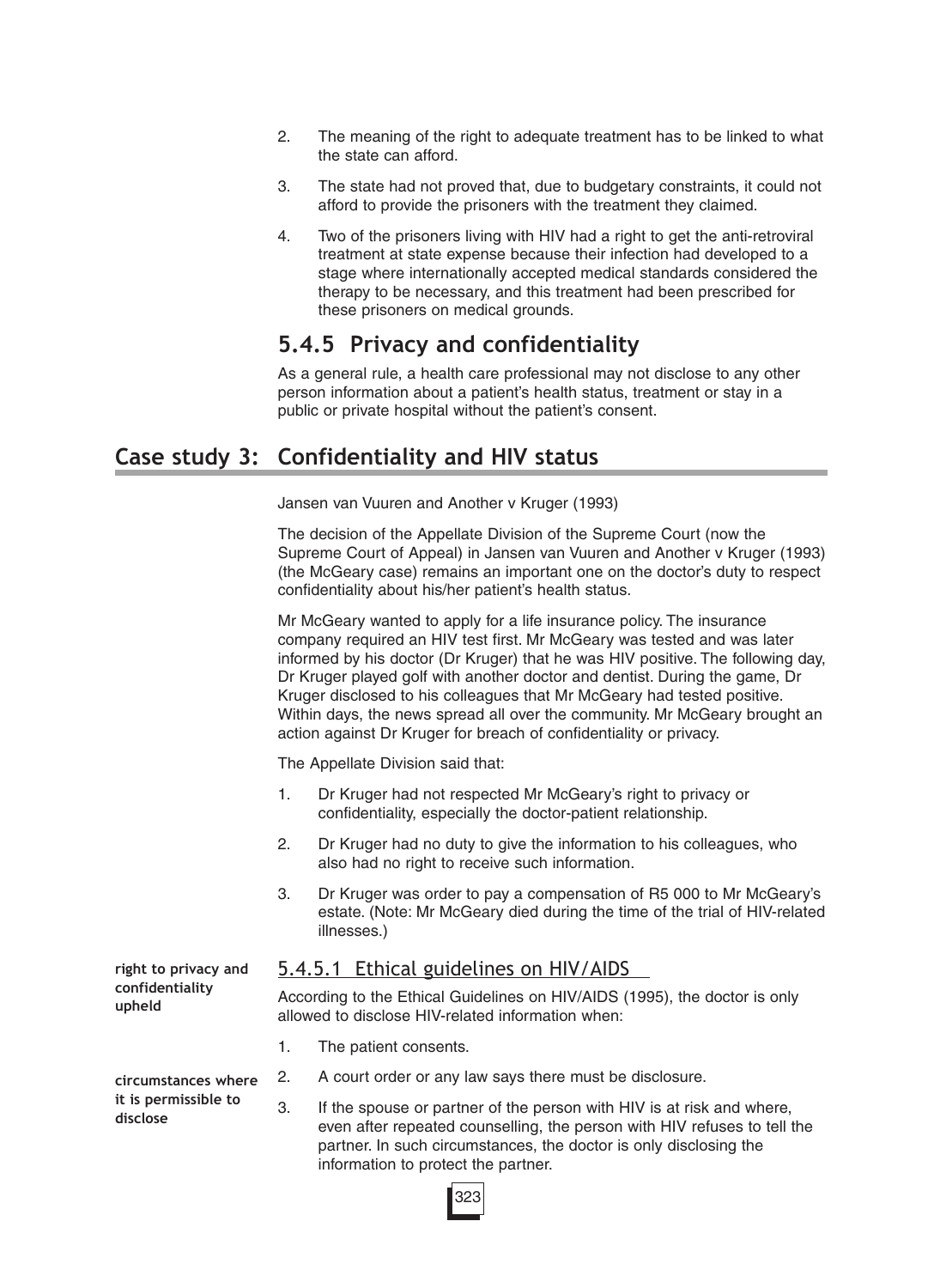4. The doctor may only tell the partner who is an identifiable sexual partner and only once he has told the patient that she/he will do so after the patient has refused to do so.

### **5.4.6 Full knowledge and consent (informed consent)**

No person may be tested, treated or have any other medical procedure done on them without their consent. The consent must be given freely and voluntarily after a detailed explanation on the health status and procedure is given (the range of options, the benefits, risks, costs and consequences of each option). Likewise, if a person participates in a research and training study, he or she must be fully informed of their rights and the risks as well as the benefits involved in participating in such a study. This is called an "informed consent".

There are exceptions to the rule of informed consent. For example, a health care worker does not have to get an informed consent to do an HIV test:

- 1. In emergency situations where the medical treatment is extremely important to save the patient's life. For example, where the patient is unaware of the treatment required because she is unconscious.
- 2. For testing done on blood donations.
- 3. If a patient is mentally ill and there is no other legally entitled person to give consent.
- 4. If the test is done anonymously for research purposes to find out how HIV is spreading.
- 5. If a patient is tested after a needlestick injury (this should be done with consent; otherwise existing blood samples should be used).

### 5.4.6.1 The Patients' Rights Charter

A proposed Patient's Rights Charter includes the following rights:

- 1. The right to a healthy and safe environment.
- 2. The right to participate in decision-making on health policies and issues affecting one's heath.
- 3. The right of access to health care services, including receiving timely emergency care (regardless of one's ability to pay), treatment and rehabilitation, provision for the special health needs of vulnerable groups, counselling without discrimination, a positive attitude by health care workers and the necessary health information in a language understood by the patient.
- 4. Adequate information about one's health insurance and/or medical aid scheme.
- 5. The right to choose a particular health facility for treatment.
- 6. The right to be treated by a named health care provider.
- 7. The right to privacy and confidentiality.
- 8. Informed consent the right to be given full and accurate information so that you can make a decision on testing or treatment.

**exceptions to the rule of informed consent**

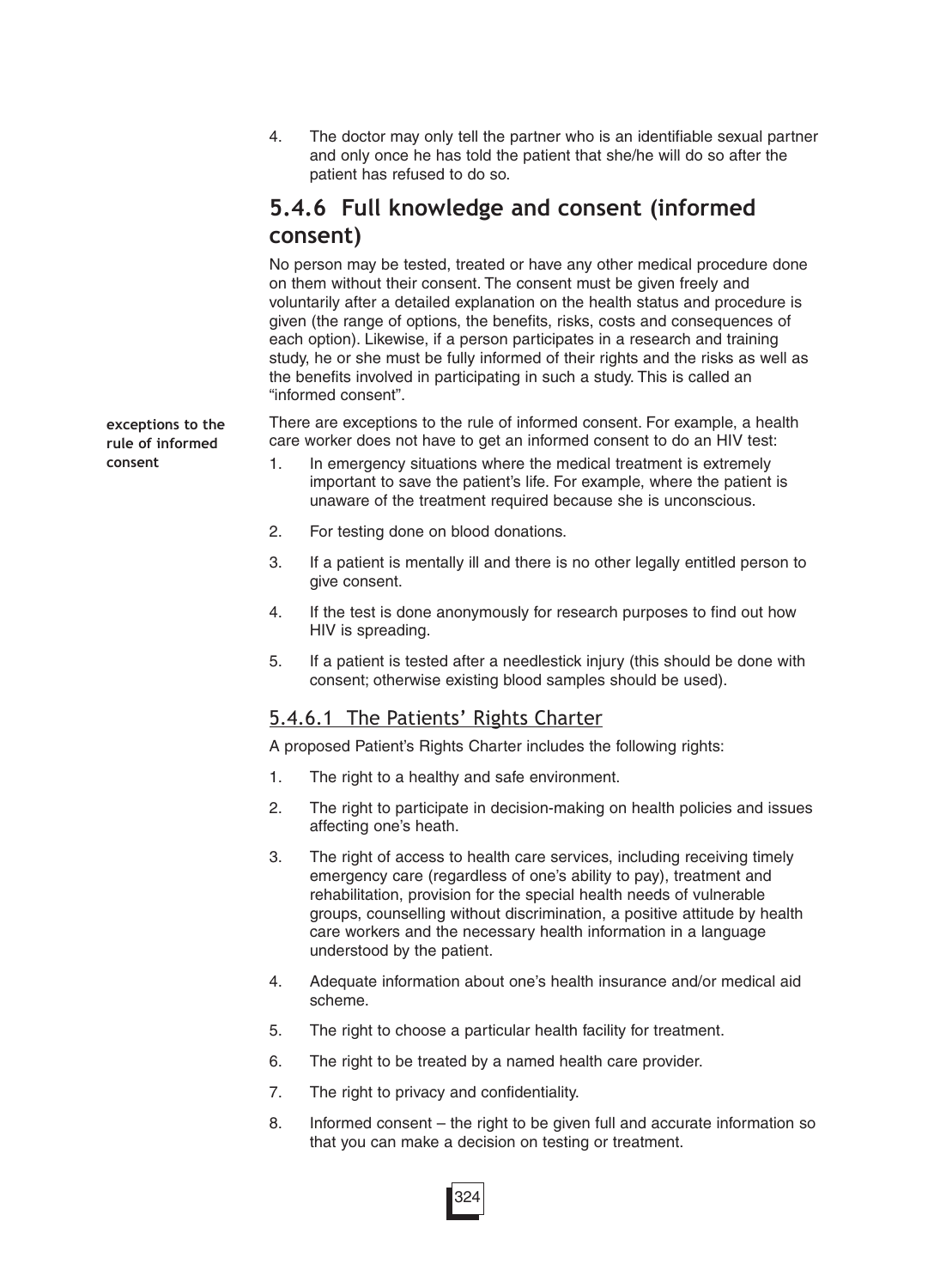- 9. The right to refuse treatment as long as this refusal does not endanger the health of others.
- 10. The right to be referred for a second opinion.
- 11. The right not to be abandoned by a health care worker.
- 12. The right to complain about health care and have these complaints investigated, and to receive a full report of the investigation.

A patient's responsibilities include:

- 1. To take care of one's own health.
- 2. To care for and protect the environment.
- 3. To respect the rights of other patients, health care workers and health care providers.
- 4. To use the health care system fully and not to abuse it.
- 5. To know local health services and what they offer.
- 6. To provide health workers with relevant and accurate information for diagnostic, treatment rehabilitation or counselling purposes.
- 7. To advise the health providers of the patient's wishes before he or she dies.
- 8. To follow the prescribed treatment and or rehabilitation procedures.
- 9. To enquire about related costs of treatment and or rehabilitation, and to arrange to make payment for these.
- 10. To take care of health records in a patient's possession.

[Source: Socio-Economic Rights: A Resource Book (2000), p242]

### **5.4.7 Sterilisation**

Sterilisation is a medical operation to make a person incapable of having children. Everyone has the right to decide whether they want to have children or not. If a person chooses to be sterilised, the hospital must respect their decision.

A married person does not need to discuss their decision with their partner or get their consent.

#### 5.4.7.1 General principles

In order for a woman to have a sterilisation, the following conditions apply:

- 1. A person must be 18 or older to consent to sterilisation on their own.
- 2. As sterilisation is a medical operation, a person under 18 must have the consent of their parents or legal guardian before a hospital will agree to sterilise them.
	- 3. The law also allows for the sterilisation of a person with severe mental disability provided their parents, spouse, guardian or close relatives and the hospital also agree.

**sterilisation is a medical operation to make a person incapable of having children**

**a person must be 18 or older**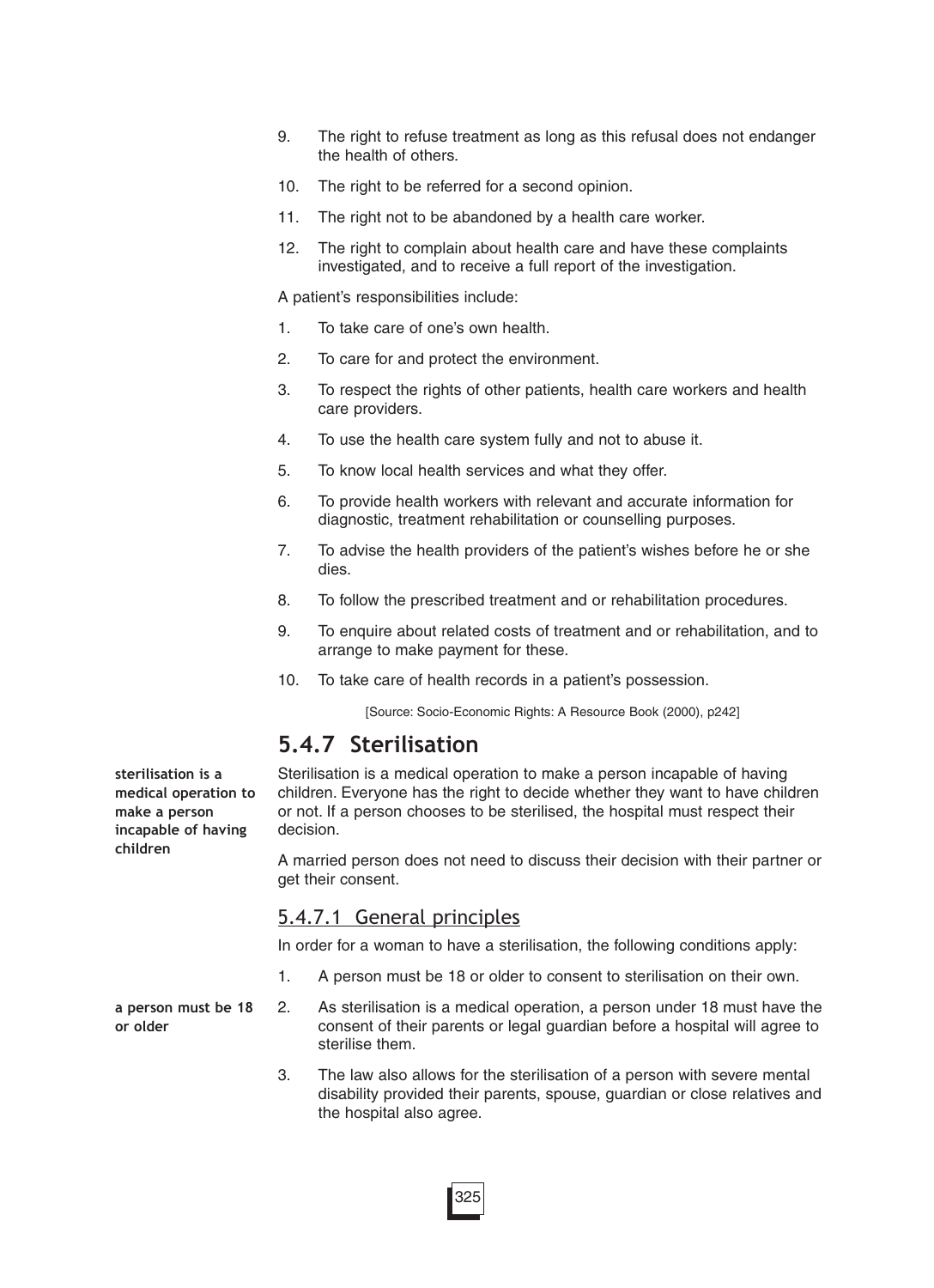**prohibition of smoking in public places**

# **5.4.8 Protecting against harmful effects of tobacco on health**

The Tobacco Products Control Amendment Act was passed to deal with the harmful effect of tobacco on the health of people. The law prohibits people from smoking in certain places. It also prohibits tobacco companies from:

- 1. Advertising and promoting tobacco.
- 2. Distributing tobacco for free.

### **5.4.9 Medical schemes**

Medical schemes are governed by the Medical Schemes Act. The Act protects the interests of members of medical schemes by setting out guidelines on the terms and conditions for membership of schemes. The Act prohibits: **Medical Schemes Act**

- 1. Unfair discrimination on a number of grounds.
- 2. Risk rating that is, making people pay more because they are seen as being at higher risk group (e.g. people living with HIV or AIDS).

# **What is fair and unfair discrimination?**

The Constitution declares that certain acts of discrimination may be considered fair and others not. It is fair discrimination if the government implements a policy which provides access to certain opportunities first, or is aimed to redress the racial discrimination of the past, to the previously disadvantaged groups (African, Coloureds and Indians).

The Act also says that what people have to pay (premiums) must:

- 1. Be based on the income and the number of dependants of the medical scheme applicant or holder.
- 2. Not be based on any other grounds such as sex, past or present state of health of the applicant or her dependants.

The Act imposes penalties on "late joiners" of a scheme. A "late joiner" refers to an applicant or dependant of the applicant who, at the date of applying for membership, is 40 years or older and has not been a member of another medical scheme during the period of two years before applying for membership. Penalties are set out in the Regulations to the Act. Penalties may include payment of higher premiums. **"late joiners"**

### 5.4.9.1 How do medical aid schemes work?

Different medical aid schemes work in different ways. For example, some medical aid schemes cover a member for 80% - 100% of the doctor's fees for any treatment. In cases where the scheme does not pay the full amount, the patient will have to pay the rest.

**medical aid schemes cover a number of health-related visits to the doctor**

Medical aid schemes cover a number of health-related visits to the doctor, including those related to eyes and teeth check-ups, pregnancy etc. They also cover hospital fees such as accommodation and medical treatment. However, most medical schemes will pay the hospital fees up to a certain amount.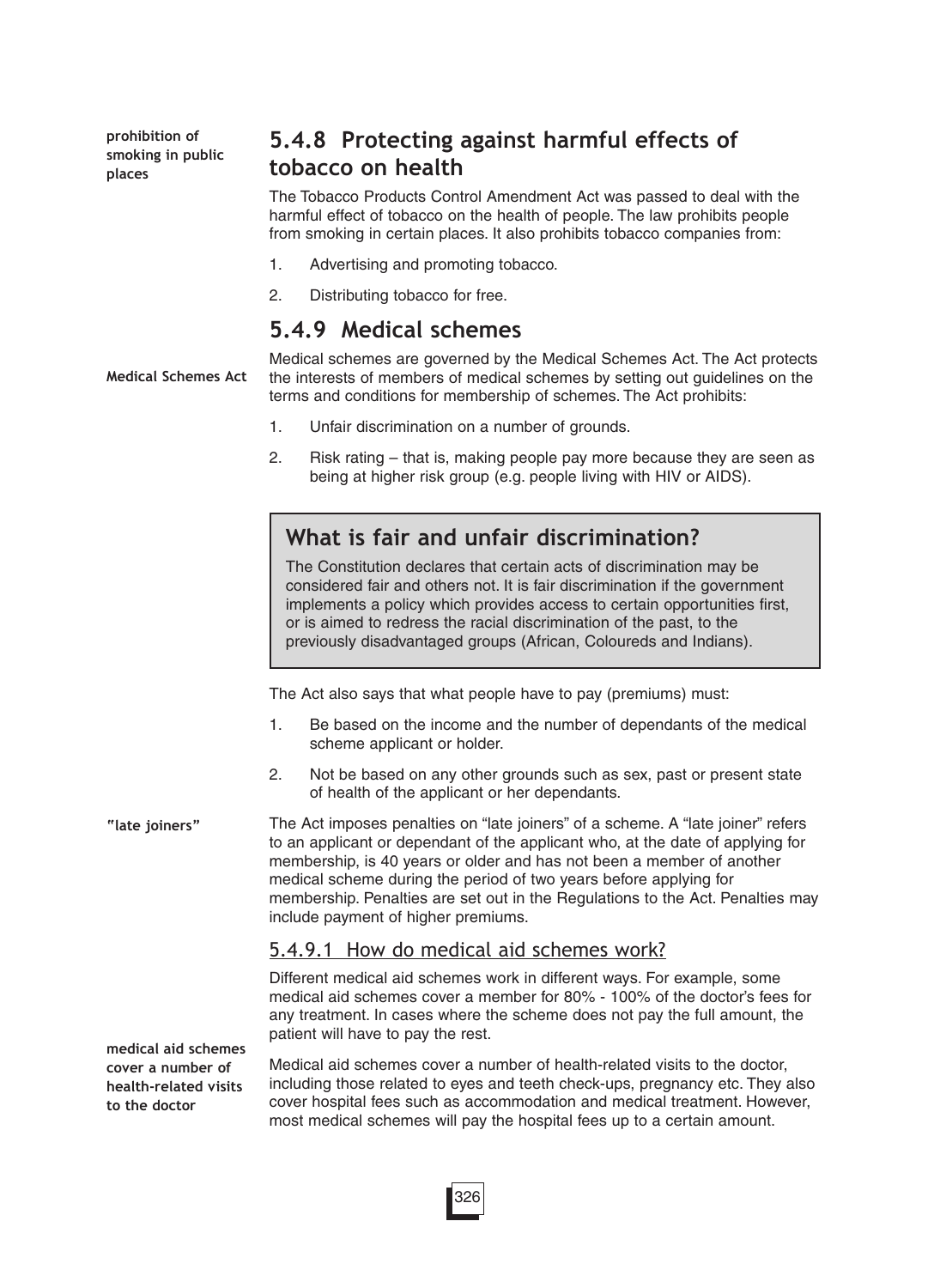**all private hospitals costs may not be covered**

If a person chooses to go to a private hospital, which is more expensive, the medical aid scheme may not cover all hospital fees. It may only pay the amount that the patient would have paid had he or she gone to a public hospital.

**Medical aid schemes cover people who are ill and injured. They do not normally include "cosmetic surgery" to improve one's looks (e.g. treatment for lifting a person's buttocks, or an operation to lift a person's face or stomach).**

**Find out whether the doctor is "contracted out" before choosing your doctor**



### 5.4.9.2 How do you claim under a medical aid scheme?

There are different procedures for claiming under different medical aid schemes. Depending on the rules:

- 1. A patient may be able to claim directly by sending the doctor's medical accounts to the medical aid society, (or it may be done by the doctor for the patient) if the fees have been charged at the normal rates.
- 2. A patient may send a claim form with the account which the medical aid scheme will then pay the hospital or doctor what the patient is owes.
- 3. A patient may pay the medical doctor or hospital and then claim from the medical aid scheme. This often happens in the case of doctors who are "contracted out".
- 4. A patient must send his or her claim as soon as the account is received.
- 5. A medical aid scheme may refuse to pay, or reduce the amount that it will pay. For example, many schemes limit the amount that can be claimed for teeth or spectacles in a year, or the time that may be spent in hospitals. Medical schemes may refuse to pay for certain treatment such as anti-retroviral drugs because these drugs are not yet included in the "prescribed minimum benefits".
- 6. Some medical schemes set the amount that can be claimed for different types of treatment during the first year of the scheme.

**"contracted out"**

**procedures for claiming under medical aid**

**"prescribed minimum benefits"**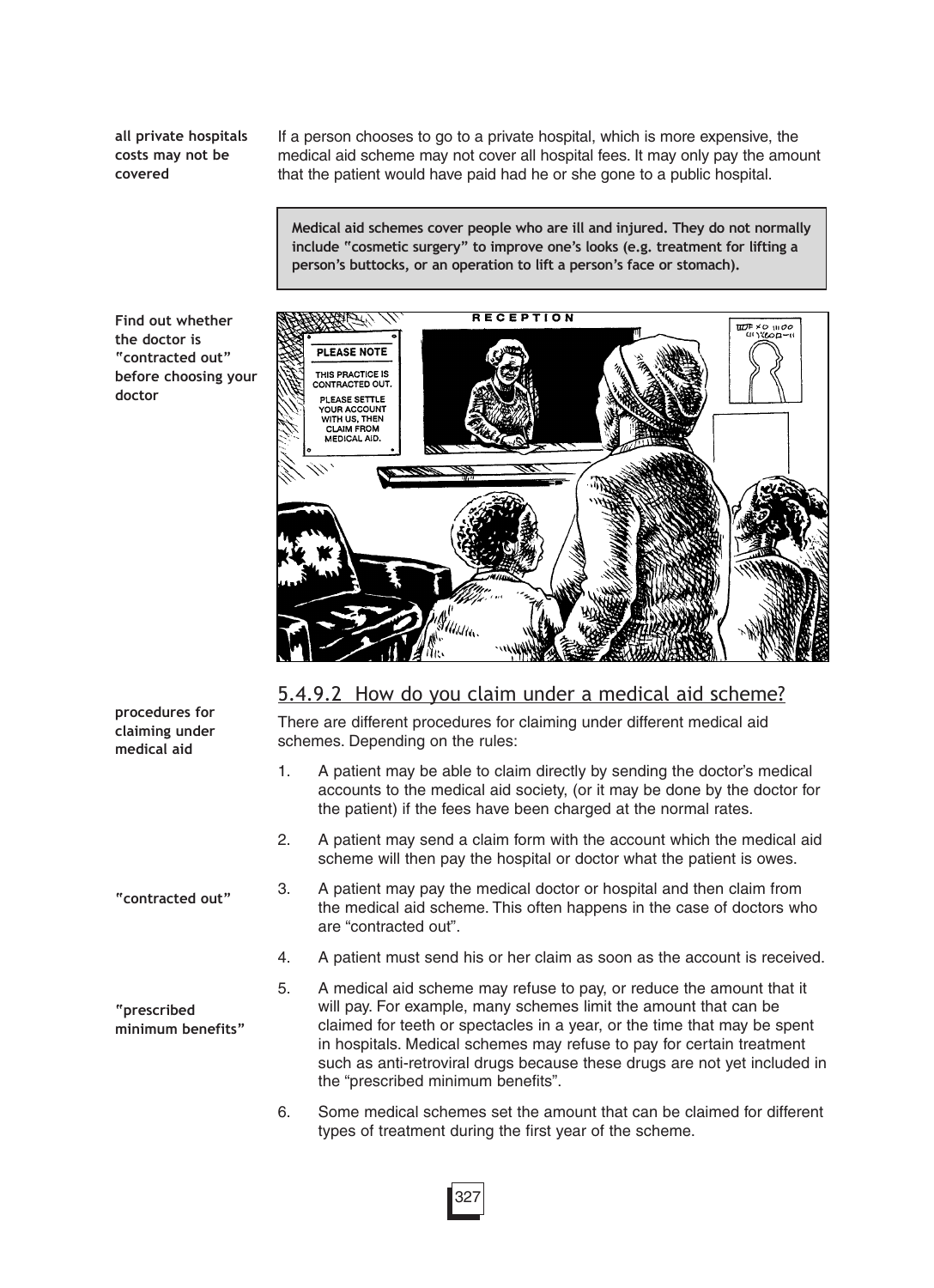# **Problem 4 Some questions on medical aid schemes**

| Questions                                                                      | 1. | Does your family belong to a medical aid scheme? If so, how much of<br>the family's medical and hospital expenses does it cover?                                                                                                                                                                                                                                                                                                                                                |
|--------------------------------------------------------------------------------|----|---------------------------------------------------------------------------------------------------------------------------------------------------------------------------------------------------------------------------------------------------------------------------------------------------------------------------------------------------------------------------------------------------------------------------------------------------------------------------------|
|                                                                                | 2. | Do you think that all employers should provide their workers with<br>medical aid? Why or why not?                                                                                                                                                                                                                                                                                                                                                                               |
|                                                                                | 3. | What happens if medical aid patients choose to consult doctors who<br>have "contracted out"? How much will the medical aid scheme pay?<br>What might happen if a patient wishes to stay in a private hospital?<br>How much will the medical aid scheme usually pay?                                                                                                                                                                                                             |
|                                                                                | 4. | What are some of the ways a person may claim from a medical aid<br>scheme?                                                                                                                                                                                                                                                                                                                                                                                                      |
|                                                                                | 5. | What kinds of limits may be placed on claims against medical aid<br>schemes?                                                                                                                                                                                                                                                                                                                                                                                                    |
|                                                                                | 6. | Should the state provide free medical aid for everyone or only for the<br>poor? Why or why not?                                                                                                                                                                                                                                                                                                                                                                                 |
|                                                                                |    | 5.4.10 How to complain against health                                                                                                                                                                                                                                                                                                                                                                                                                                           |
|                                                                                |    | professionals?                                                                                                                                                                                                                                                                                                                                                                                                                                                                  |
| complaints to HPCSA                                                            |    | Complaints can be made to the following professional health councils:                                                                                                                                                                                                                                                                                                                                                                                                           |
| and SANC                                                                       | 1. | The Health Professionals Council of South Africa (HPCSA) for the<br>medical practitioners, doctors, psychologists, etc.                                                                                                                                                                                                                                                                                                                                                         |
|                                                                                | 2. | The South African Nursing Council (SANC) which oversees the training<br>and conduct of nurses.                                                                                                                                                                                                                                                                                                                                                                                  |
| complaints to Public<br><b>Protector and</b><br>Department of<br><b>Health</b> |    | In the case of general health workers, complaints can also be made to the<br>nearest offices of the Public Protector or the Department of Health (especially<br>in the case of a health authority's refusal to treat a patient).                                                                                                                                                                                                                                                |
|                                                                                |    | 5.4.10.1 General guidelines on making complaints                                                                                                                                                                                                                                                                                                                                                                                                                                |
|                                                                                |    | The complaints should be in writing and must give the following details:                                                                                                                                                                                                                                                                                                                                                                                                        |
|                                                                                | 1. | The name of the complainant.                                                                                                                                                                                                                                                                                                                                                                                                                                                    |
|                                                                                | 2. | The nature of the complaint.                                                                                                                                                                                                                                                                                                                                                                                                                                                    |
|                                                                                | 3. | The date and place of the incident.                                                                                                                                                                                                                                                                                                                                                                                                                                             |
|                                                                                | 4. | How the incident happened.                                                                                                                                                                                                                                                                                                                                                                                                                                                      |
|                                                                                |    | <u>5.4.10.2 People who cannot afford to pay for medical</u><br>treatment                                                                                                                                                                                                                                                                                                                                                                                                        |
| affordable and free<br>health care services                                    |    | No one may be denied access to medical treatment at a public hospital or<br>health clinic simply because they cannot afford to pay for it. The right of<br>access to health care services also means that such services must not only<br>be within the reach of the people, but they must also be affordable. Therefore,<br>everyone who is sick and cannot afford medical treatment may approach a<br>public hospital or health clinic for medical attention at state expense. |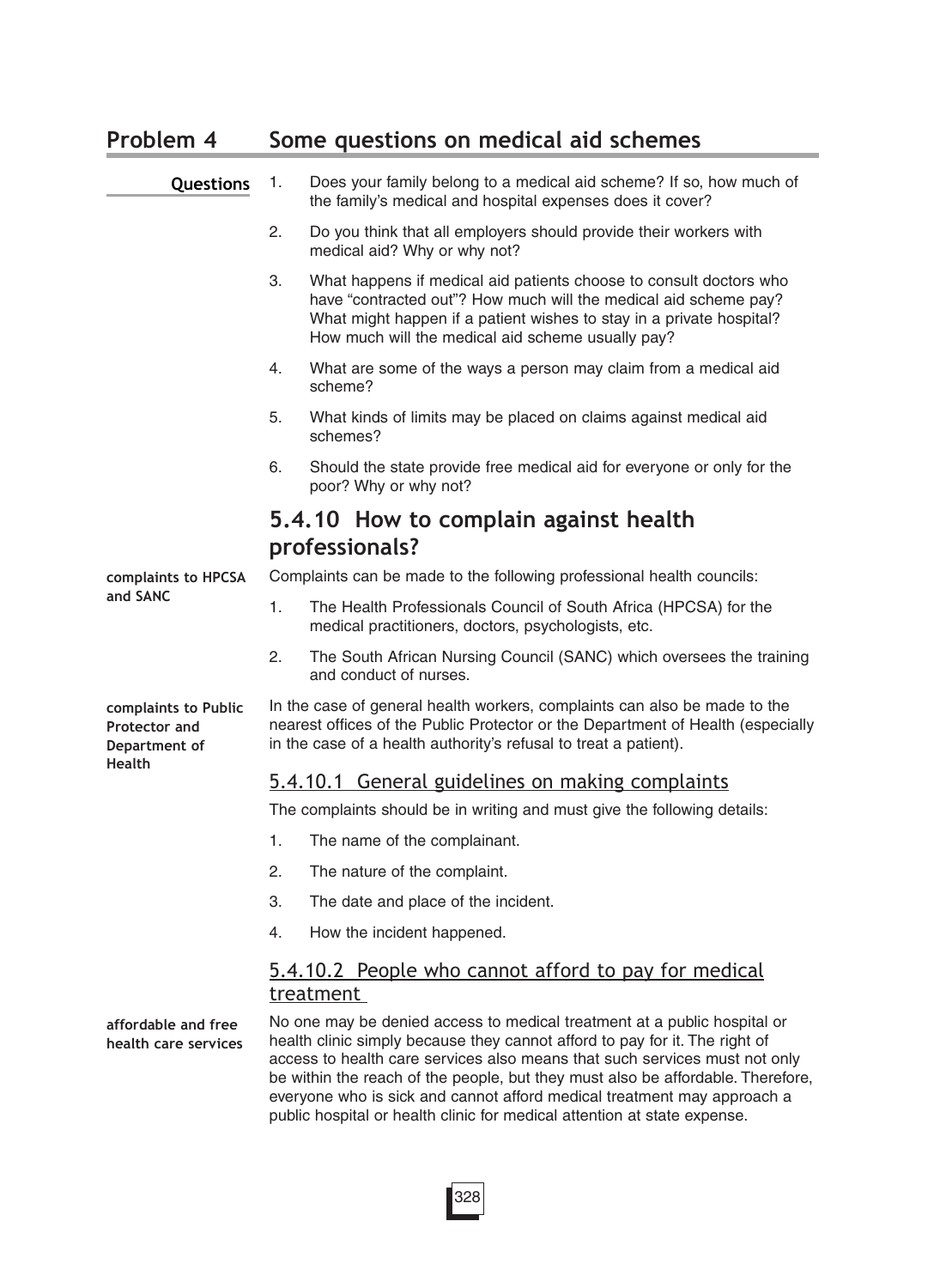Most community health care clinics, and public hospitals provide free health care services to pregnant and lactating women and children, as well as the elderly who cannot afford to pay for their medical treatment.

# **Problem 5 Do they quality for free medical treatment?**

**Questions**

1. An old-age pensioner who is 80 years old.

- 2. Shaida who is expecting a baby and requires medical treatment. She cannot afford a doctor.
- 3. Tembu who lives in a rural area and whose leg is crushed in an accident in a remote forest. He needs to be transported to a hospital 100 kilometres away but does not have the money for a bus or taxi.
- 4. Petrus who worked in the coal mines for 15 years and suffers from a lung disease. He cannot afford a doctor. What should he do?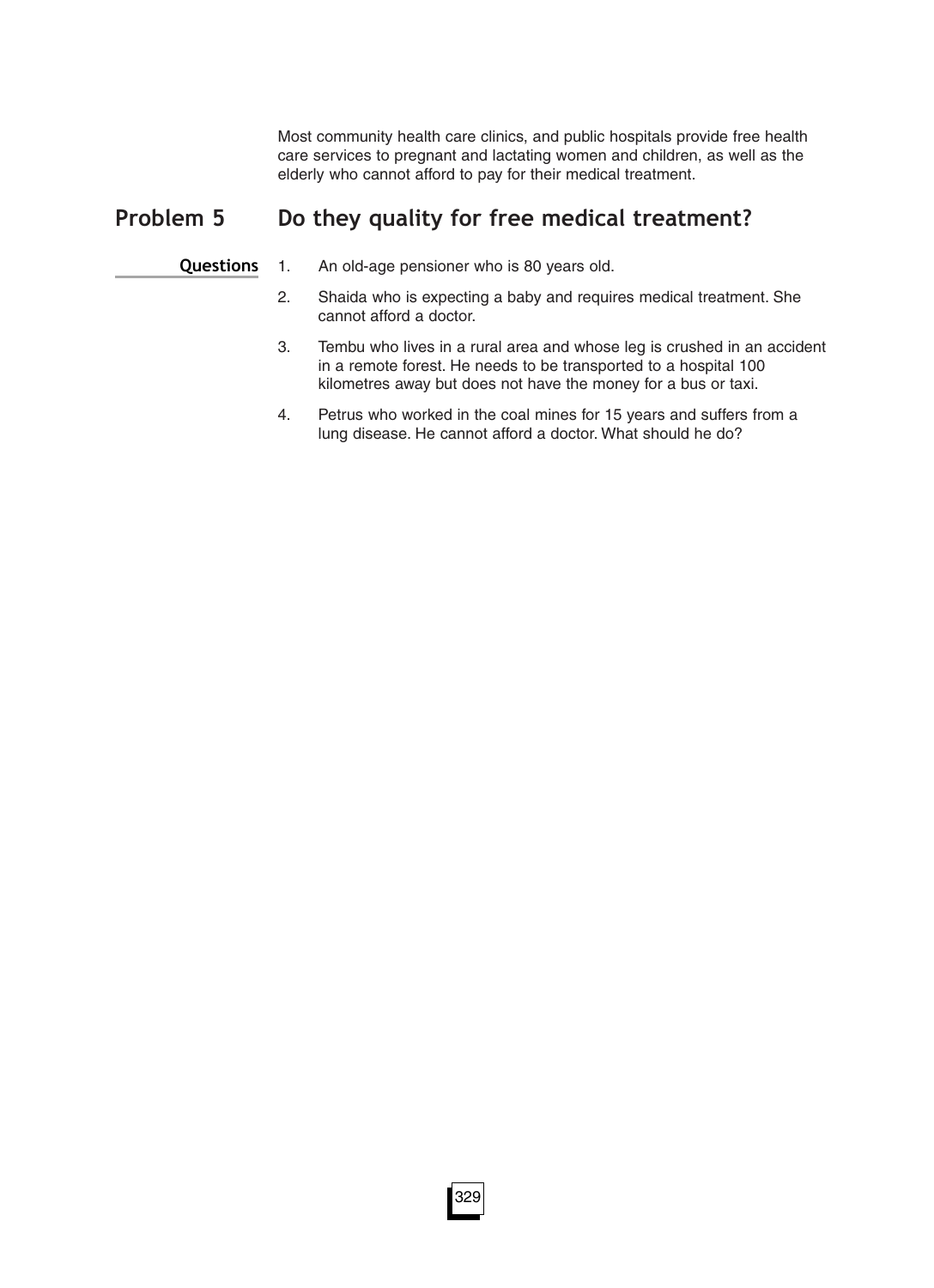# **5.5 Food rights**

### **Outcomes**

After completion of this section learners will be able to:

1. Explain the law concerning the right to food.

Assessment criteria

- 1. The meaning of the right of access to sufficient food is given.
- 2. Barriers to access to food are identified.
- 3. Different departments that are responsible for realising the right to food are identified.
- 4. A set of facts is examined and decision made on whether a certain groups of people and their families qualify for free food from the state.

|                                                          | b.b. I wily is it important to understand lood rights:                                                                                                                                                                                                                                                                                                                                                                                                                                                                                         |
|----------------------------------------------------------|------------------------------------------------------------------------------------------------------------------------------------------------------------------------------------------------------------------------------------------------------------------------------------------------------------------------------------------------------------------------------------------------------------------------------------------------------------------------------------------------------------------------------------------------|
| food needed for<br>survival and healthy<br>development   | Everyone needs food to survive, perform physical activities (e.g. work), to<br>interact with others, to participate in social and political activities, to prevent<br>infectious diseases and to live a decent life. People without food often find<br>themselves begging for food in the street. This undermines their right to<br>human dignity. They need to be able to get food through their own efforts such<br>as working.                                                                                                              |
| households unable<br>to afford basic<br>subsistence food | Many people in South Africa are poor and cannot afford basic household<br>needs. Some families go hungry every day (sleep without food) and some do<br>not have enough food to prevent starvation. Children, women, people with<br>disabilities and the elderly are the groups most vulnerable to hunger and<br>malnutrition.                                                                                                                                                                                                                  |
|                                                          | The Constitution protects the right to food in three ways. It protects (a) the<br>right of everyone to have access to sufficient food; (b) the right of children to<br>basic nutrition and the right of prisoners to adequate nutrition. The state has<br>to take reasonable legislative measures to ensure access to food for all South<br>Africans.                                                                                                                                                                                          |
| access means ability<br>to produce food                  | The right to food means that people are entitled to produce or obtain food for<br>themselves through work or other income-generating activities, access to<br>productive land, social welfare benefits etc. It also means that food should be<br>provided to people who have no means producing or gettingt food for<br>themselves.                                                                                                                                                                                                            |
| assistance to<br>households with<br>hungry children      | The right of "access" to food means that the state does not have to give<br>everyone food, but must make it possible for people to access food for<br>themselves. The state must ensure that people have access to food over a<br>period of time, subject to available resources. The right to food for children<br>and prisoners is given special protection under the Constitution because they<br>are not in a position to provide food for themselves. The main duty to provide<br>food for children lies with their parents and families. |
|                                                          | The state has a duty to provide food to children whose parents cannot afford<br>to do so and to children who do not have, or have been abandoned by their<br>parents and families. For example, the state has a duty to assist orphans or<br>child-headed households who need food or have other basic needs. It also<br>has a duty to provide food to prisoners.                                                                                                                                                                              |
|                                                          |                                                                                                                                                                                                                                                                                                                                                                                                                                                                                                                                                |

### **5.5.1 Why is it important to understand food rights?**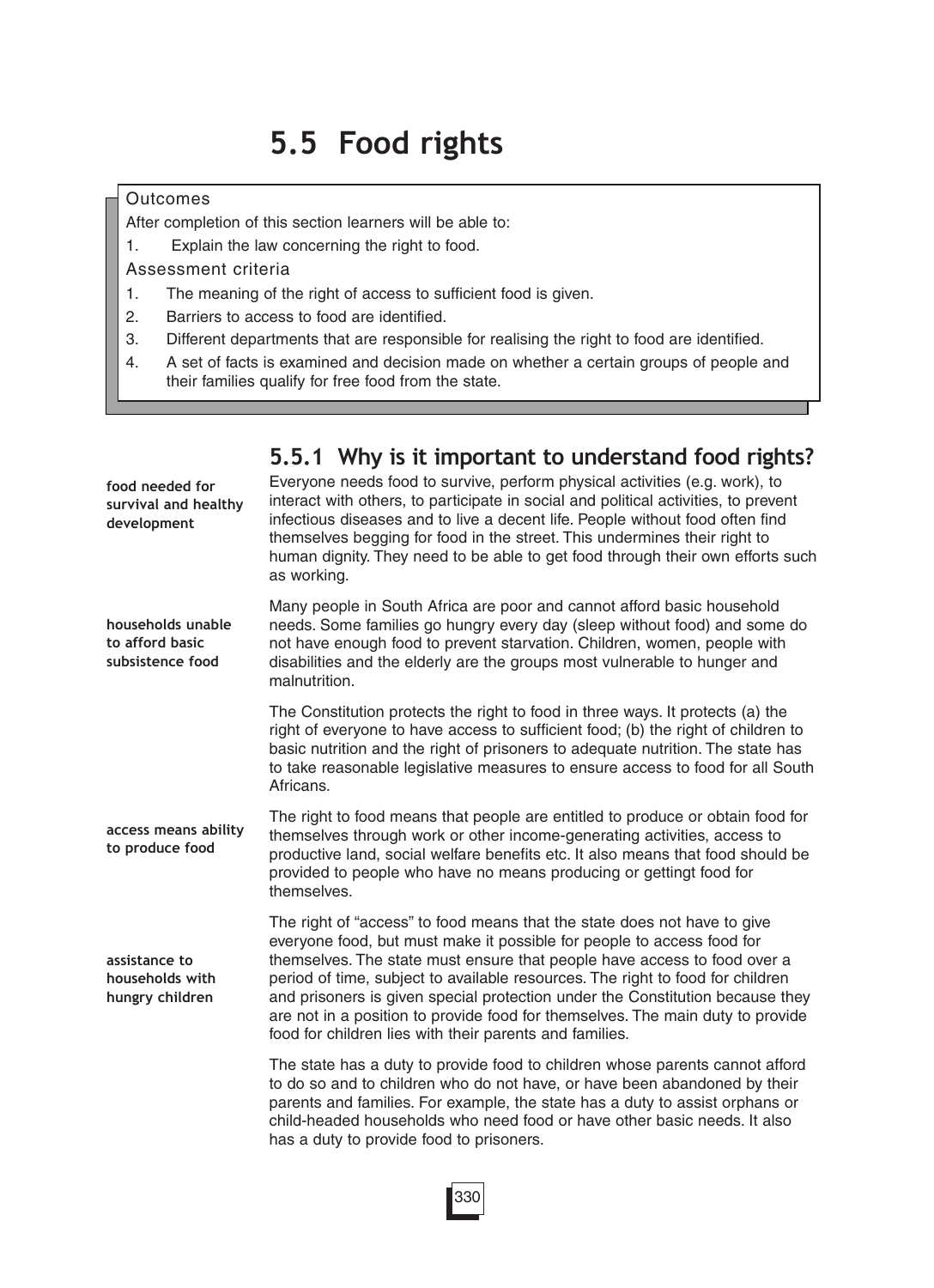Joyce lives in a small rural community in Limpopo. She takes care of both her son and her daughter's children. She has no job and receives no income from relatives living in urban areas. Instead, she derives a very small income from building other people's houses. Her granddaughters also earn money by collecting wood, which they sell for R10 a bundle. The girls are usually out from 06h00 to midday, as the wood is heavy and they cannot carry much at a time. Fetching for their own use and for selling means that they usually go three or four times a week. The wood collecting has already paid for one son's school fees.

Unlike some others, Joyce has no land to plough and no livestock. "I am nothing – I am just a person of God. My biggest problem is to have enough food for my children." Joyce has been told that she does not qualify for free mealie meal and soap from Operation Hunger, as the food is only available to orphans.

[Source: NGO Matter, (March 1998) in Socio-Economic Rights. A Resource Book (2000), p259]

#### **Questions**

**basic amount of food to prevent hunger** 

**quality of food to live a healthy and dignified life**

- 1. Should the government help Joyce and her family? If not, what kind of assistance should Joyce get from the government or who should help?
- 2. Does the fact that Joyce has children mean that she is entitled to assistance from the state immediately? If not, does it mean that Joyce should wait for is a government programme that provides food in her community?
- 3. Why do you think people do not have access to food?
- 4. What rights are linked to the right to food?
- 5. What do you think the government should do to address hunger and malnutrition amongst children?

# **5.5.2 What does the right of access to sufficient food mean?**

The Constitution speaks of "sufficient food", "basic nutrition" and "adequate nutrition". These words are said to refer to one and the same standard of food, that is: the quantity of food. Everyone must have access to the basic amount of food necessary to prevent hunger.

Not only should people have a basic amount of food and not go hungry, they must also have access to quality food to prevent vulnerability from diseases. The food people eat should have an adequate a mixture of nutrients. It should also be fresh and without harmful substances to enable a person to live a healthy and dignified life.

Further, different groups of people eat difference types of food. To be "adequate", food must not only be sufficient, safe and nutritious, but also be acceptable to those who eat it. For example, the popular meal among African people is mealie meal. Hindu people are not allowed to eat meat. Food must also be culturally and traditionally acceptable to meet the needs of different peoples. It should also be acceptable to meet the special food needs of other people such as children, pregnant women, and breastfeeding mothers and people who are ill and elderly. **food must be acceptable to different groups**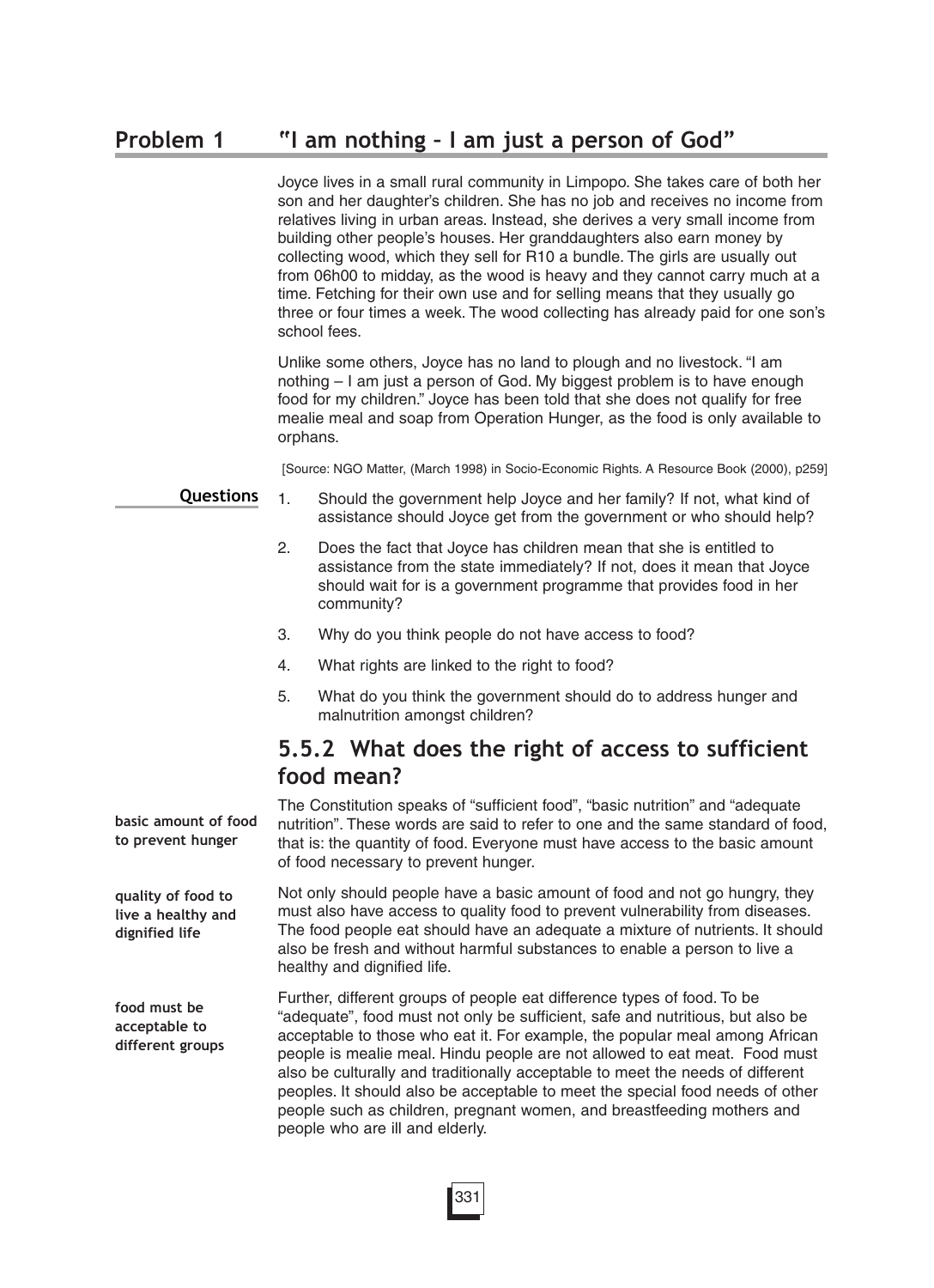# **5.6 Housing rights**

#### **Outcomes**

After completion of this section learners will be able to:

1. Explain the law regarding access to adequate housing.

Assessment criteria

- 1. The meaning of the right of access to adequate housing is explained.
- 2. A set of facts is examined and a decision made on whether or not the people concerned are entitled to be provided with housing by the state.
- 3. The laws governing evictions are identified and explained.
- 4. A set of facts is examined and a decision made on whether the landlord may evict the occupiers.
- 5. The law governing the renting of houses is explained.
- 6. A decision is made on what people should look for when renting houses.
- 7. An explanation on how to lodge a complaint concerning rental agreements is given.
- 8. A set of facts is given and a decision made on the rights and duties of landlords and tenants.
- 9. A set of facts is given and a decision made on whether to rent or buy a house.
- 10. An explanation is given on how to access housing subsidies and housing loans.
- 11. A set of facts is given and a decision made on which persons qualify for a housing subsidy.
- 12. A set of facts is given and a decision made on whether the persons concerned qualify for a housing loan.
- 13. Dishonest ways of buying and selling houses are identified.
- 14. An explanation of the nature, context and effect of a deed of sale is given.
- 15. An explanation is given on what a mortgage bond is and how to apply for one.

# **5.6.1 What are housing rights?**

| all families need<br>housing                                                | Everyone and all families need housing. The Constitution says that everyone<br>has a right of access to adequate housing, and not to be evicted from their<br>homes or have their homes demolished unless it is ordered by a court. It also<br>says that every child has the right to shelter and every prisoner "has a right to<br>adequate accommodation at state expense". The government must take<br>reasonable steps to ensure that everyone has access to housing.                                                                  |
|-----------------------------------------------------------------------------|--------------------------------------------------------------------------------------------------------------------------------------------------------------------------------------------------------------------------------------------------------------------------------------------------------------------------------------------------------------------------------------------------------------------------------------------------------------------------------------------------------------------------------------------|
| apartheid is<br>primarily responsible<br>for homelessness<br>homelessness a | The problem of homelessness or lack of adequate housing is still a major<br>challenge in South Africa. The previous apartheid laws and policies are<br>responsible for this problem. For example, the Group Areas Act was<br>responsible for evicting many people from their homes without any<br>compensation. Often these people were relocated to remote areas designated<br>for black South Africans. They could not choose which neighbourhood they<br>were going to live in. This resulted in inadequate housing for many of people. |
| major problem                                                               | The legacy of the apartheid system puts pressure on the current government<br>to address the problem of inadequate housing and homelessness.                                                                                                                                                                                                                                                                                                                                                                                               |
|                                                                             | The constitutional right of access to adequate housing is a useful tool for<br>people and families who are homeless or live in houses that are inadequate<br>for a decent standard of living.                                                                                                                                                                                                                                                                                                                                              |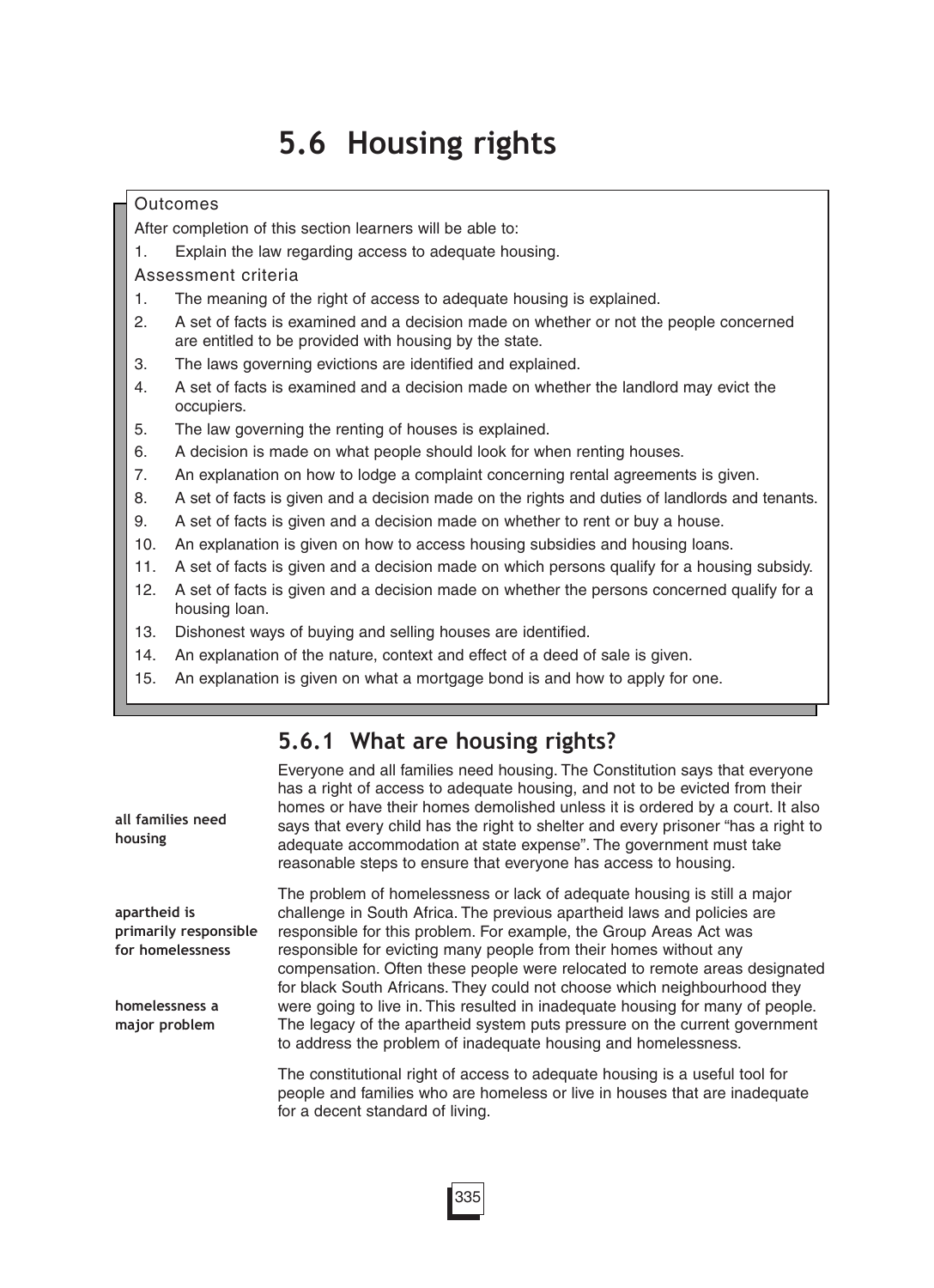Many laws have been passed that seek to achieve the objectives of this constitutional right.

This section will discuss what the law says about people's entitlements to housing. It will also deal with some of the practical issues for people without homes, with inadequate housing and those who rent or cannot own flats or houses.

# **5.6.2 What does the right of "access to adequate housing" mean?**

## **Case study 1: Meaning of the right of access to adequate housing and children's rights to shelter**

Government of South Africa v Grootboom 2000

In the Government of South Africa v Grootboom 2000, the Constitutional Court had to interpret the meaning of the constitutional right of access to adequate housing and children's rights to shelter as well as the state's duty in respect of these rights. The case involved about 900 adults and children from Wallacedene who were evicted from the private land they were unlawfully occupying. Following the eviction they camped on a sports field. They applied to the Cape High Court claiming that the state had a duty to provide them with adequate temporary shelter or housing. The High Court ruled in their favour on the basis that the state had a duty to provide shelter (including tents, portable latrines and a regular supply of water) to the children and their parents. The state appealed against the judgment to the Constitutional Court.

### **Problem 1: The case of the sport's field squatters**

#### **Questions**

- 1. In small groups, half for the Grootboom community and the other half for the state, prepare arguments which you think could have been presented before the Constitutional Court during the appeal hearing.
- 2. What was the Constitutional Court's decision in the case?
- 3. Assuming the state provided you and your family with a house, what would you expect to get in order to consider it "an adequate house"?
	- (a) What type of house?
	- (b) How much should it cost?
	- (c) What size should the house be?
	- (d) What quality of building materials should be used?
	- (e) Where should it be?
	- (f) What other factors should be considered when deciding what is the standard of an adequate house?

### **5.6.3 What does the right to protection against arbitrary eviction mean?**

The Constitution says that no one can be evicted from their homes or have

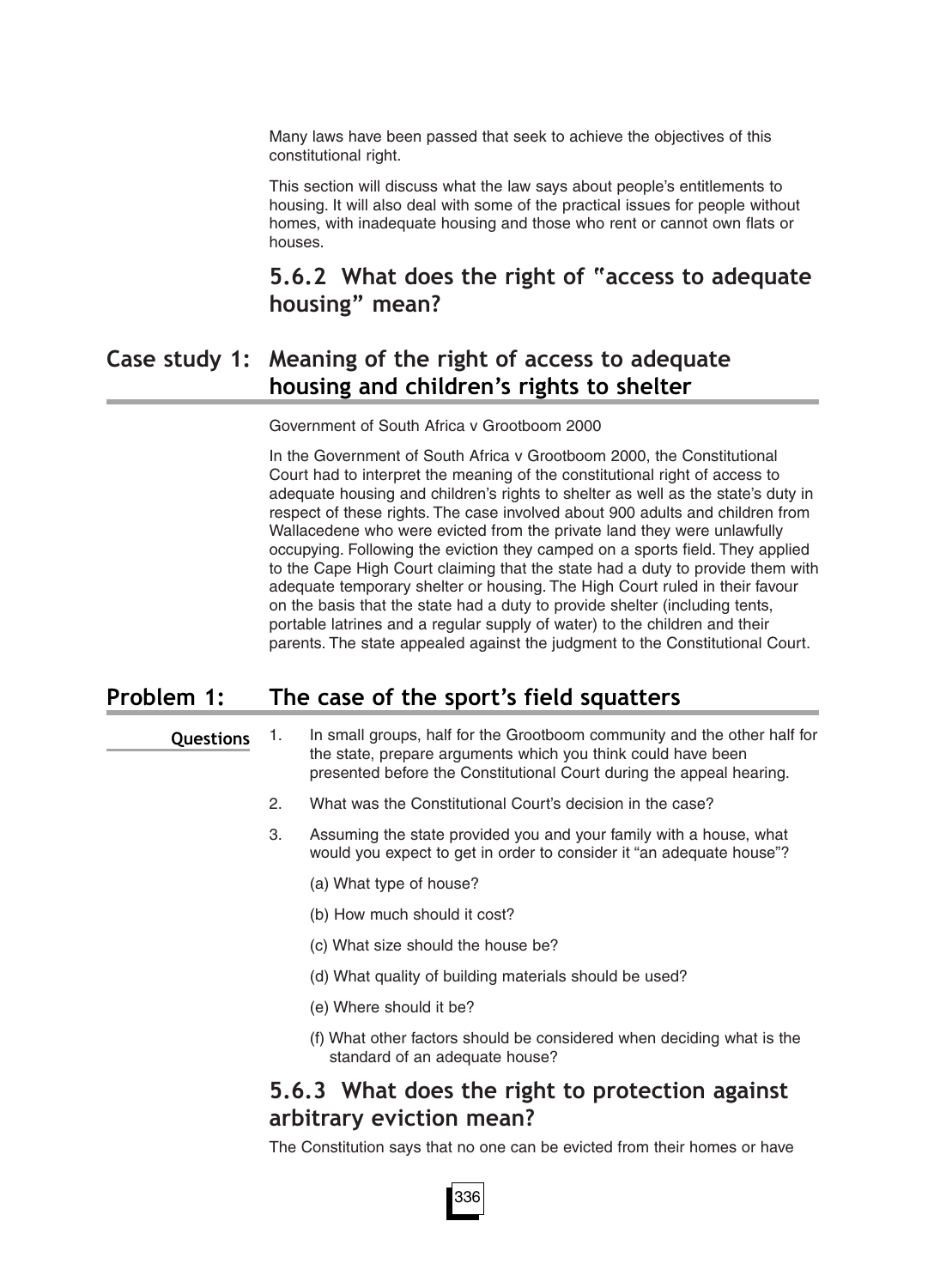their property demolished without an order of court made after all relevant circumstances have been considered. The laws governing evictions are the Extension of Security of Tenure Act 1997 (ESTA) and the Prevention of Illegal Eviction from and the Unlawful Occupation of Land Act 1998 (PIE).

### 5.6.3.1 Extension of Tenure Act (ESTA)

ESTA prohibits unfair evictions, provides security of tenure, and protects against arbitrary eviction for people in rural and peri-urban areas. It is aimed at protecting "occupiers". An "occupier" is a person living on land belonging to another person and who has on or since 4 February 1997 been allowed by the owner to continue living on it. The definition does not include the following: 1. A labour tenant under the Labour Tenants Act. 2. A person using or intending to use the land for industrial or commercial purposes. 3. A person who has an income of more than R5 000 per month. ESTA also provides two different procedures for evictions: 1. A procedure for people who occupied land before or on 4 February 1997. 2. A procedure for people who occupied land after 4 February 1997. 5.6.3.1.1 Procedure for evictions of people who were occupiers on or before 4 February 1997 A court may order an eviction of the above persons if the following conditions are satisfied: 1. The reason for granting the eviction order is that the occupier has done something wrong. 2. A court may still grant an order of eviction if it is satisfied that suitable alternative accommodation is available for the occupier. 3. Such suitable alternative accommodation must be available to the occupier within a period of 9 months after date of termination of their residence and must be found before the person is evicted. 4. The owner or person in charge provided the house where the occupier lives. 5. Other than the above conditions, a court may still make an eviction order if it is convinced that it will be just and equitable to evict, taking into account: (a) The efforts of the owner or person in charge to find suitable alternative accommodation. **security of tenure protection against arbitrary eviction definition of "occupier" under ESTA suitable alternative accommodation**

(b) The interests of both sides (e.g. it would cause more hardship for the owner if the court were not to grant the eviction).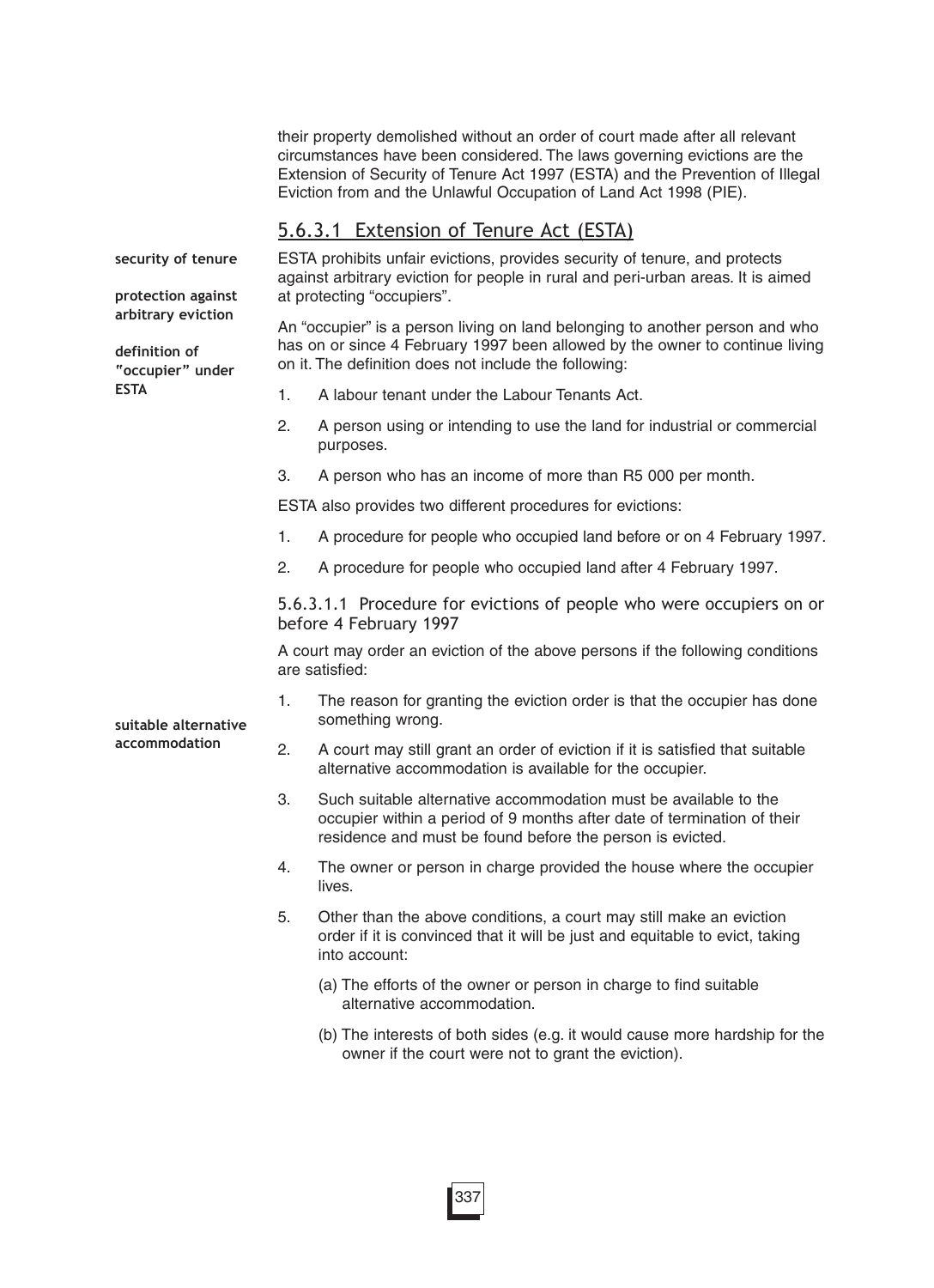| just and equitable             | 5.6.3.1.2 Procedure for evictions of people who became occupiers<br>after 4 February 1997                                                                                                                                                                   |                                                                                                                                                                                                                                                                                                                                                                                                                                       |  |  |
|--------------------------------|-------------------------------------------------------------------------------------------------------------------------------------------------------------------------------------------------------------------------------------------------------------|---------------------------------------------------------------------------------------------------------------------------------------------------------------------------------------------------------------------------------------------------------------------------------------------------------------------------------------------------------------------------------------------------------------------------------------|--|--|
|                                | A court may order an eviction of the above if the following conditions are<br>satisfied:                                                                                                                                                                    |                                                                                                                                                                                                                                                                                                                                                                                                                                       |  |  |
|                                | 1.                                                                                                                                                                                                                                                          | There was an express and fair agreement between the occupier and the<br>owner or person in charge on the period of occupation, and the court is<br>of the view that it is just and equitable to grant an eviction order.                                                                                                                                                                                                              |  |  |
|                                | 2.                                                                                                                                                                                                                                                          | The court believes, after considering all the circumstances, that it is just<br>and equitable to grant an eviction.                                                                                                                                                                                                                                                                                                                   |  |  |
|                                | To determine what is just and equitable, the court will consider:                                                                                                                                                                                           |                                                                                                                                                                                                                                                                                                                                                                                                                                       |  |  |
|                                | (a)                                                                                                                                                                                                                                                         | How long the occupier has lived on the land.                                                                                                                                                                                                                                                                                                                                                                                          |  |  |
|                                | (b)                                                                                                                                                                                                                                                         | Whether the agreement between the parties was fair.                                                                                                                                                                                                                                                                                                                                                                                   |  |  |
|                                | (c)                                                                                                                                                                                                                                                         | Whether the occupier can get suitable alternative accommodation.                                                                                                                                                                                                                                                                                                                                                                      |  |  |
|                                | (d)                                                                                                                                                                                                                                                         | The reason for eviction.                                                                                                                                                                                                                                                                                                                                                                                                              |  |  |
|                                | (e)                                                                                                                                                                                                                                                         | The interests of the owner or person in charge, the occupier and the<br>remaining occupier on the land.                                                                                                                                                                                                                                                                                                                               |  |  |
|                                |                                                                                                                                                                                                                                                             | In deciding on the date of the eviction, the court will also consider what is just<br>and equitable from each side.                                                                                                                                                                                                                                                                                                                   |  |  |
| "lawful occupiers"             | 5.6.3.2 The Prevention of Illegal Eviction from and the<br>Unlawful Occupation of Land (PIE)<br>Unlike ESTA which focuses on "lawful occupiers", PIE prohibits unlawful<br>evictions of "illegal occupiers". It provides procedures for evictions of people |                                                                                                                                                                                                                                                                                                                                                                                                                                       |  |  |
|                                | by an owner or a person in charge, or by an organ of the state.                                                                                                                                                                                             |                                                                                                                                                                                                                                                                                                                                                                                                                                       |  |  |
|                                |                                                                                                                                                                                                                                                             | 5.6.3.2.1 Procedure for evictions of unlawful occupiers by an owner<br>or person in charge                                                                                                                                                                                                                                                                                                                                            |  |  |
|                                |                                                                                                                                                                                                                                                             | If an occupier has unlawfully occupied the land for less than six months at the<br>time of the start of eviction proceedings, the court may grant an eviction order<br>if it considers it just and equitable to do so, after taking into account all<br>relevant circumstances including the rights and needs of such vulnerable<br>groups as the elderly, children, people living with disabilities and women-<br>headed households. |  |  |
| circumstances for<br>evictions |                                                                                                                                                                                                                                                             | If an occupier has unlawfully occupied the land for more than six months at the<br>time of the start of eviction proceedings, the court may grant an eviction order if<br>it thinks that is just and equitable, after considering the following circumstances:                                                                                                                                                                        |  |  |
|                                | 1.                                                                                                                                                                                                                                                          | Whether land has been made available, or can reasonably be made<br>available, by a landowner for the relocation of the unlawful occupier; and                                                                                                                                                                                                                                                                                         |  |  |
|                                | 2.                                                                                                                                                                                                                                                          | The rights of the elderly, children, people living with disabilities and<br>women-headed households.                                                                                                                                                                                                                                                                                                                                  |  |  |
|                                | 5.6.3.2.2 Procedure for evictions of unlawful occupiers by an organ<br>of the state                                                                                                                                                                         |                                                                                                                                                                                                                                                                                                                                                                                                                                       |  |  |
|                                |                                                                                                                                                                                                                                                             | A court may grant an eviction order if:                                                                                                                                                                                                                                                                                                                                                                                               |  |  |
|                                | 1.                                                                                                                                                                                                                                                          | It is of the view that this is just and equitable after considering all the<br>relevant circumstances;                                                                                                                                                                                                                                                                                                                                |  |  |

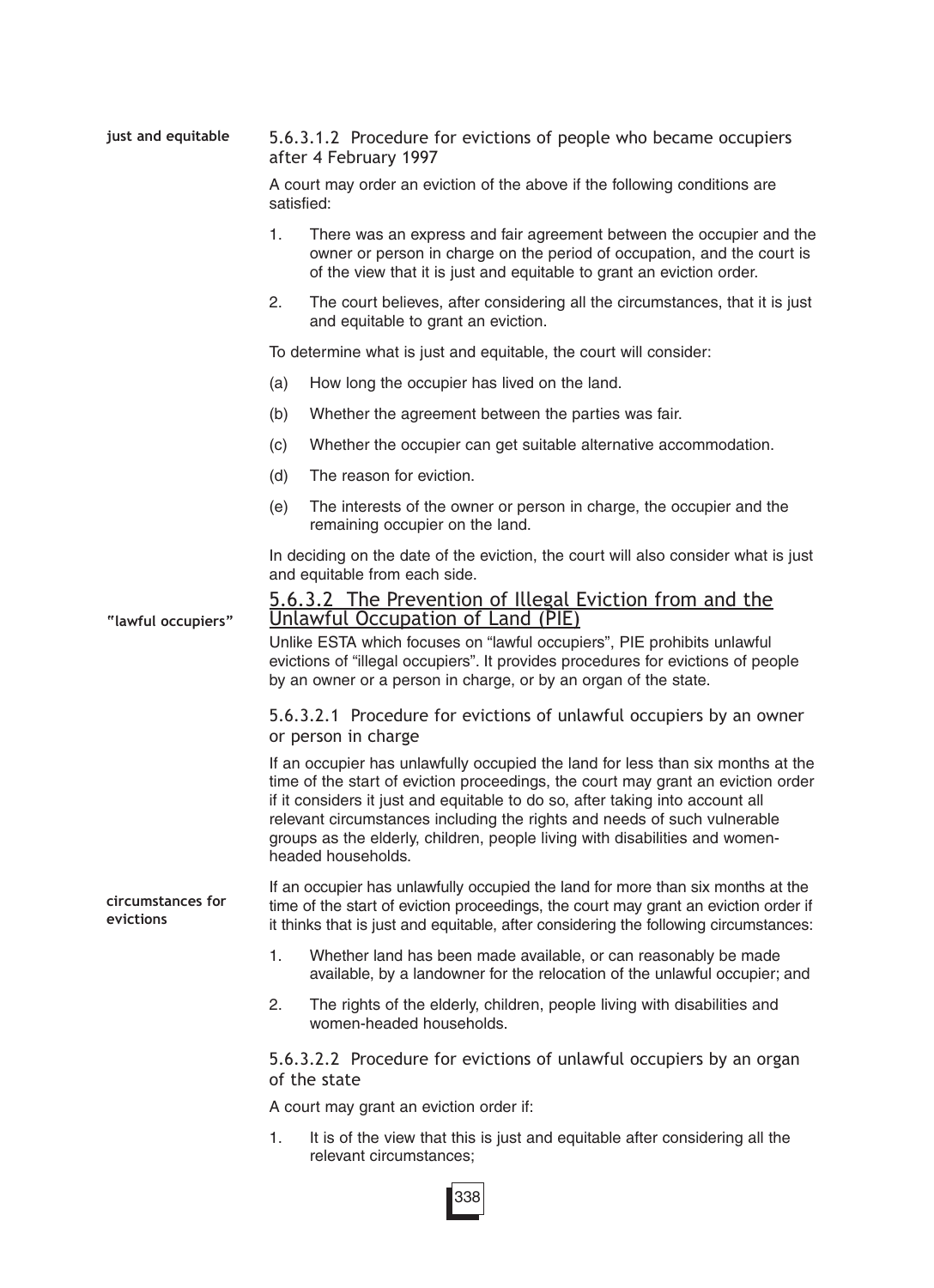| alternative<br>accommodation or<br>land | 2. | The unlawful occupier is occupying land without the consent of an organ<br>of state where this consent is needed; and |
|-----------------------------------------|----|-----------------------------------------------------------------------------------------------------------------------|
|                                         | З. | It is in the public interest to grant the eviction order.                                                             |
|                                         |    | In deciding what is just and equitable, a court will consider:                                                        |
|                                         |    | The circumstances in which the unlawful occupier occupied the land and<br>erected the building or structure;          |
|                                         | 2. | The period that the unlawful occupiers and their families have lived on<br>the land; and                              |
|                                         | 3. | The availability of suitable alternative accommodation or land.                                                       |

# **Problem 3 The landlord threatens to evict the occupiers**

#### **Questions**

A landlord threatens to evict the occupiers from his land. The occupiers have been living on this land with the consent of the landlord since 4 February 1998. He says that he will apply to court for an order of eviction soon.

Divide the participants into three groups representing (a) the landlord; (b) the lawyers for the occupiers; and (c) judges in the court. Subdivide the large groups into small groups in order to prepare their roles. Lawyers should prepare their arguments and judges their judgments.

- 1. Present arguments as lawyers for the landlord.
- 2. Present arguments as lawyers for the occupiers.
- 3. Give judgments as the Court.

# **5.6.4 Promoting and protecting access to adequate housing**

### 5.6.4.1 What does the law say about the rental and leasing of houses?

| rental<br>accommodation and<br>leases | The Rental Housing Act of 1999 governs all rental accommodation and leases<br>in South Africa. It seeks to create mechanisms to ensure the proper<br>functioning of the rental housing market. It also aims at regulating the<br>relationship between landlords and tenants, protecting them against unfair<br>practices and exploitation. It also provides the mechanisms for conflict<br>resolution between tenants and landlords. The main section of the Act came<br>into effect on 1 August 2000, and the other sections in 2003.                                                       |
|---------------------------------------|----------------------------------------------------------------------------------------------------------------------------------------------------------------------------------------------------------------------------------------------------------------------------------------------------------------------------------------------------------------------------------------------------------------------------------------------------------------------------------------------------------------------------------------------------------------------------------------------|
| people protected by<br>the Act        | The Act protects people who are staying in dwellings and houses, hostel<br>rooms, huts, shacks, flats, apartments, rooms, outbuildings, garages or similar<br>structures, parking spaces, which form part of the lease.                                                                                                                                                                                                                                                                                                                                                                      |
|                                       | 5.6.4.1.1 What is a lease?                                                                                                                                                                                                                                                                                                                                                                                                                                                                                                                                                                   |
| what is a lease?                      | A tenant who rents a dwelling pays the landlord (the person who hires it out) a<br>certain amount of rent. In return the landlord gives the tenant the right to live in<br>the dwelling for a certain period of time. The landlord is the person who owns<br>the dwelling leased or the person who is in charge of the property. The landlord<br>and tenant enter into a contract called a "lease". The lease sets out the amount<br>of rent that must be paid and the length of time the house or flat may be rented.<br>It also mentions the rights and duties of the landlord and tenant. |

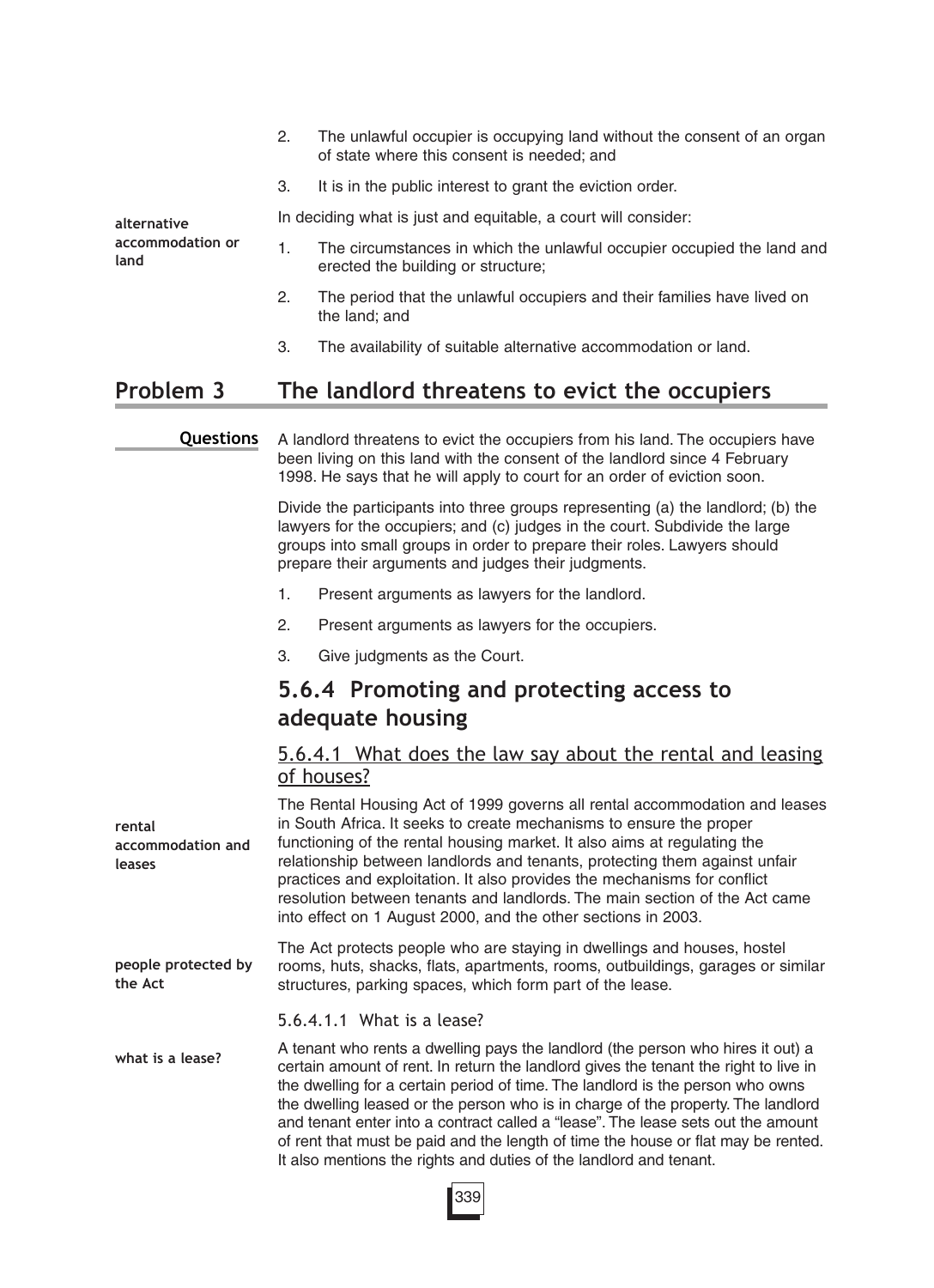#### 5.6.4.1.2 What to look for when leasing a property

A checklist of what to do and what to look for before agreeing on the lease:

- 1. What is the condition of the house, flat or room?
- 2. If it is a flat or room, are the passages, entrances, and shared areas clean?
- 3. Who will be responsible for repairs to the property?
- 4. Are the taps, toilets, and drains in good working order?
- 5. Do the lights, plugs and electrical equipment work properly?
- 6. If they are to be rented are the kitchen stove and fridge clean and in good working order?
- 7. Is there evidence of leaks (e.g. water stains, peeling paint or damp patches)?
- 8. Are there burglar guards?
- 9. Is the accommodation furnished or unfurnished? If furnished, is the furniture clean and in good condition?
- 10. Do the windows and doors open and close easily?
- 11. Are there any broken window panes, window latches or door locks?
- 12. Are there any rules about animals or children?
- 13. Are there keys for all the doors?
- 14. In the case of a flat, is it serviced?
- 15. In the case of a house, who looks after the garden?
- 16. Is the house, flat or room big enough?
- 17. What is the condition of the paintwork?
- 18. Is the "key deposit" refundable?

NB: If things are wrong with the place to be rented, make a list of all the faults and ask the landlord to have them repaired.

**Tenants should inspect the flat or house before signing a lease**

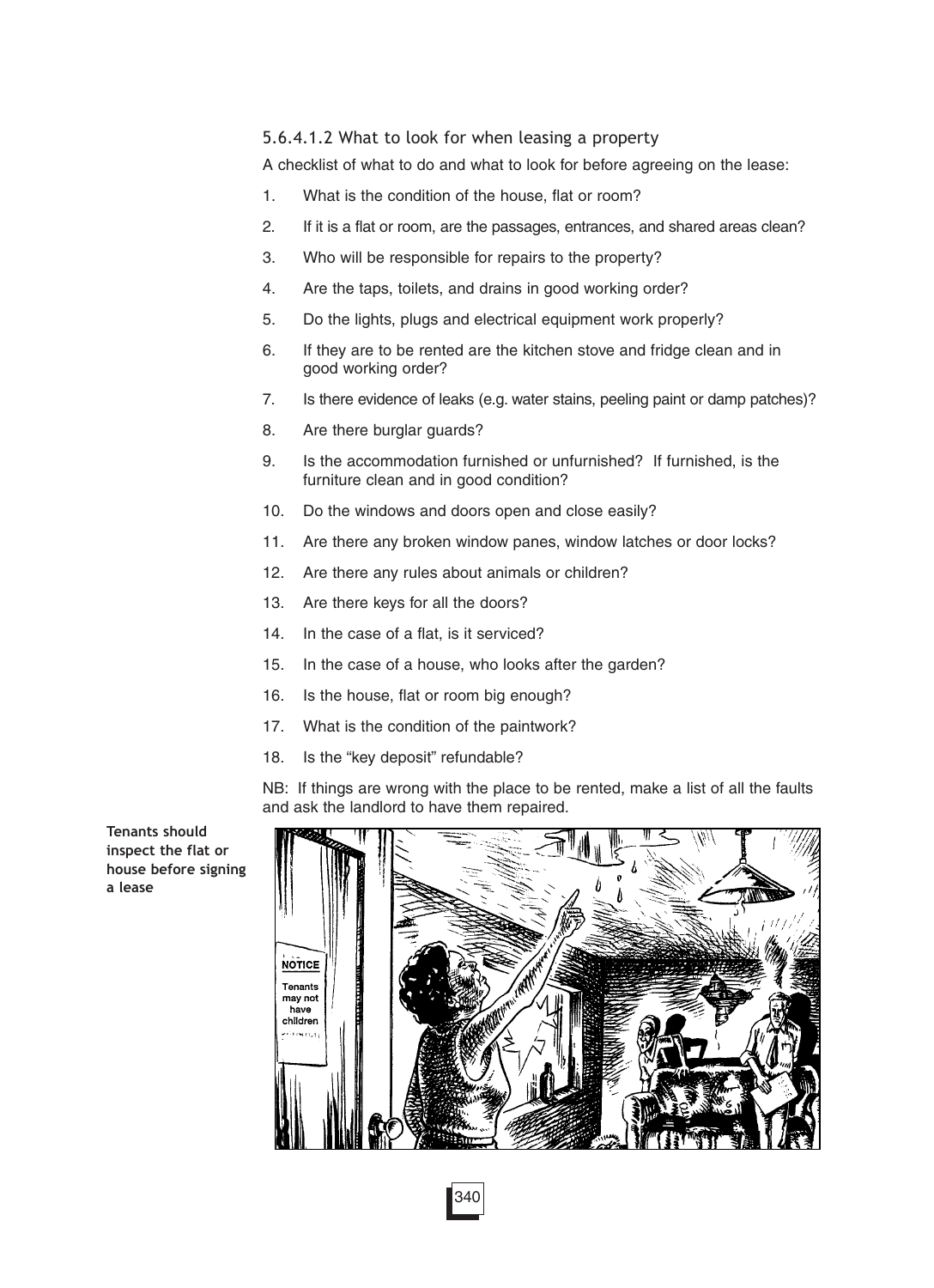Note: Orders made by the Rental Housing Tribunal may be appealed against in the High Court.

Tenants and landlords can get advice on their rights and duties from the Rental Housing Information Office at their local authority.

### **Problem 7 The Phalas are evicted**

#### **Questions**

Mrs Lizzie Phala lives in a house in Kliptown with her husband, Mr Ernest Phala. The house is privately owned by Mr Landu. Mr Phala earns R2 500 a month. The rent for the house is R400 a month. Mr Phala is retrenched from his job and can no longer afford to pay the rent. Mr Landu physically evicts the Phalas from the house without a court order. He removes all their furniture and places it on the pavement. He also locks the doors of the house so that the Phalas cannot get in. Mrs Phala wants to break the lock in order to get back into the house. What should she do?

**Mr Landu physically removes the Phalas and throws their possessions onto the pavement**



### 5.6.4.2 Deciding whether to rent or buy

There are advantages and disadvantages to both buying and renting homes.

### 5.6.4.2.1 Buying

The advantages of buying are:

- 1. Monthly mortgage repayments are like savings and can be used as savings if the house is sold.
- 2. Buying a house is a good way of fighting the increasing cost of living over the years because properties usually increase in value much quicker than other things.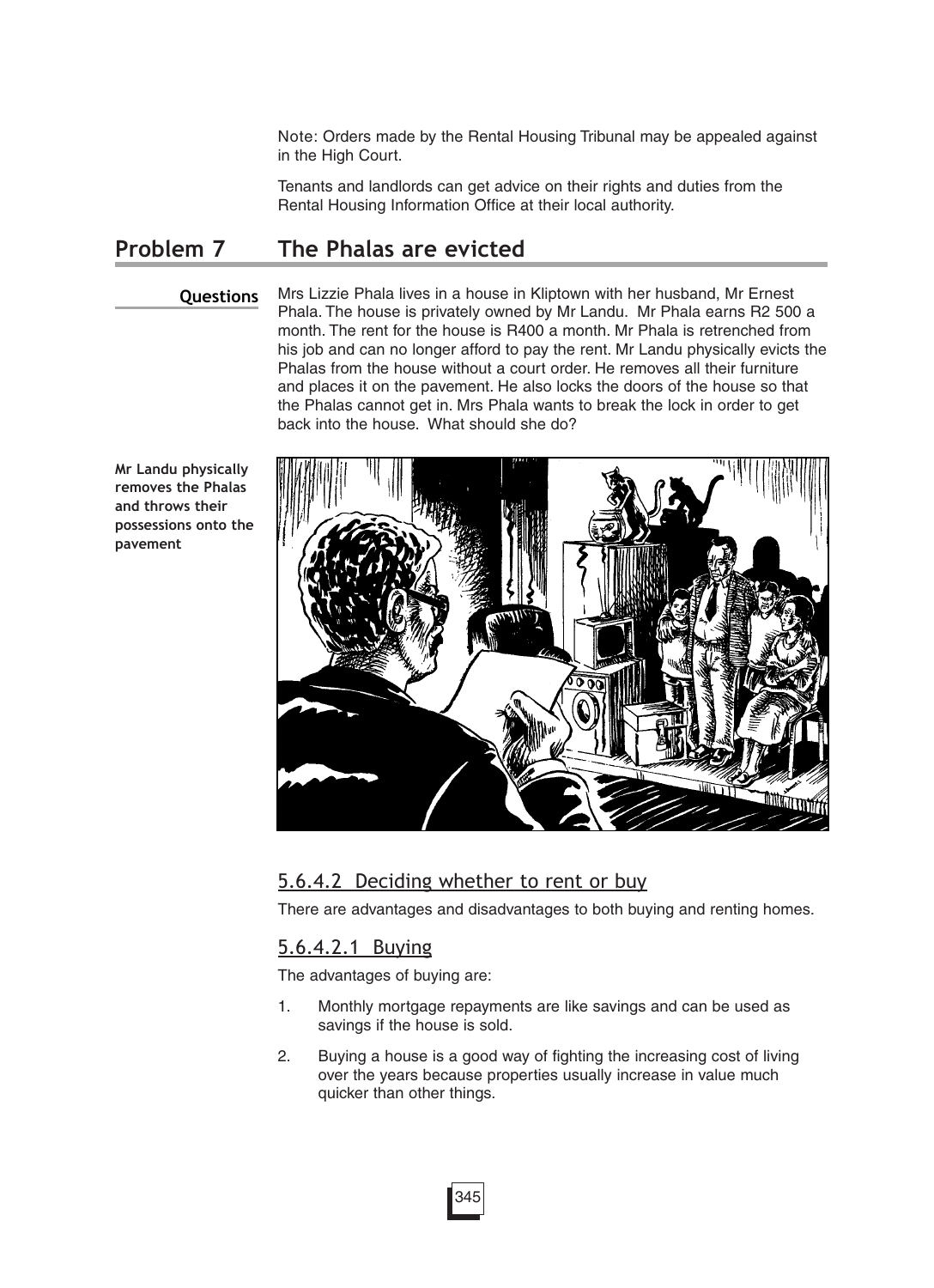The disadvantages of buying are:

- 1. People who buy houses and cannot afford cash usually have to pay a large deposit and transfer fees that may cost thousands of rands.
- 2. People who take out "mortgage bonds" to pay off their loans usually have to pay off the loans for 20, 25 or 30 years. This means that they pay much more for the houses than they would have to pay if they paid in cash because they pay interest for many years.
- 3. People who fail to keep up their monthly mortgage bond repayments may have their house taken away and sold by the bank or building society that made the loan.
- 4. People who buy houses not only have to pay for electricity and water, but also for maintenance, repairs, insurance, and home improvements.
- 5. Mortgage repayments may have to be increased if the cost of money increases.

#### 5.6.4.2.2 Renting

The advantages of renting are:

- 1. People who rent houses (tenants) have fewer responsibilities than people who buy houses.
- 2. Tenants may ask their landlords (the people who rent out the property) to make repairs and do not have to worry about insuring the building.
- 3. Renting allows people to move out of the building at short notice. [People who own a home usually have to sell it before they can move out.]
- 4. If tenants earn less money they only have to pay the rent for as long as the lease lasts. [If they own houses, they have to keep up mortgage repayments until the bond is paid off or the house is sold.]

The disadvantages of renting are:

- 1. In the long run a tenant has nothing to show except receipts for rent payments. [A person who buys a home will own the property and the mortgage repayments will help to pay it off.]
- 2. Monthly rents may increase if there is a shortage of property for renting.
- 3. Tenants have to agree to more rules and have less privacy than people who own their own homes. [This is because landlords are usually allowed to visit the property at reasonable times to make sure that it is being looked after.]

Depending on the agreements with their landlords, tenants may have to pay electricity and water costs in addition to rent. These costs should be taken into account when tenants work out how much they can afford to pay each month. Before renting or buying flats or houses, tenants or buyers should find out the average monthly cost of electricity and water. This can be done by asking for copies of accounts from previous tenants or owners of the building. People renting sometimes have to pay a "key deposit" to cover any damage to the property.

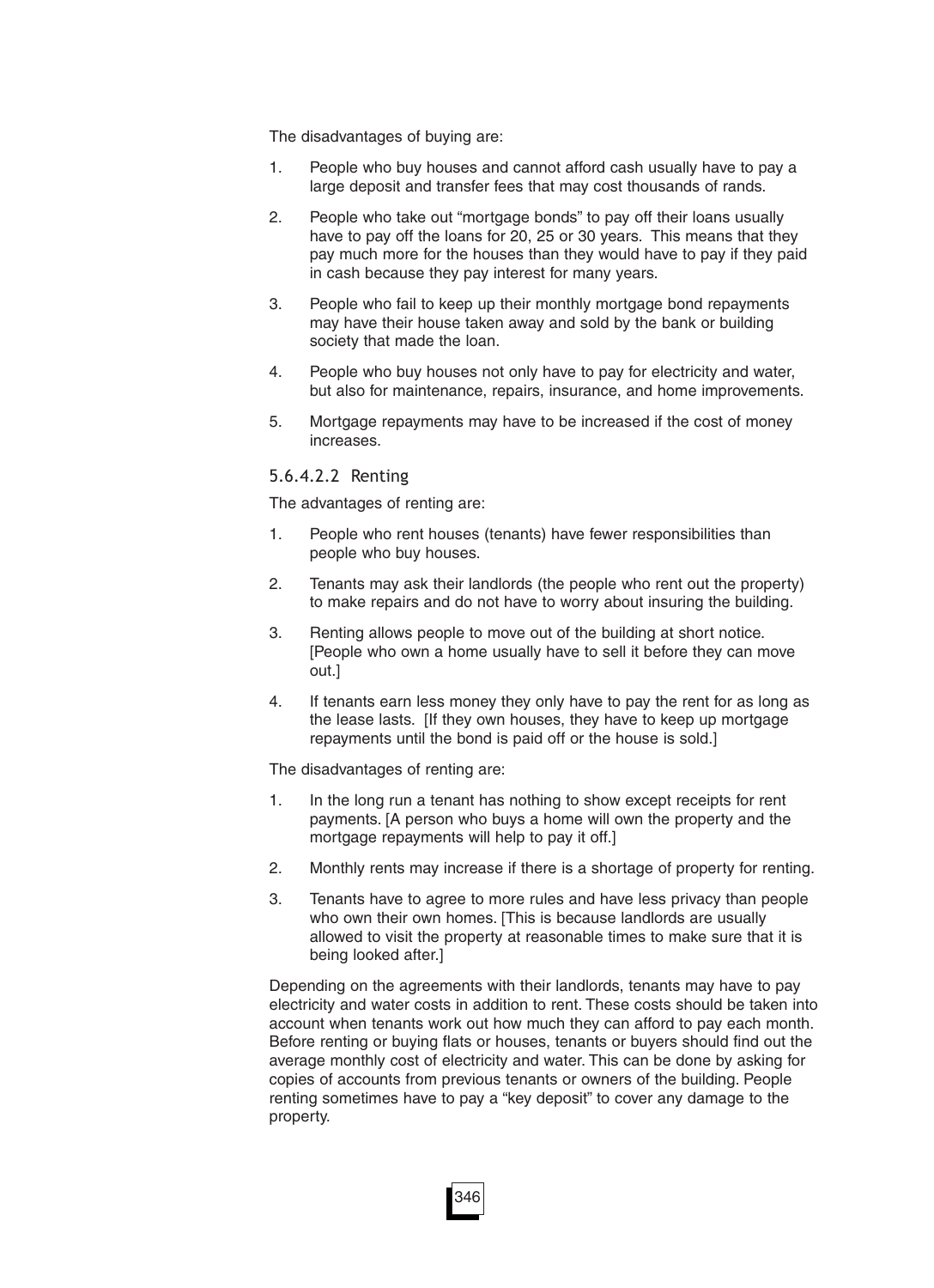**If you do not pay your electricity or water account, the services may be cut off**



# **Problem 8 Should Dawie and Koekie buy or rent the house?**

Dawie and Koekie, both 23 years old, decide to get married. They each have jobs paying R30 000 a year. Each brings home R2 400 a month (R4 800 total). Between them they have R15 000 in savings. They are trying to decide if they should rent or buy a house. They visit an estate agent who takes them to see a small two bedroomed house. The agent says the owner is willing to rent the house or to sell it to them. If they rent the house the owner wants R1 500 a month rent, plus R200 a month for water and electricity. The owner will give them a one-year lease and make the necessary repairs. If they wish to buy the house the price is R150 000, including a deposit of R15 000. They will then have to obtain a mortgage bond for R135 000 from a bank or building society. The monthly repayments on the mortgage bond will be R2 400. They will have to spend and extra R2 000 a year on rates and taxes, R800 a year on insurance, and R300 a month for electricity and water.

**Questions**

- 1. List all the reasons why Dawie and Koekie should buy the house.
	- 2. List all the reasons why Dawie and Koekie should not buy the house.
	- 3. Roleplay a conversation between Dawie and Koekie in which they discuss whether to rent or buy the house.
	- 4. Where might Dawie and Koekie get help to buy the house?

Landlords renting a house will usually want to know the following about their tenants:

- 1. Do the tenants have a steady income that is likely to continue?
- 2. Are the incomes of the tenants high enough and their expenses low enough to allow them to pay the rent?
- 3. Do the tenants have a good record for paying off previous debts or loans?
- 4. Will the tenants take good care of the property?

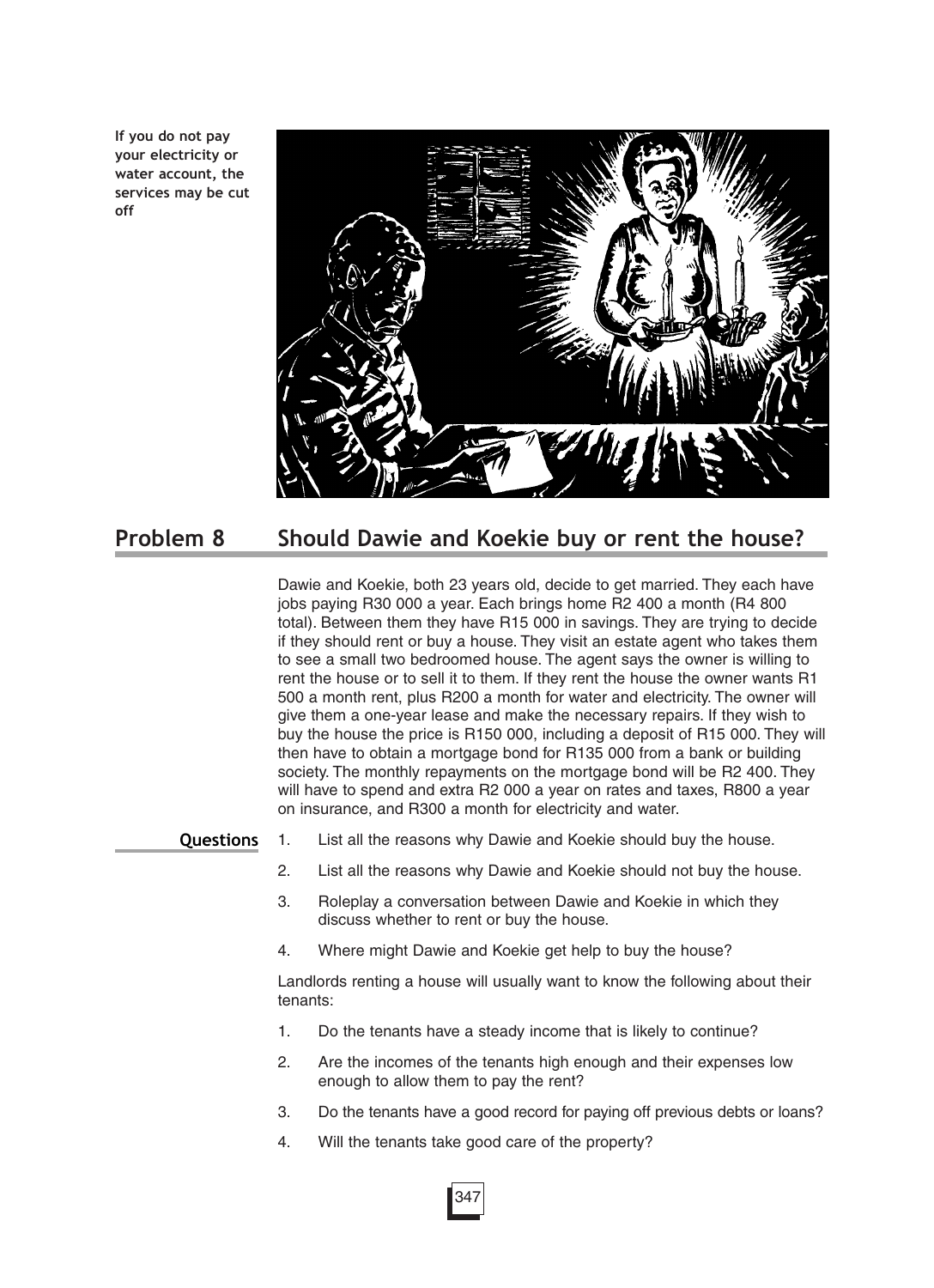| Type of problem                                                                                                                              | What can be done about it                                                                                                                                                                                                                                                                                                                                                                                                                                             |
|----------------------------------------------------------------------------------------------------------------------------------------------|-----------------------------------------------------------------------------------------------------------------------------------------------------------------------------------------------------------------------------------------------------------------------------------------------------------------------------------------------------------------------------------------------------------------------------------------------------------------------|
| i) Rent and service charges increase (e.g.<br>sewerage, rubbish removal, water,<br>community facilities, maintenance and<br>administration). | Often nothing can be done to prevent<br>i)<br>increases in rent and service charges. The<br>Rental Housing Act says the rent can be<br>increased by 10% every year. But eviction<br>of tenants because they cannot pay may be<br>challenged in court or a Tribunal.                                                                                                                                                                                                   |
| ii) The tenant's possessions are taken by<br>the landlord without a court order<br>because the tenant has not paid the rent.                 | The landlord may lock the possessions in<br>$\mathsf{ii}$<br>the premises for a short time, but must<br>apply to court to attach the tenant's<br>possessions. If the landlord does not, the<br>tenant may take legal action against the<br>landlord. The landlord may not use force to<br>prevent the tenant from recovering the<br>possessions. The tenant should consult a<br>Rental Housing Information Office, a<br>lawyer or legal aid clinic in this situation. |
| iii) Movable property that is still being paid for<br>under a credit agreement or "hire purchase"<br>is attached by the landlord or sheriff. | This property does not belong to the<br>iii)<br>tenant and may not be attached.<br>The owner of the goods being paid for<br>under a credit agreement must tell the<br>landlord that he or she is the owner of the<br>goods. The tenant may lodge a complaint<br>with the Tribunal, or contact the Rental<br>Housing Information Office or should<br>immediately consult a lawyer or legal aid<br>clinic or paralegal advice office.                                   |
| iv) The landlord fails to keep the leased<br>property in the condition promised.                                                             | It is the duty of the landlord to do general<br>$\mathsf{iv}$<br>maintenance of the property. However, it is<br>also a duty of the tenant not to cause<br>damage to the property. The tenant should<br>consult the Rental Housing Information<br>Office or a lawyer or legal aid clinic or<br>paralegal advice office for help.                                                                                                                                       |
| v) The landlord evicts a tenant who has not<br>paid the rent, without obtaining a court order                                                | The tenant may obtain a "spoliation order"<br>V)<br>from the court to be put back in the house<br>or flat. The landlord will then have to go to<br>court to obtain an eviction order. If the<br>property belongs to a local authority the<br>landlord need not go to court but must<br>give the tenant seven days' written notice.                                                                                                                                    |
| vi) The landlord decides to do an inspection<br>in the property without giving the tenant<br>reasonable notice.                              | vi) The Rental Housing Act prohibits the<br>landlord from violating the tenant's right to<br>privacy and says that inspection must be<br>done at a reasonable time and upon<br>reasonable notice being given. The tenant<br>may lodge a complaint to the Tribunal,<br>consult a lawyer or legal aid clinic.                                                                                                                                                           |

### 5.6.4.2.3 Problems in renting a house or flat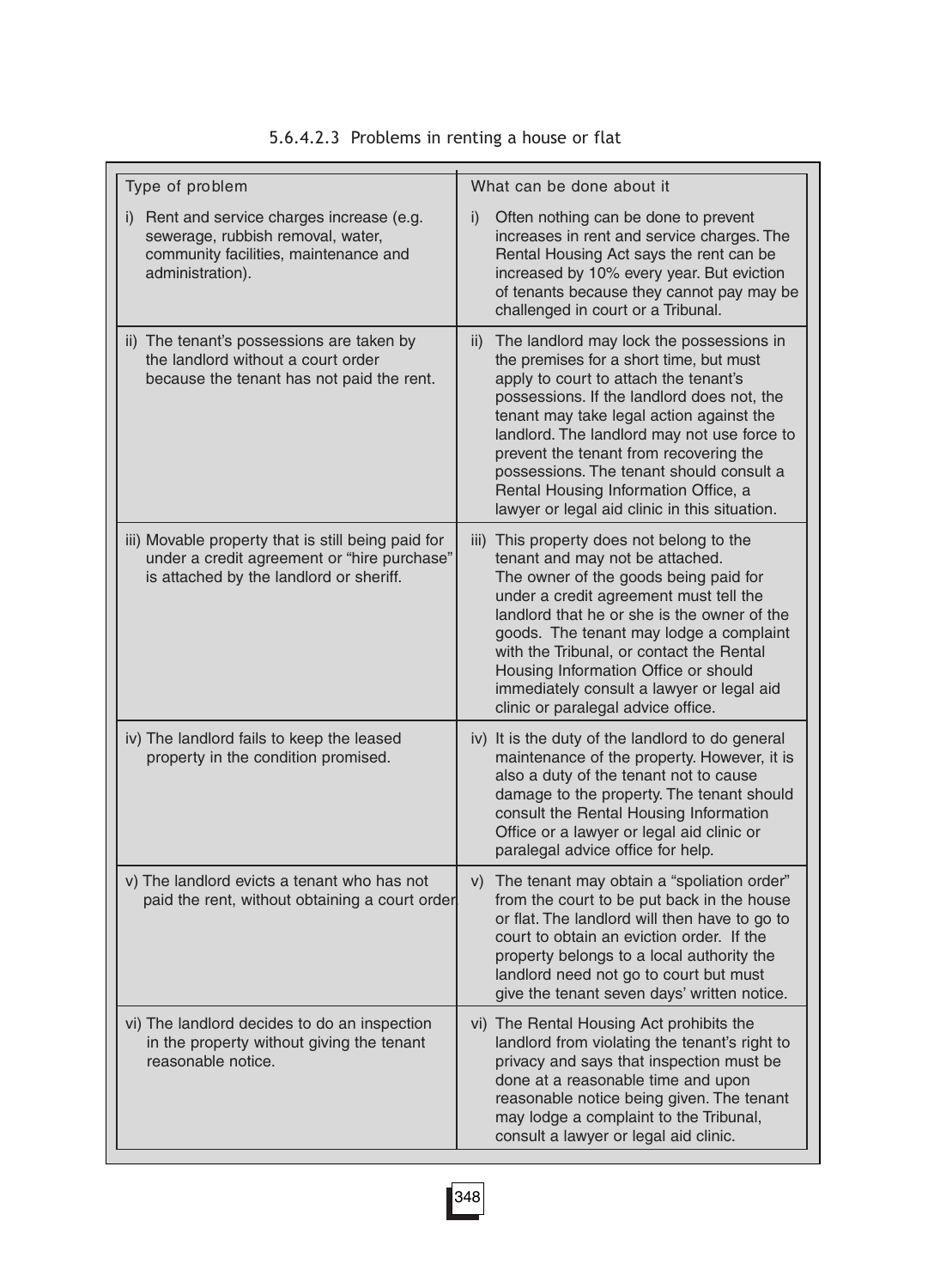### 5.6.5 How is the right of access to adequate housing being implemented?

5.6.5.1 The housing subsidy scheme

| types of housing<br>subsidies | The South African government introduced the housing subsidy scheme in<br>1995 to address the problem of lack of access to adequate housing. This<br>scheme provides the following types of subsidies: |                                                                                                                                                                                                                                                                                                 |  |  |  |
|-------------------------------|-------------------------------------------------------------------------------------------------------------------------------------------------------------------------------------------------------|-------------------------------------------------------------------------------------------------------------------------------------------------------------------------------------------------------------------------------------------------------------------------------------------------|--|--|--|
|                               | 1.                                                                                                                                                                                                    | Individual ownership subsidies which allow people to purchase a site<br>and build their own house.                                                                                                                                                                                              |  |  |  |
|                               | 2.                                                                                                                                                                                                    | Project-linked subsidies which allow individuals to own houses in<br>projects that are approved by the Provincial Housing Board.                                                                                                                                                                |  |  |  |
|                               | 3.                                                                                                                                                                                                    | Consolidation subsidies that provide people who have already received<br>State housing assistance with financial assistance to improve the<br>standard and quality of their houses.                                                                                                             |  |  |  |
|                               | 4.                                                                                                                                                                                                    | Institutional subsidies which are available to institutions and agents that<br>build affordable houses for individuals.                                                                                                                                                                         |  |  |  |
|                               |                                                                                                                                                                                                       | Housing subsidies vary in amounts. The housing subsidy scheme provides<br>beneficiaries with an amount of R16 000 or 15% more in areas where people<br>experience natural difficult conditions, such as the Western Cape where<br>beneficiaries get R18 250 because of the water table problem. |  |  |  |
|                               |                                                                                                                                                                                                       | [Source: Socio-Economic Rights Resource Book (2000), p205]                                                                                                                                                                                                                                      |  |  |  |
| conditions for                |                                                                                                                                                                                                       | 5.6.5.2 Who qualifies for a housing subsidy scheme?                                                                                                                                                                                                                                             |  |  |  |
| qualifying for the<br>scheme  |                                                                                                                                                                                                       | To qualify for the scheme, a person must:                                                                                                                                                                                                                                                       |  |  |  |
|                               | 1.                                                                                                                                                                                                    | Be a South African citizen.                                                                                                                                                                                                                                                                     |  |  |  |
|                               | 2.                                                                                                                                                                                                    | Be 21 years or older.                                                                                                                                                                                                                                                                           |  |  |  |
|                               | 3.                                                                                                                                                                                                    | Have a total household monthly income of:                                                                                                                                                                                                                                                       |  |  |  |
|                               |                                                                                                                                                                                                       | (a) Less than R1 500 to qualify for a project subsidy of R16 000.                                                                                                                                                                                                                               |  |  |  |
|                               |                                                                                                                                                                                                       | (b) Between R1 501 $-$ R2 500 to qualify for a project subsidy of<br>R10 500.                                                                                                                                                                                                                   |  |  |  |
|                               |                                                                                                                                                                                                       | (c) Between R2 501 - R3 500 to qualify for project subsidy of R5 000.                                                                                                                                                                                                                           |  |  |  |
|                               |                                                                                                                                                                                                       | (d) Less than R3 500 to qualify for institutional subsidy of R16 000.                                                                                                                                                                                                                           |  |  |  |
|                               |                                                                                                                                                                                                       | (e) Less than R1 500 to qualify for a consolidation subsidy of R8 000.                                                                                                                                                                                                                          |  |  |  |
|                               | 4.                                                                                                                                                                                                    | Be part of a married couple, or a single person living together with<br>another as a couple, or a single person with one or more dependants.                                                                                                                                                    |  |  |  |
|                               | 5.                                                                                                                                                                                                    | Not have received a housing subsidy previously.                                                                                                                                                                                                                                                 |  |  |  |
|                               | 6.                                                                                                                                                                                                    | Not own or have owned property in South Africa.                                                                                                                                                                                                                                                 |  |  |  |
|                               |                                                                                                                                                                                                       | People wishing to apply for the housing subsidy scheme must fill in the forms<br>which are available at the nearest office of the Department of Housing. All<br>applications are checked, approved or rejected by the Provincial Housing<br>Development Board.                                  |  |  |  |
|                               |                                                                                                                                                                                                       |                                                                                                                                                                                                                                                                                                 |  |  |  |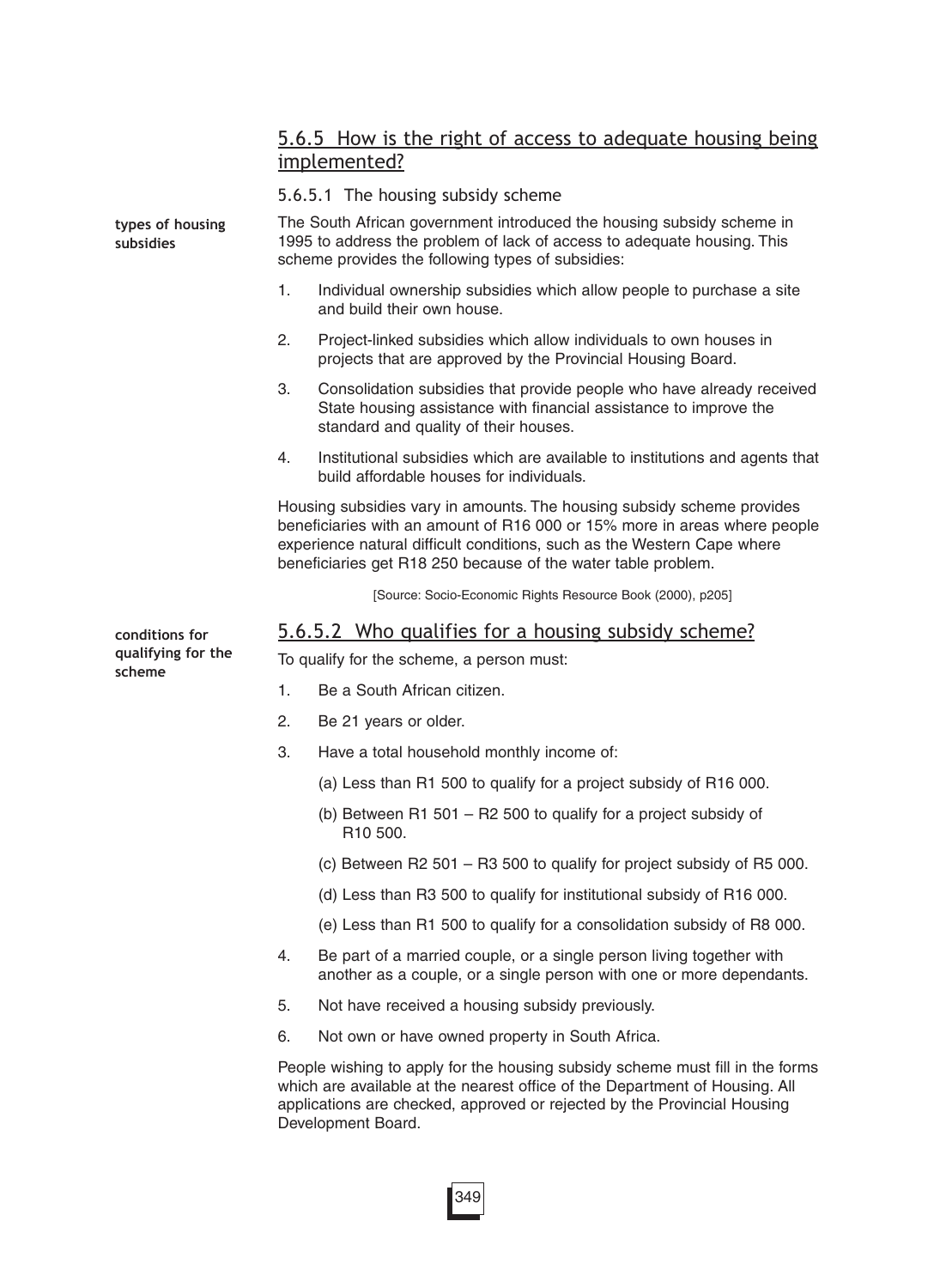# **Problem 10 Do the people qualify for a housing subsidy scheme?**

**Questions**

Consider the following cases and decide whether the person(s) involved can

#### qualify for a housing subsidy scheme. Why or why not? 1. Gerald Smith has been paying for his home for the past 7 years. He is now insolvent and cannot afford to continue with the payments. He has also been in arrears for more than three months. He is about to be thrown out of the house. Does he qualify for a subsidy? 2. The Motene family have recently been involved in a tragic accident which resulted in their 25-year-old daughter, Rose, being permanently disabled. They own a small home? With their poor background, they cannot afford to upgrade the house to suit Rose's disability needs. Do they qualify for a housing subsidy? Why or why not? 5.6.5.3 Obtaining a loan or accessing credits The cheapest way to buy a home is to pay for it in cash. If you pay cash for a home you do not have to pay interest or finance charges. Most people however do not have large sums of money and usually have to borrow money in order to pay for a home. When a person has obtained a loan for a home, it is cheaper to pay off as much as possible with a high deposit and high monthly instalments as possible because the buyer will save a lot on interest. The monthly instalments should not, however, take up more than 25% of the buyer's monthly income. When calculating the amount to be paid for the home, the buyer should take into account extra expenses like transfer duty, insurance costs, inspection fees, stamp duty, rates and taxes as well as conveyancing fees. These should be worked out when deciding what deposit and monthly instalments the buyers can afford. Costs involved in buying a home: 1. Transfer duty is a tax which has to be paid to the state when property is transferred from one person to another. 2. Insurance premiums are usually added to the monthly mortgage bond repayments. Building societies or banks require buyers to insure the property to cover its value in case it is damaged or destroyed. 3. Inspection fees are charged by building societies when they inspect the property to decide whether or not to make a mortgage bond loan. The inspection, however, does not guarantee that the house is free from defects. Usually if there are defects in the property building societies will require them to be repaired before the bond is granted. 4. Stamp duty is a tax that must be paid to the Receiver of Revenue when a mortgage bond is registered over a property. 5. Rates and taxes must be paid to the relevant municipality for the period up to the date when the property is sold. 6. Conveyancing fees are fees payable to the attorney who transfers the property into the name of the buyer and registers the mortgage bond. These fees are governed by regulations. [Before a person buys a house, he or she should work out the cost of all the above expenses.] **cheaper ways of paying off the loan calculating expenses**

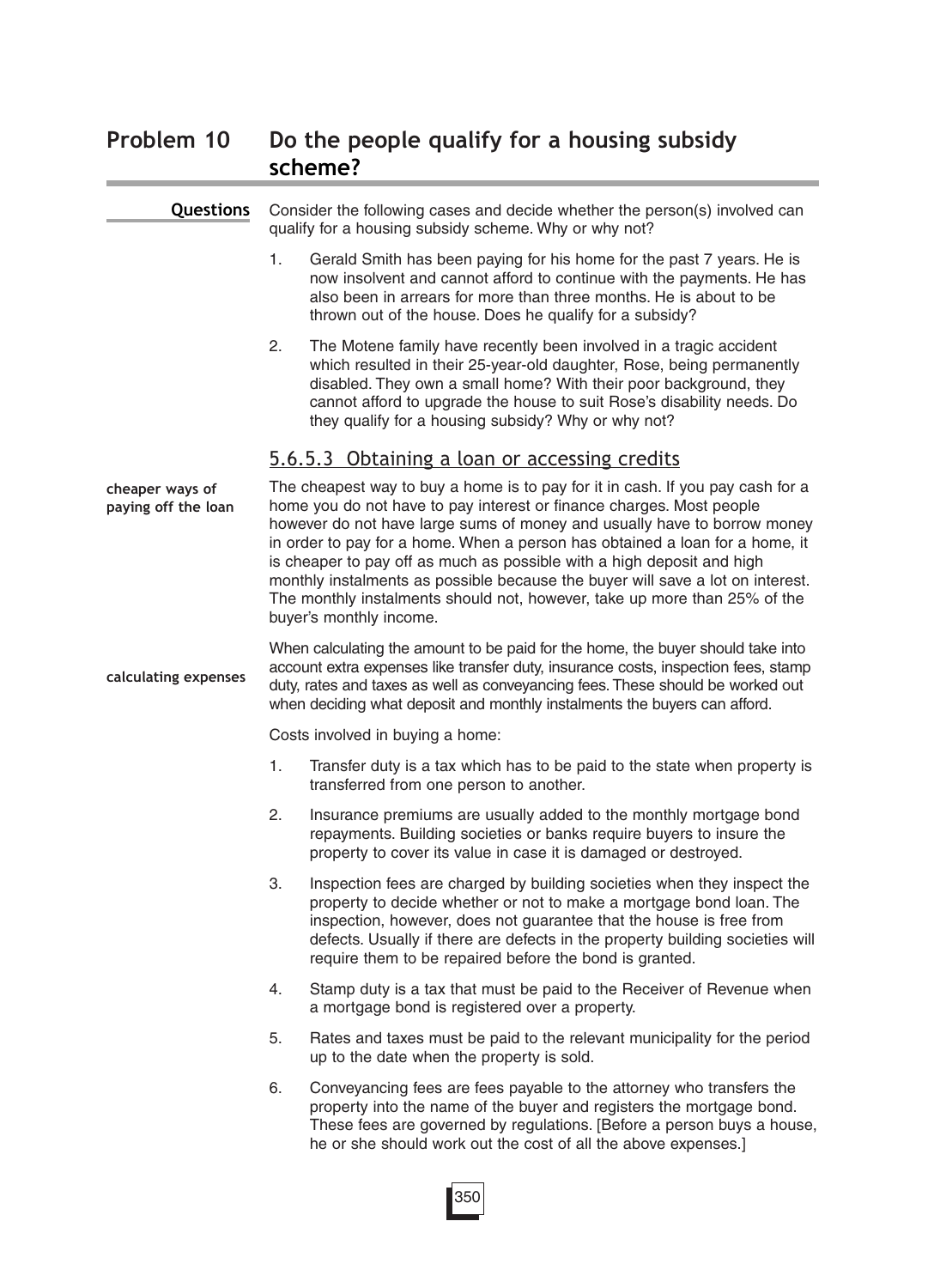### **Problem 11 Edward wants to buy a house**

#### **Questions**

1. Edward wants to buy a house for R280 000. He sees a house advertised at that price. What other costs should Edward work out before he will know whether he can afford it?

#### 5.6.5.4 Who qualifies for home loans?

Anyone who is capable of repaying a loan qualifies for a home loan. However, different financial institutions have different criteria and procedures for determining to whom they may lend money. High-income earners do not often have a problem borrowing from these institutions, unless they have been blacklisted by a credit bureau. However, financial institutions are sceptical of lending money to low and medium-income earners because they often experience problems with repayments of their home loan from this group of people. The law attempts to strike a balance between the potential risks of lending money to poor communities for the institutions and the need for everyone to access loans for the purposes of buying a house.

The government has different ways of making it possible for people to gain access to adequate housing. It has created mechanisms for people to get credit (borrow money) to buy houses through a number of laws and by developing various programmes.

### 5.6.5.5 Laws dealing with home loans

The Home Loan and Mortgage Disclosure Act promotes fair lending practices among financial institutions that provide home loans. It encourages banks and other financial institutions that provide home loans to focus on marginalised groups of the population in giving such loans. This Act helps the government to determine the progress of each institution in providing access to credit for the purposes of housing. However, it does not interfere with the institution's business of providing home loans. Thus, the institution can approve or decline a person's application on whatever basis the business practice demands.

The Community Reinvestment Housing Bill, when passed into law, will force financial institutions to make finance available to the lower end of the home loan market. These institutions must set aside a portion of their loan to cater for the credit needs of the low and medium income earners so that they can access home loans. The Bill proposes that the financial institution must:

- 1. Not refuse home loan finance on the basis of the poor socio-economic conditions of the neighbourhood in which a person's home is located ("geographic redlining").
- 2. Not practice "redlining" (refusing people access home loan because of their socio-economic status) unless it is demanded by safe and sound business practices.
- 3. Inform applicants of the outcome of the applications and, if unsuccessful, provide information on why the application was not successful.
- 4. Help unsuccessful applicants get home loans through other home loan lenders or schemes.

**banks and financial institutions encouraged to provide loans to marginalised groups**

**risks involved in loaning monies**

**"redlining"**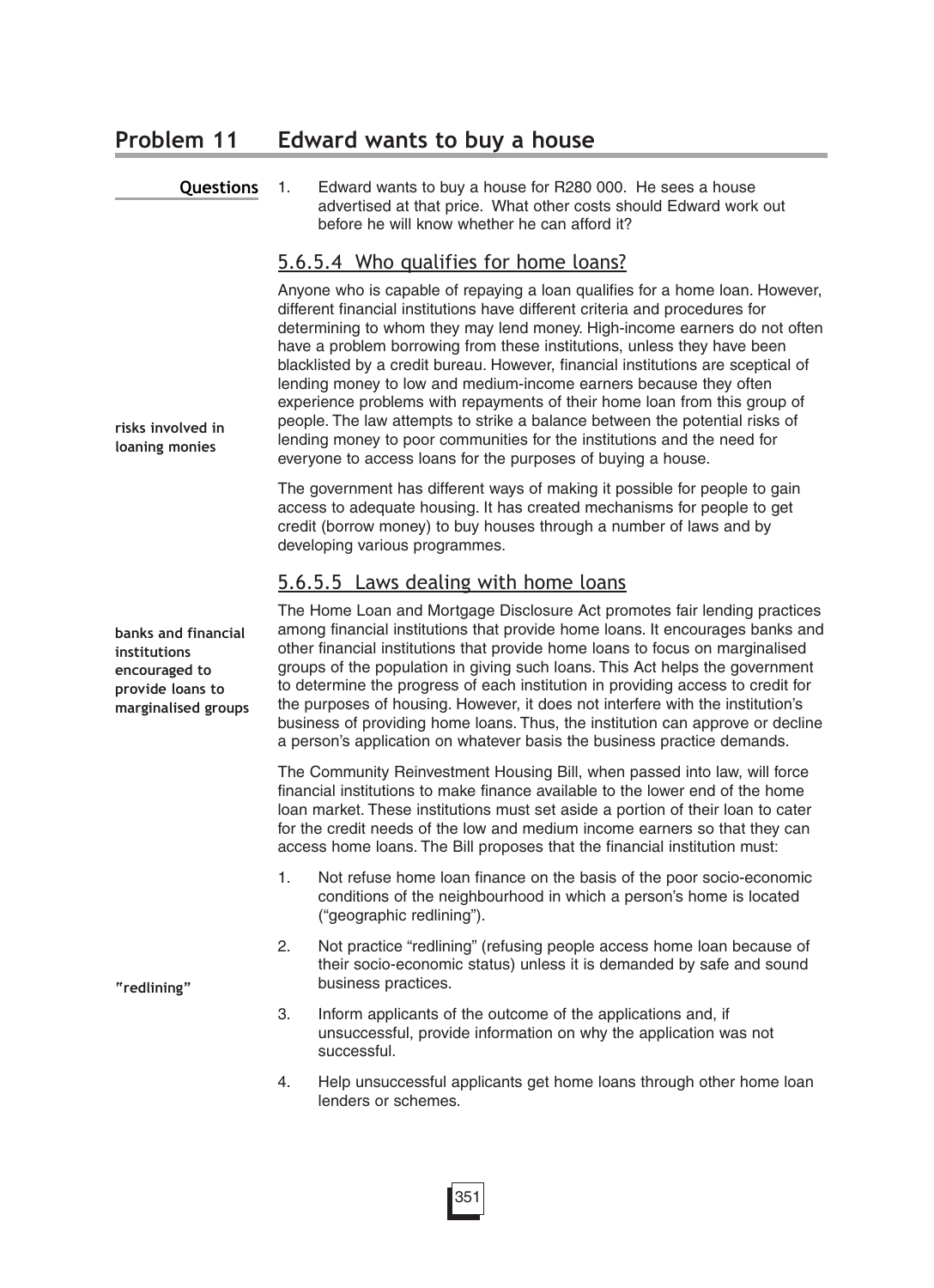# **Problem 12 Should a housing loan be granted?**

| Questions                                                                                   | 1.                                                                                                                                                                                                                                                                                                                                                                                                            | Joyce and her four children live in an informal settlement in Cato Manor<br>in Durban. She applies for a home loan with Boland Company which<br>gives credit to people for the purposes of housing. She has been told<br>that her application was unsuccessful because Boland considers the<br>place where Joyce and her family live to be "a high risk area". Roleplay<br>an interview between the manager of Boland and Joyce.                              |  |
|---------------------------------------------------------------------------------------------|---------------------------------------------------------------------------------------------------------------------------------------------------------------------------------------------------------------------------------------------------------------------------------------------------------------------------------------------------------------------------------------------------------------|---------------------------------------------------------------------------------------------------------------------------------------------------------------------------------------------------------------------------------------------------------------------------------------------------------------------------------------------------------------------------------------------------------------------------------------------------------------|--|
|                                                                                             | 2.                                                                                                                                                                                                                                                                                                                                                                                                            | Kobus is domestic worker who earns R500 per month. The combined<br>household income of Kobus's family comes to R6 000 per month. They<br>have been living in a one-room shack in Khayelitsha. He applies for a<br>home loan with Siyathuthuka Bank. His application is refused because<br>he earns too little and the bank is of the view that he cannot afford to<br>repay the loan. Roleplay an interview between the manager of<br>Siyathuthuka and Kobus. |  |
|                                                                                             | houses?                                                                                                                                                                                                                                                                                                                                                                                                       | 5.6.5.6 Where can people go to borrow money to buy                                                                                                                                                                                                                                                                                                                                                                                                            |  |
|                                                                                             |                                                                                                                                                                                                                                                                                                                                                                                                               | 5.6.5.6.1 Loans from building societies, banks and financial<br>institutions                                                                                                                                                                                                                                                                                                                                                                                  |  |
| building societies<br>and banks give home<br>loans                                          |                                                                                                                                                                                                                                                                                                                                                                                                               | One of the best ways of getting a loan to buy a home is through a building<br>society or bank. Building societies and banks will lend home buyers money in<br>exchange for a mortgage bond.                                                                                                                                                                                                                                                                   |  |
|                                                                                             |                                                                                                                                                                                                                                                                                                                                                                                                               | The advantages of obtaining a loan from a building society are:                                                                                                                                                                                                                                                                                                                                                                                               |  |
| advantages with a                                                                           | 1.                                                                                                                                                                                                                                                                                                                                                                                                            | The loans are usually for a fixed period of time (e.g. 20, 25 or 30 years).                                                                                                                                                                                                                                                                                                                                                                                   |  |
| building society                                                                            | 2.                                                                                                                                                                                                                                                                                                                                                                                                            | The rates of interest charged are usually very similar because building<br>societies compete with each other to give the most economical rates.                                                                                                                                                                                                                                                                                                               |  |
|                                                                                             | 3.                                                                                                                                                                                                                                                                                                                                                                                                            | People can own homes bought through building society loans even<br>though they have not paid the full purchase price.                                                                                                                                                                                                                                                                                                                                         |  |
| advantages with<br>banks                                                                    | Loans from banks have the same advantages as those from building<br>societies. An extra advantage of bank loans is that sometimes the interest<br>rates are guaranteed for a year at a time. This is different from building society<br>interest rates which change if the financial position of the country changes.                                                                                         |                                                                                                                                                                                                                                                                                                                                                                                                                                                               |  |
| other financial<br>institutions normally<br>charge higher rates                             | Loans from private people and other financial organizations are usually more<br>expensive than those from building societies or banks because they charge<br>higher interest rates. Higher rates are charged because the loans are often for<br>shorter periods of time. There is also the danger that a private mortgage bond<br>holder may call up the loan after a shorter period of time.                 |                                                                                                                                                                                                                                                                                                                                                                                                                                                               |  |
| be careful about<br>special agreements<br>with private people<br>and other<br>organisations | Building societies or banks usually try to assist buyers who are in trouble with<br>their payments by increasing the period of the loan and reducing the amount<br>that has to be paid each month. Private people and other financial<br>organizations may be prepared to make special arrangements to assist<br>people in trouble. Buyers, however, should be careful about signing "special"<br>agreements. |                                                                                                                                                                                                                                                                                                                                                                                                                                                               |  |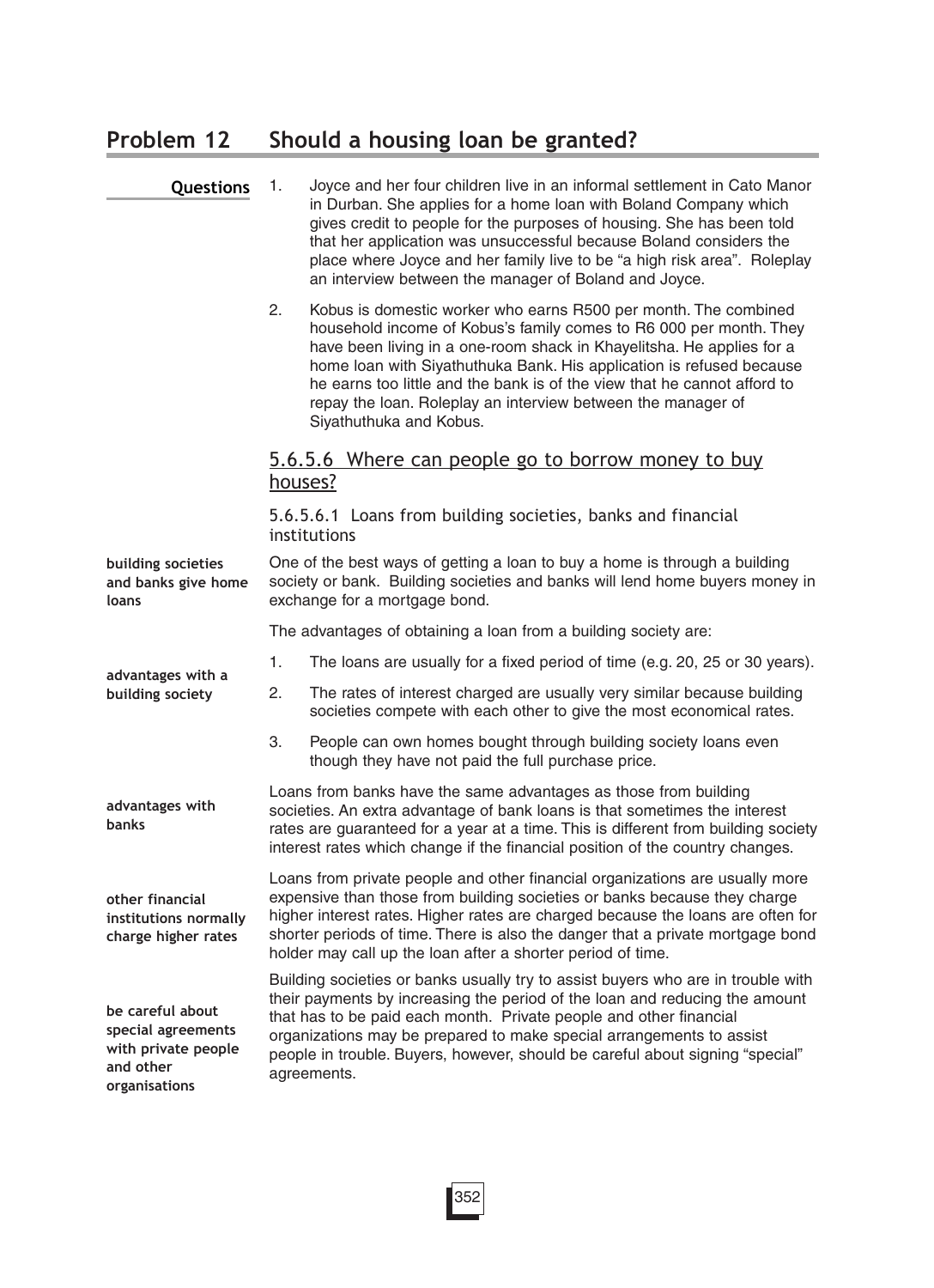**The bank or building society will want to know that the buyer has a good financial record**



#### 5.6.5.6.2 Loans from employers

**getting subsidies from employers**

Some employers give loans to their workers. Others help their workers to get building society loans, or give them a "subsidy" so that they pay less interest on their loans. This usually applies to workers employed by the state. Whether or not an employer will give a loan to a worker may depend upon: (a) what the worker earns; (b) how long the worker has been with the employer; and (c) whether the worker pays into a pension fund. Employers might also help workers to pay the deposit for a housing loan from a building society or bank. In addition, employers may assist workers by giving them a monthly housing allowance (e.g. a certain amount each month towards the cost of paying off the house). They may also pay part of the interest charged by the bank or building society. For example, if a worker has to pay a building society 19% interest the employer might agree to pay 10% of the interest to bring the rate down to 9%.

People employed by the state can also obtain help in buying homes. This is usually done by guaranteeing workers a housing loan and giving them a monthly subsidy towards the cost of paying off the price of the home. In order to qualify for this help workers usually have to have been employed full-time by the state and to have paid into a public service pension fund for at least one year.

### **Problem 13 How can employers help workers to buy homes?**

**Questions**

1. Mr Thami is employed by Good Hope Enterprises. Thami approaches his employer Mr Hope and asks him for a loan to buy a house. Roleplay a conversation between Mr Thami and Mr Hope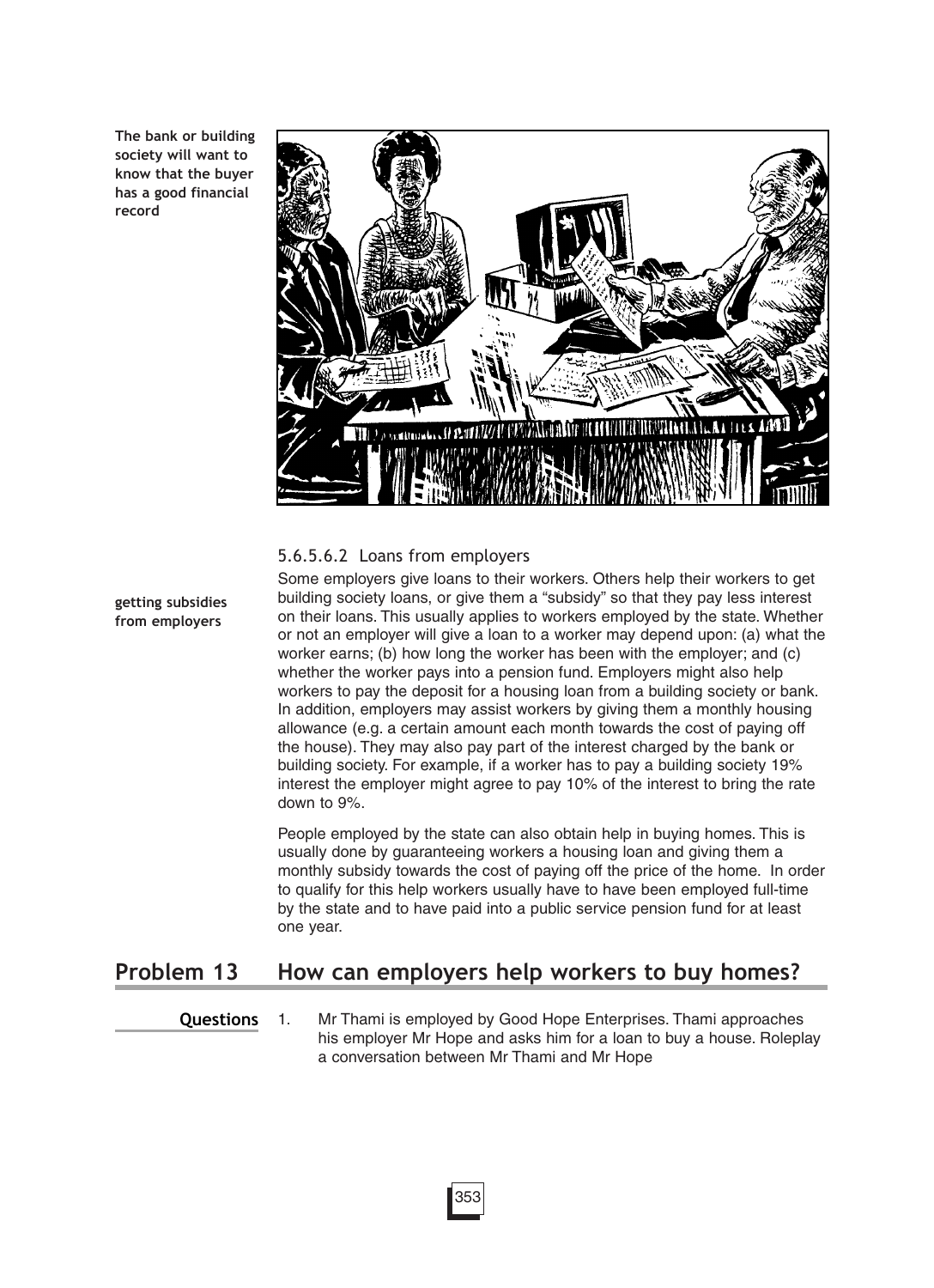#### 5.6.5.6.3 Loans from the Government

**obtaining loans from the State**

There are a number of ways in which the state helps people to buy houses. The state has passed laws that encourage financial institutions providing home loans to cater for the needs of everyone (see above para 5.6.5.5). It has also created state agencies that provide home loans and housing subsidy schemes directly to certain groups of people (especially low and medium-income earners (see above para 5.6.5.1). It has also created an agency that will assist people who are at the risk of losing their homes because they are struggling or cannot repay the loan instalments regularly (in arrears) (see below para 5.6.5.9.4).

### 5.6.5.7 What does a person need to apply for a home loan?

The following information is important when applying for a loan:

- 1. The person's identity document.
- 2. The person's proof of income.
- 3. The value of the person's assets.
- 4. Previous records of payment by the person (the person will have to disclose other credits held).
- 5. The person's record with a credit bureau (if any).
- 6. The details of the person's guarantor or surety (e.g. ID, proof of income, value of assets).

### 5.6.5.8 What happens if an application for a home loan is unsuccessful?

Any financial institution that gives credit to people has the right to approve or refuse the applications. It has to protect its business by not lending money to applicants who, after considering their financial position, may not be able to repay their home loans. An applicant is entitled to be given the reasons for the decision of the institution not to approve their application.

After a person receives a letter or a phone call informing him/her that their application was declined, the person should:

- 1. Ask for the reasons for such a decision.
- 2. Ask if there are other alternatives within or outside of the institution that may allow them to get the home loan.

### 5.6.5.9 Other housing initiatives to consider when buying a house

5.6.5.9.1 The National Housing Finance Corporation

The NHFC provides assistance to people who are looking to buy a house in the price range between R15 000 to R50 000. It acts as a go-between for buyers and lenders who are prepared to offer loans. **a go-between for buyers and lenders**

5.6.5.9.2 The National Urban Reconstruction and Housing Agency

The NURHA provides temporary housing finance to households earning less than R1 500 per month. It also provides guarantees to banks that are prepared to make housing loans to low-income borrowers. **guarantees to banks**

**applicants are entitled to reasons for being unsuccessful**

354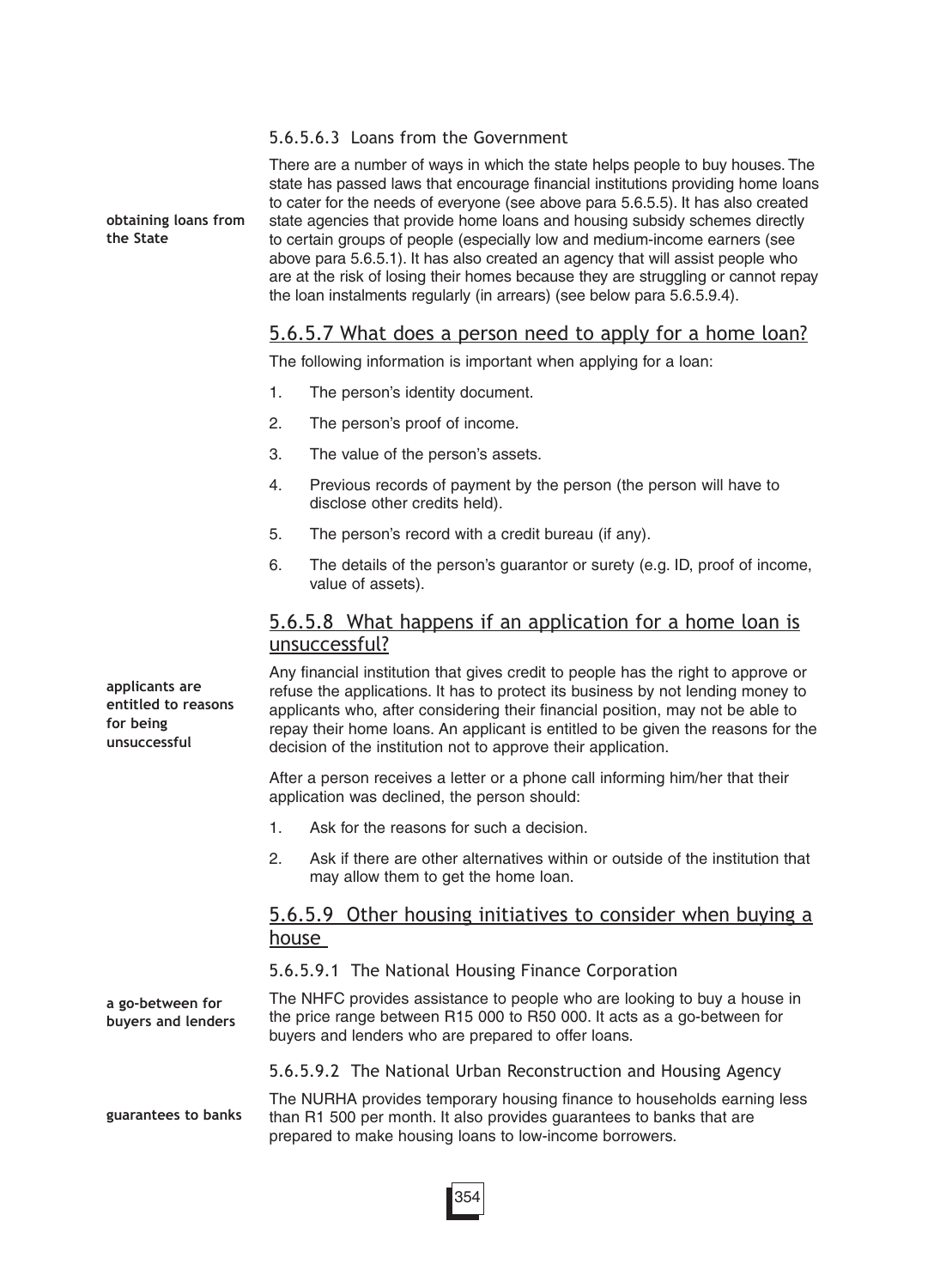| assist people to build                                      |                                                                                                                                                                                                                                                                                                                                    | 5.6.5.9.3 The People's Housing Process<br>The People's Housing Process aims to assist people to build and organise<br>building their own housing by accessing housing subsidies and technical,<br>financial logistical and administrative support. This process is driven by the<br>People's Housing Partnership Trust.                                                                                                                 |
|-------------------------------------------------------------|------------------------------------------------------------------------------------------------------------------------------------------------------------------------------------------------------------------------------------------------------------------------------------------------------------------------------------|-----------------------------------------------------------------------------------------------------------------------------------------------------------------------------------------------------------------------------------------------------------------------------------------------------------------------------------------------------------------------------------------------------------------------------------------|
|                                                             |                                                                                                                                                                                                                                                                                                                                    | 5.6.5.9.4 Servcon housing solutions                                                                                                                                                                                                                                                                                                                                                                                                     |
| assist low-income<br>earners with<br>financial difficulties | Servcon is an agency set up to assist low-income earners who are facing<br>financial difficulties with their homes. It assists households that have defaulted<br>on their loans so that they can resume payment. It has a special programme<br>for pensioners and the unemployed. It provides the following options to<br>lenders: |                                                                                                                                                                                                                                                                                                                                                                                                                                         |
| instalment sales                                            | 1.                                                                                                                                                                                                                                                                                                                                 | Instalment sales for households whose houses have been repossessed<br>but who can afford the property. Clients can buy back the property in<br>terms of a subsidised installment programme.                                                                                                                                                                                                                                             |
| rescheduled<br>payments                                     | 2.                                                                                                                                                                                                                                                                                                                                 | Rescheduled payments for households whose properties have not been<br>repossessed but who are in default and who can afford the property.<br>Servcon arranges for the balance of the loan to be relocated and for the<br>client's loan repayments to be rescheduled.                                                                                                                                                                    |
| rightsizing<br>programmes                                   | 3.                                                                                                                                                                                                                                                                                                                                 | Rightsizing programmes for households whose properties have been<br>repossessed or who are in default and cannot afford the property.<br>Servcon assists households to find alternative affordable long-term<br>accommodation while the family remains in the property at an affordable<br>rental. These households are eligible for relocation assistance (i.e. a<br>subsidy) from the housing subsidy scheme (see above para 5.6.5.1) |
|                                                             |                                                                                                                                                                                                                                                                                                                                    | 5.6.5.10<br>Dishonest ways of buying and selling homes                                                                                                                                                                                                                                                                                                                                                                                  |
| dishonesty in the<br>buying and the<br>selling of homes     |                                                                                                                                                                                                                                                                                                                                    | The shortage of African housing has meant that many dishonest ways of<br>buying and selling homes are used in the townships. These involve dishonest<br>agents, builders, developers and estate agents as well as unfair written<br>agreements that have special clauses that are not drawn to the attention of<br>consumers.                                                                                                           |
|                                                             |                                                                                                                                                                                                                                                                                                                                    | 5.6.5.10.1 Dishonest agents                                                                                                                                                                                                                                                                                                                                                                                                             |
|                                                             |                                                                                                                                                                                                                                                                                                                                    | Dishonest agents who say they are acting for builders approach people who<br>wich to buy homos. Thoy claim that noonlo can immodiately buy a house just                                                                                                                                                                                                                                                                                 |

wish to buy homes. They claim that people can immediately buy a house just by giving them a deposit. People who are not careful give these agents large deposits. The agents sometimes give them receipts for the money paid. The people hear nothing more from the agents, and then find out that they are dishonest people who have disappeared with the deposit.

People should always check to make sure that an agent is acting for a builder by contacting the builder. A buyer should never pay money "as a deposit" until a proper agreement has been signed, and the buyer is sure that the builder or seller is genuine.

**no deposit until agreement is signed**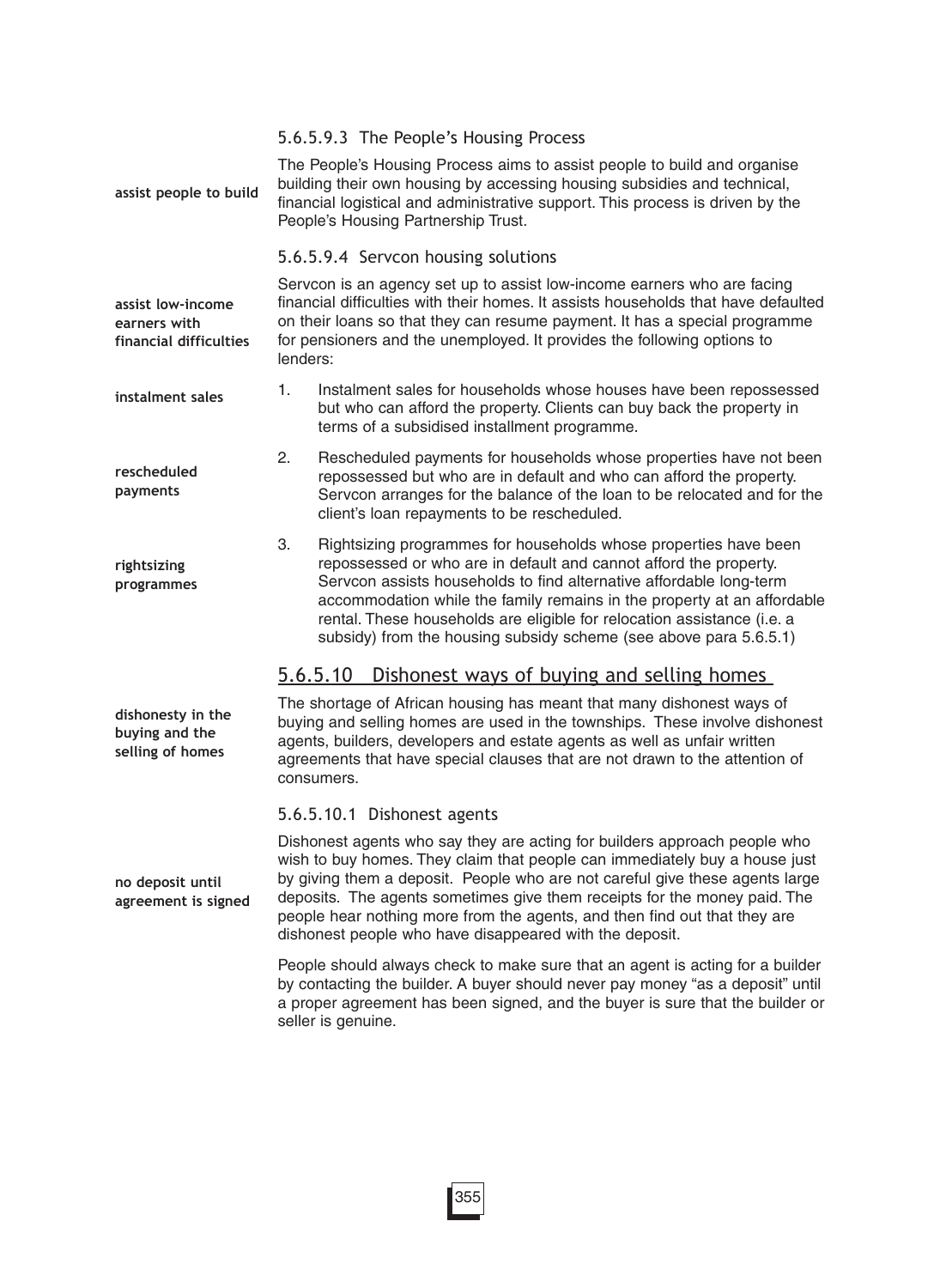### **Problem 14 Mr Nyathi is asked to pay a deposit**

Mr Nyathi is approached by Mrs Kani who tells him that she is acting for Fast Homes, a building and development company. Mrs Kani says that if Mr Nyathi pays her a R5 000 deposit she will guarantee that Fast Homes will build him a house within three months.

1. What should Mr Nyathi do? Roleplay a conversation between Mr Nyathi and Mrs Kani. **Questions**

5.6.5.10.2 Dishonest builders and developers

Builders and developers sometimes contact people who wish to buy homes and offer to build houses for them if they pay large deposits. The builders and developers then fail to build the houses, and may not even have bought sites to build on. This is either because they never intended to build the houses, or because they have gone insolvent after not paying their debts. **beware of dishonest builders and developers**

**get information regarding the developer or builder** People should always make sure that the builder or developer has a good reputation. A useful way of checking this is to ask the builder or developer to point out houses that they have built and to make sure that they are telling the truth. A better ways is to ask the bank or building society that is helping with a loan to check whether the builder has a good reputation.

### **Problem 15 Speedy builders offer to build Mrs Sotho a house**

#### **Questions**

Mrs Sotho is approached by Mr Kwiko of Speedy Builders who says that he is a housing developer and will build her a house in six months if she pays him a deposit of R8 000. What should Mrs Sotho do? Roleplay a conversation between Mrs Sotho and Mr Kwiko.



**Be cautious before paying large deposits to builders or agents**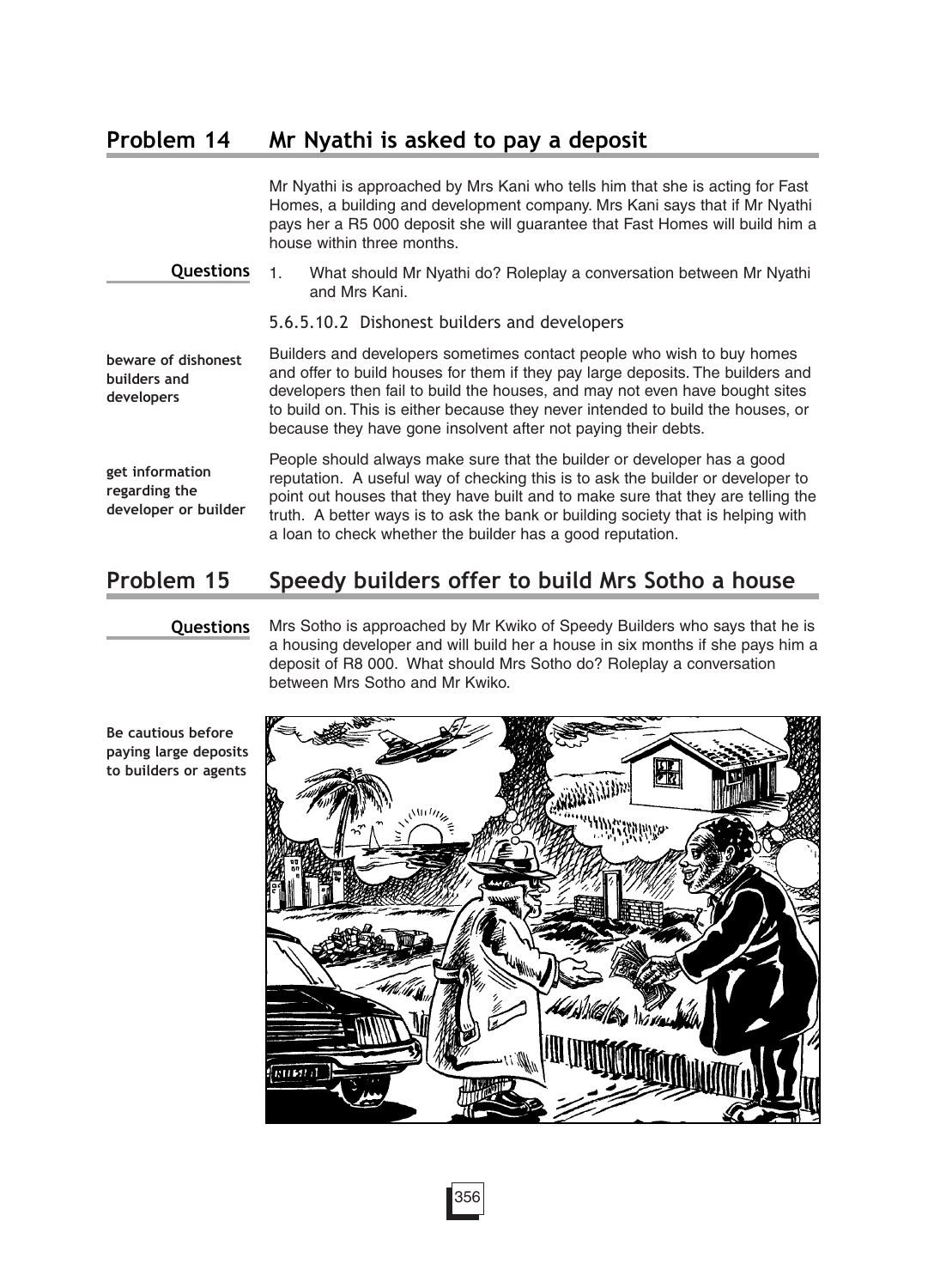|                                 | 5.6.5.10.3 "Easy loans"                                                                                                                                                                                                                                                                                                                                                                                                                                                                                                                                                                                                                                       |
|---------------------------------|---------------------------------------------------------------------------------------------------------------------------------------------------------------------------------------------------------------------------------------------------------------------------------------------------------------------------------------------------------------------------------------------------------------------------------------------------------------------------------------------------------------------------------------------------------------------------------------------------------------------------------------------------------------|
| beware of "easy<br>loans"       | Builders and developers tell people who wish to buy homes but do not earn<br>enough money to qualify for bank or building society loans, that they will<br>persuade the bank or building society to make a loan. The builders or                                                                                                                                                                                                                                                                                                                                                                                                                              |
| dangers of "easy<br>loans"      | developers then falsely fill in bond application forms in which they say that the<br>people who wish to buy the homes have more money than they have. Once<br>the house is built, and the owner starts repaying the loan and he or she<br>cannot keep up with the payments the house is taken away by the bank or<br>building society (see above para 5.6.4.2.1).                                                                                                                                                                                                                                                                                             |
|                                 | People should always make sure that they fill in bond forms properly and do<br>not promise to pay more than 25% of their earnings to the bank or building<br>society each month (see below para 5.6.5.11). If they have to pay back more<br>then 25% of their monthly earnings they are likely to fall behind in their<br>payments and lose their homes.                                                                                                                                                                                                                                                                                                      |
|                                 | 5.6.5.10.4 Reading agreements before signing them                                                                                                                                                                                                                                                                                                                                                                                                                                                                                                                                                                                                             |
| "fly-by-night"<br>builders      | "Fly-by-night" builders approach people with offers to build them houses if they<br>pay deposits. Consumers sign agreements which they do not read properly.<br>The agreements often have clauses in them which say that if the buyer does<br>not make the necessary arrangements for a loan, or to obtain a plan passed<br>by the local authority, no building will be done, and the deposit will be kept by<br>the builder. Consumers are not told about these clauses, nor how to apply for<br>a loan or have the plan approved by the local authority. The builder keeps the<br>money when the consumer does not carry out the conditions in the clauses. |
| no signature without<br>reading | People should never sign agreements without reading them. If people do not<br>know how to read or do not understand what an agreement says, they should<br>ask somebody to read it and to explain what it means. The person who reads<br>or explains the agreement should not be the person who is trying to persuade<br>the person to sign it. People should never sign an agreement without first<br>having it explained to them.                                                                                                                                                                                                                           |
| Problem 16                      | Mrs Mphahlele is asked to sign an agreement                                                                                                                                                                                                                                                                                                                                                                                                                                                                                                                                                                                                                   |
| Questions                       | Mrs Mphahlele, who cannot read, is approached by Mr Fingo, a builder, who<br>offers to build her a house for R30 000 if she pays a R3 000 deposit and<br>signs an agreement. What should Mrs Mphahlele do? Roleplay a<br>conversation between Mrs Mphahlele and Mr Fingo.                                                                                                                                                                                                                                                                                                                                                                                     |

5.6.5.10.5 Offers to make alterations or additions to homes

Builders sometimes approach people who own council houses and persuade them to make alterations by adding extra bedrooms or a garage for a "spaza" shop. Finance can be obtained by having a mortgage bond registered over the whole property which is worth much more than the alterations. The builders do not tell the owners that if they are unable to repay their bonds they will not only have to pay for the alterations or garages, but may lose the whole property if it is sold by the bank or building society.

For example, a house may be worth R30 000 and the alterations may cost another R10 000. If a bond for R8 000 is taken out and repayments are not made, the home worth R30 000 may be sold by the building society.

**builders do not always disclose everything**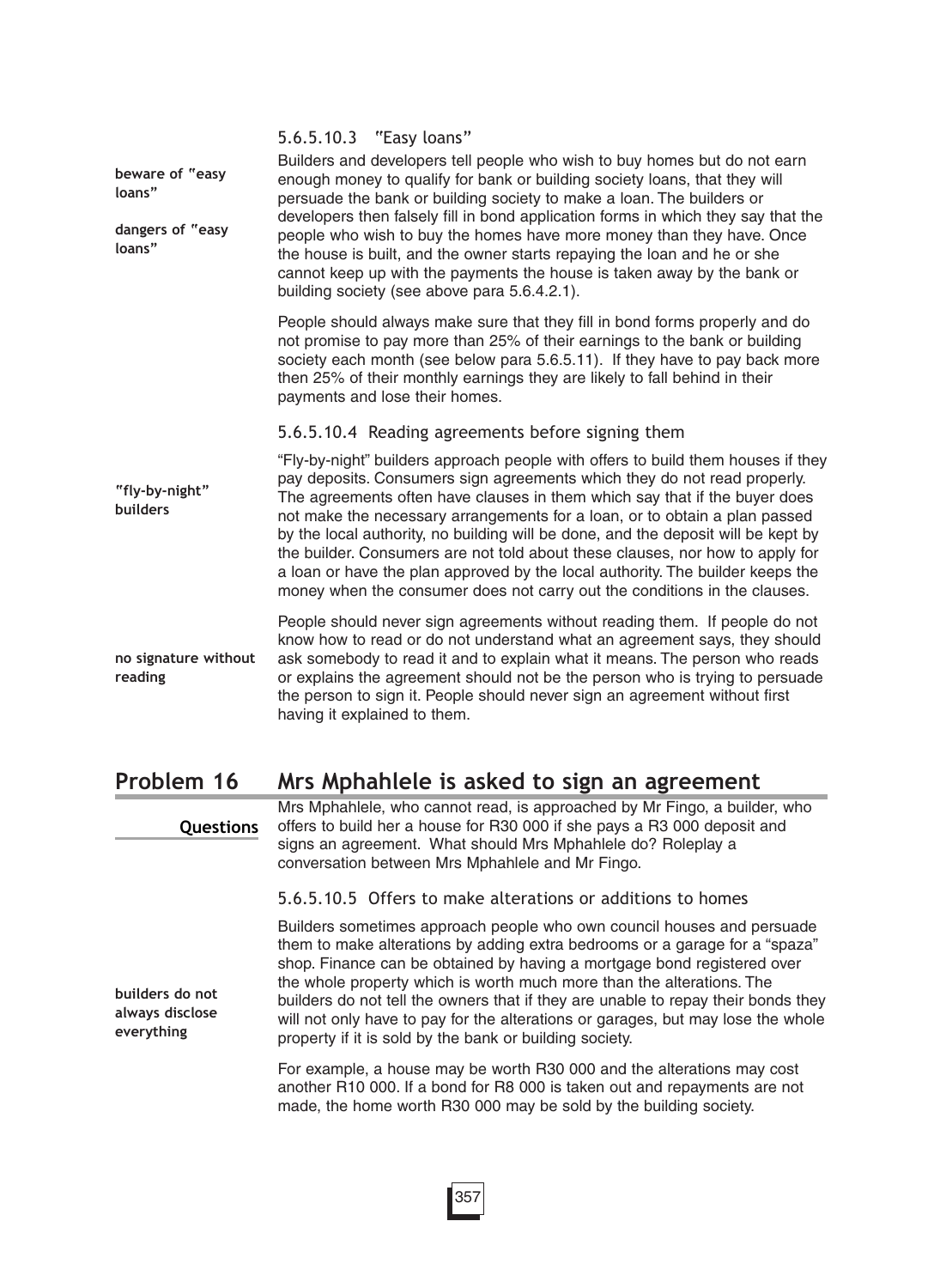The owner will lose the house, but will be paid any money not needed to pay off the rest of the bond. Therefore if R5 000 is still owing on the bond and house is sold for R30 000, the owner will receive R25,000 (R30,000 less R5 000). It may be difficult to buy the same kind of house for R25 000, especially if there are other costs involved.

**do not be talked into making alterations**

People should not be persuaded to make alterations or additions to their homes unless they are able to pay for them. The total repayments for a loan, including the original loan for the house, and the extra money needed to make the alterations or additions, should not cost more than 25% of the home owner's monthly wages.

#### 5.6.5.10.6 Dishonest estate agents

**many people have lost to dishonest estate agents**

Estate agents sometimes contact home-owners who are struggling to meet their bond repayments. They offer to buy their homes at a low price (e.g. half the market value), and to allow the owners to stay on in the houses after they have been sold. The owners will no longer own the houses but can rent them from the agents. The owners sell their houses to the estate agents who allow them and their family to stay on for a few months. The estate agents then find people who are desperate to buy houses and prepared to pay high prices because of the housing shortage. The estate agents sell the houses to the new owners for two or three times the prices paid to the previous owners. The previous owners are then evicted from the houses and the estate agents make a large profit. Many people have lost their houses in this way.

People should be very careful about selling their property to people who promise to let them stay on in their homes. The chances are that eventually the new owners will want to evict the previous owners. If people are struggling to make payments on their bonds they should approach their banks or building societies to see if they will increase the period of the bond so that they can pay a smaller amount each month.



**There are many ways in which dishonest estate agents can cause people to lose money or even their homes**